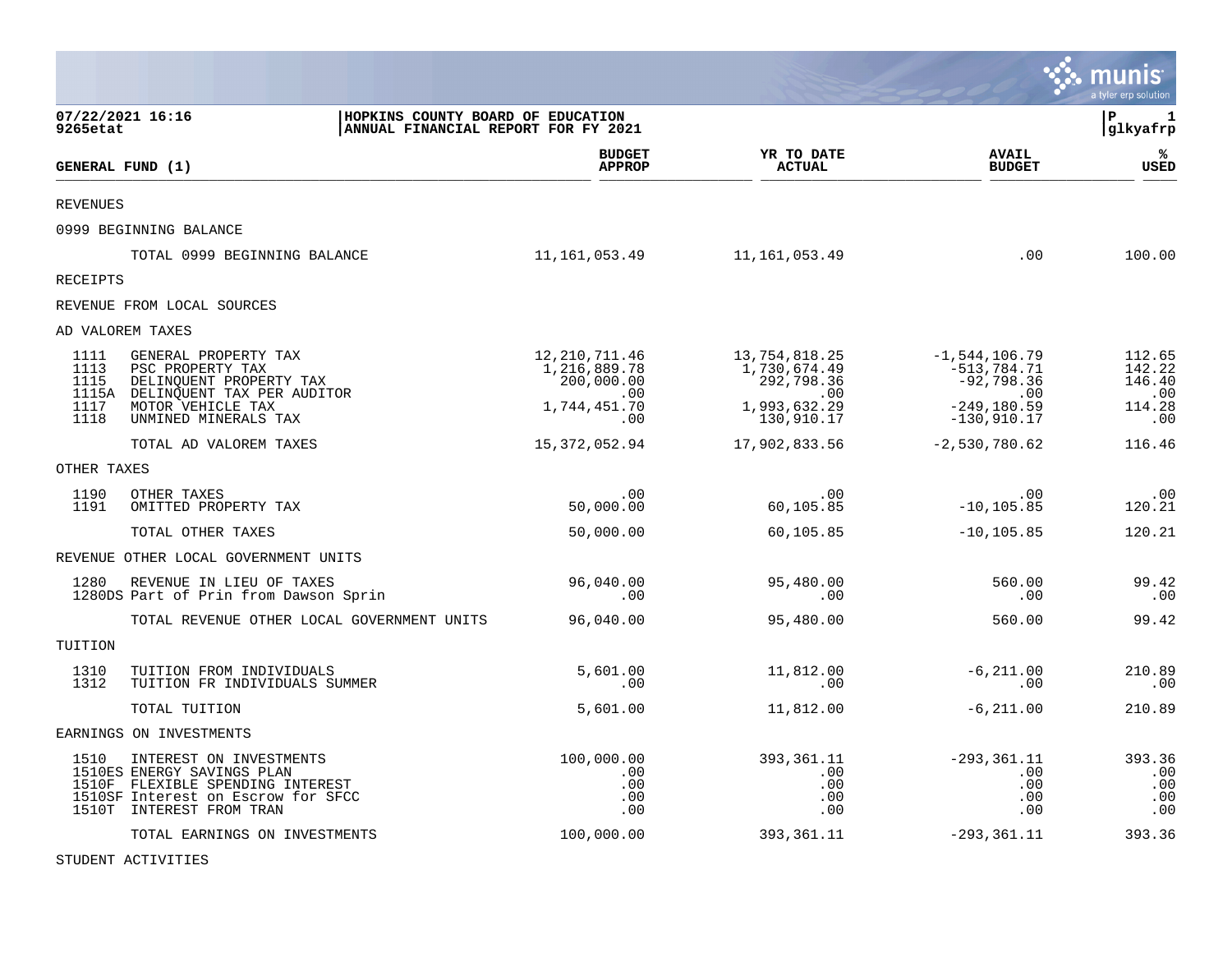

| 9265etat                                                                             | 07/22/2021 16:16                                                                                                                                                                                                                                                                                                                                                                                                                 | HOPKINS COUNTY BOARD OF EDUCATION | ANNUAL FINANCIAL REPORT FOR FY 2021                                                                                            |                                                                                                                                         |                                                                                                                                                     | lР<br>$\overline{\mathbf{2}}$<br> glkyafrp                                                                        |
|--------------------------------------------------------------------------------------|----------------------------------------------------------------------------------------------------------------------------------------------------------------------------------------------------------------------------------------------------------------------------------------------------------------------------------------------------------------------------------------------------------------------------------|-----------------------------------|--------------------------------------------------------------------------------------------------------------------------------|-----------------------------------------------------------------------------------------------------------------------------------------|-----------------------------------------------------------------------------------------------------------------------------------------------------|-------------------------------------------------------------------------------------------------------------------|
|                                                                                      | GENERAL FUND (1)                                                                                                                                                                                                                                                                                                                                                                                                                 |                                   | <b>BUDGET</b><br><b>APPROP</b>                                                                                                 | YR TO DATE<br><b>ACTUAL</b>                                                                                                             | <b>AVAIL</b><br><b>BUDGET</b>                                                                                                                       | %ะ<br><b>USED</b>                                                                                                 |
| 1750                                                                                 | REVENUE FROM ENTERPRISE ACTIVI                                                                                                                                                                                                                                                                                                                                                                                                   |                                   | .00                                                                                                                            | .00                                                                                                                                     | .00                                                                                                                                                 | .00                                                                                                               |
|                                                                                      | TOTAL STUDENT ACTIVITIES                                                                                                                                                                                                                                                                                                                                                                                                         |                                   | .00                                                                                                                            | .00                                                                                                                                     | .00                                                                                                                                                 | .00                                                                                                               |
|                                                                                      | COMMUNITY SERVICE ACTIVITIES                                                                                                                                                                                                                                                                                                                                                                                                     |                                   |                                                                                                                                |                                                                                                                                         |                                                                                                                                                     |                                                                                                                   |
| 1819                                                                                 | OTHER FEES                                                                                                                                                                                                                                                                                                                                                                                                                       |                                   | .00                                                                                                                            | .00                                                                                                                                     | .00                                                                                                                                                 | .00                                                                                                               |
|                                                                                      | TOTAL COMMUNITY SERVICE ACTIVITIES                                                                                                                                                                                                                                                                                                                                                                                               |                                   | .00                                                                                                                            | .00                                                                                                                                     | .00                                                                                                                                                 | .00                                                                                                               |
|                                                                                      | OTHER REVENUE FROM LOCAL SOURCES                                                                                                                                                                                                                                                                                                                                                                                                 |                                   |                                                                                                                                |                                                                                                                                         |                                                                                                                                                     |                                                                                                                   |
| 1911<br>1912<br>1919<br>1920<br>1941<br>1942<br>1980<br>1990<br>1997<br>1998<br>1999 | BUILDING RENTAL<br>1911A BUILDING RENTAL<br><b>BUS RENTAL</b><br>OTHER RENTAL INCOME<br>CONTRIBUTIONS DONATIONS<br>TEXTBOOK SALES<br>TEXTBOOK RENTALS<br>REFUND OF PRIOR YR EXPENDITURE<br>MISCELLANEOUS REVENUE<br>1990FL FLU SHOT MONEY TO PAY HEALTH D<br>OTHER REIMBURSEMENTS<br>CRIMINAL CHECKS/FINGERPRINTING<br>OTHER MISCELLANEOUS REVENUE<br>TOTAL OTHER REVENUE FROM LOCAL SOURCES<br>TOTAL REVENUE FROM LOCAL SOURCES |                                   | 4,500.00<br>.00<br>.00<br>.00<br>.00<br>.00<br>.00<br>.00<br>2,500.00<br>.00<br>.00<br>.00<br>.00<br>7,000.00<br>15,630,693.94 | 6,525.00<br>.00<br>.00<br>.00<br>.00<br>.00<br>.00<br>43, 221. 13<br>7,248.76<br>.00<br>.00<br>.00<br>.00<br>56,994.89<br>18,520,587.41 | $-2,025.00$<br>.00<br>.00<br>.00<br>.00<br>.00<br>.00<br>$-43, 221.13$<br>$-4, 748.76$<br>.00<br>.00<br>.00<br>.00<br>-49,994.89<br>$-2,889,893.47$ | 145.00<br>.00<br>.00<br>.00<br>.00<br>.00<br>.00<br>.00<br>289.95<br>.00<br>.00<br>.00<br>.00<br>814.21<br>118.49 |
|                                                                                      | REVENUE FROM STATE SOURCES                                                                                                                                                                                                                                                                                                                                                                                                       |                                   |                                                                                                                                |                                                                                                                                         |                                                                                                                                                     |                                                                                                                   |
| STATE PROGRAM                                                                        |                                                                                                                                                                                                                                                                                                                                                                                                                                  |                                   |                                                                                                                                |                                                                                                                                         |                                                                                                                                                     |                                                                                                                   |
| 3111                                                                                 | SEEK PROGRAM<br>TOTAL STATE PROGRAM                                                                                                                                                                                                                                                                                                                                                                                              |                                   | 27, 194, 701.00<br>27,194,701.00                                                                                               | 23,341,063.00<br>23,341,063.00                                                                                                          | 3,853,638.00<br>3,853,638.00                                                                                                                        | 85.83<br>85.83                                                                                                    |
|                                                                                      | OTHER STATE FUNDING                                                                                                                                                                                                                                                                                                                                                                                                              |                                   |                                                                                                                                |                                                                                                                                         |                                                                                                                                                     |                                                                                                                   |
| 3122<br>3125<br>3126<br>3127<br>3128<br>3129                                         | VOCATIONAL TRANSPORTATION<br>BUS DRVR TRAINING REIMB<br>SUB SALARY REIMB (STATE)<br>FLEXIBLE SPENDING REFUND<br>AUDIT REIMBURSEMENT<br>KSB/KSD TRANSP REIMBURSEMENT                                                                                                                                                                                                                                                              |                                   | .00<br>.00<br>.00<br>.00<br>.00<br>.00                                                                                         | 46,618.00<br>.00<br>.00<br>.00<br>.00<br>.00                                                                                            | $-46,618.00$<br>.00<br>.00<br>.00<br>.00<br>.00                                                                                                     | .00<br>.00<br>.00<br>.00<br>.00<br>.00                                                                            |
|                                                                                      | TOTAL OTHER STATE FUNDING                                                                                                                                                                                                                                                                                                                                                                                                        |                                   | .00                                                                                                                            | 46,618.00                                                                                                                               | $-46,618.00$                                                                                                                                        | .00                                                                                                               |
|                                                                                      | EXPENDITURE REIMBURSEMENTS                                                                                                                                                                                                                                                                                                                                                                                                       |                                   |                                                                                                                                |                                                                                                                                         |                                                                                                                                                     |                                                                                                                   |

3130 NATIONAL BOARD CERT. REIMB. 20,000.00 21,910.00 21,910.00 -1,910.00 109.55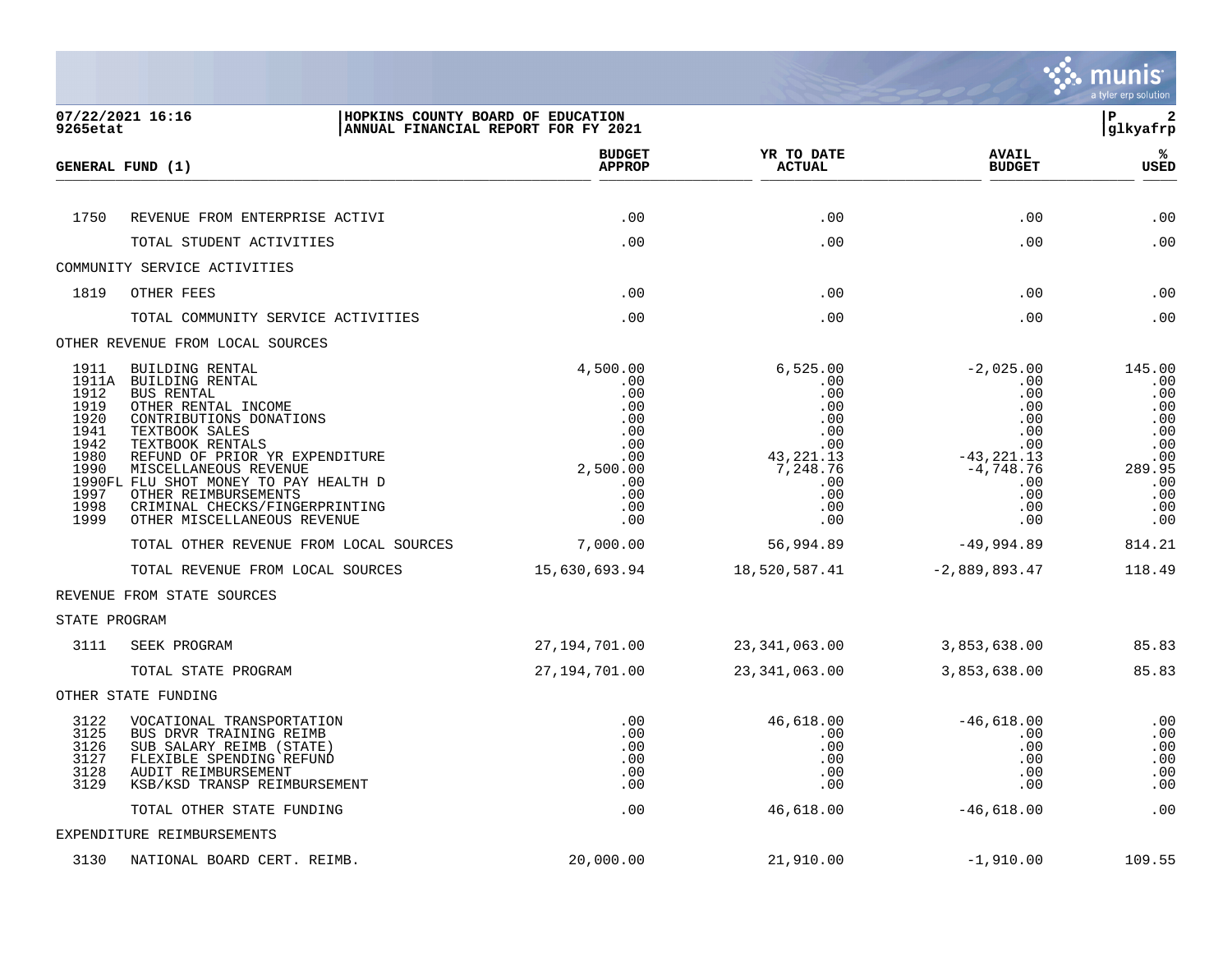

| 9265etat                             | 07/22/2021 16:16                                                                                                        | HOPKINS COUNTY BOARD OF EDUCATION<br> ANNUAL FINANCIAL REPORT FOR FY 2021 |                                           |                                                      | P<br>3<br>glkyafrp              |
|--------------------------------------|-------------------------------------------------------------------------------------------------------------------------|---------------------------------------------------------------------------|-------------------------------------------|------------------------------------------------------|---------------------------------|
|                                      | GENERAL FUND (1)                                                                                                        | <b>BUDGET</b><br><b>APPROP</b>                                            | YR TO DATE<br><b>ACTUAL</b>               | <b>AVAIL</b><br><b>BUDGET</b>                        | %ะ<br><b>USED</b>               |
| 3131                                 | STATE MISC REIMBURSEMENTS                                                                                               | .00                                                                       | .00                                       | .00                                                  | .00                             |
|                                      | TOTAL EXPENDITURE REIMBURSEMENTS                                                                                        | 20,000.00                                                                 | 21,910.00                                 | $-1,910.00$                                          | 109.55                          |
| RESTRICTED                           |                                                                                                                         |                                                                           |                                           |                                                      |                                 |
| 3200                                 | RESTRICTED STATE REVENUE                                                                                                | .00                                                                       | .00                                       | .00                                                  | .00                             |
|                                      | TOTAL RESTRICTED                                                                                                        | .00                                                                       | .00                                       | .00                                                  | .00                             |
|                                      | REVENUE IN LIEU OF TAXES/STATE                                                                                          |                                                                           |                                           |                                                      |                                 |
| 3800                                 | REV. IN LIEU OF TAXES/STATE SO                                                                                          | 146,350.00                                                                | 152,102.26                                | $-5,752.26$                                          | 103.93                          |
|                                      | TOTAL REVENUE IN LIEU OF TAXES/STATE                                                                                    | 146,350.00                                                                | 152,102.26                                | $-5,752.26$                                          | 103.93                          |
|                                      | REVENUE FOR ON BEHALF PAYMENTS                                                                                          |                                                                           |                                           |                                                      |                                 |
| 3900                                 | ON BEHALF                                                                                                               | 11,359,436.46                                                             | 15,655,938.10                             | $-4, 296, 501.64$                                    | 137.82                          |
|                                      | TOTAL REVENUE FOR ON BEHALF PAYMENTS                                                                                    | 11,359,436.46                                                             | 15,655,938.10                             | $-4, 296, 501.64$                                    | 137.82                          |
|                                      | TOTAL REVENUE FROM STATE SOURCES                                                                                        | 38,720,487.46                                                             | 39, 217, 631.36                           | $-497, 143.90$                                       | 101.28                          |
|                                      | REVENUE FROM FEDERAL SOURCES                                                                                            |                                                                           |                                           |                                                      |                                 |
|                                      | FEDERAL REIMBURSEMENT                                                                                                   |                                                                           |                                           |                                                      |                                 |
| 4810                                 | MEDICAID REIMBURSEMENT                                                                                                  | 100,000.00                                                                | 87,061.84                                 | 12,938.16                                            | 87.06                           |
|                                      | TOTAL FEDERAL REIMBURSEMENT                                                                                             | 100,000.00                                                                | 87,061.84                                 | 12,938.16                                            | 87.06                           |
|                                      | TOTAL REVENUE FROM FEDERAL SOURCES                                                                                      | 100,000.00                                                                | 87,061.84                                 | 12,938.16                                            | 87.06                           |
|                                      | OTHER RECEIPTS                                                                                                          |                                                                           |                                           |                                                      |                                 |
|                                      | INTERFUND TRANSFERS                                                                                                     |                                                                           |                                           |                                                      |                                 |
| 5210<br>5220                         | FUND TRANSFER<br>INDIRECT COSTS TRANSFER                                                                                | .00<br>.00                                                                | .00<br>3,450.00                           | .00<br>$-3,450.00$                                   | .00<br>.00                      |
|                                      | TOTAL INTERFUND TRANSFERS                                                                                               | .00                                                                       | 3,450.00                                  | $-3,450.00$                                          | .00                             |
|                                      | SALE OR COMP FOR LOSS OF ASSETS                                                                                         |                                                                           |                                           |                                                      |                                 |
| 5311<br>5312<br>5331<br>5332<br>5341 | SALE OF LAND & IMPROVEMENTS<br>LOSS COMPENSATION<br>SALE OF BUILDINGS<br>LOSS COMP - BUILDINGS<br>SALE OF EQUIPMENT ETC | .00<br>.00<br>.00<br>.00<br>.00                                           | .00<br>9,836.73<br>.00<br>.00<br>8,581.67 | $.00 \,$<br>$-9,836.73$<br>.00<br>.00<br>$-8,581.67$ | .00<br>.00<br>.00<br>.00<br>.00 |
| 5342                                 | LOSS COMP - EQUIPMENT ETC                                                                                               | .00                                                                       | 1,447.13                                  | $-1,447.13$                                          | .00                             |
|                                      | TOTAL SALE OR COMP FOR LOSS OF ASSETS                                                                                   | .00                                                                       | 19,865.53                                 | $-19,865.53$                                         | .00                             |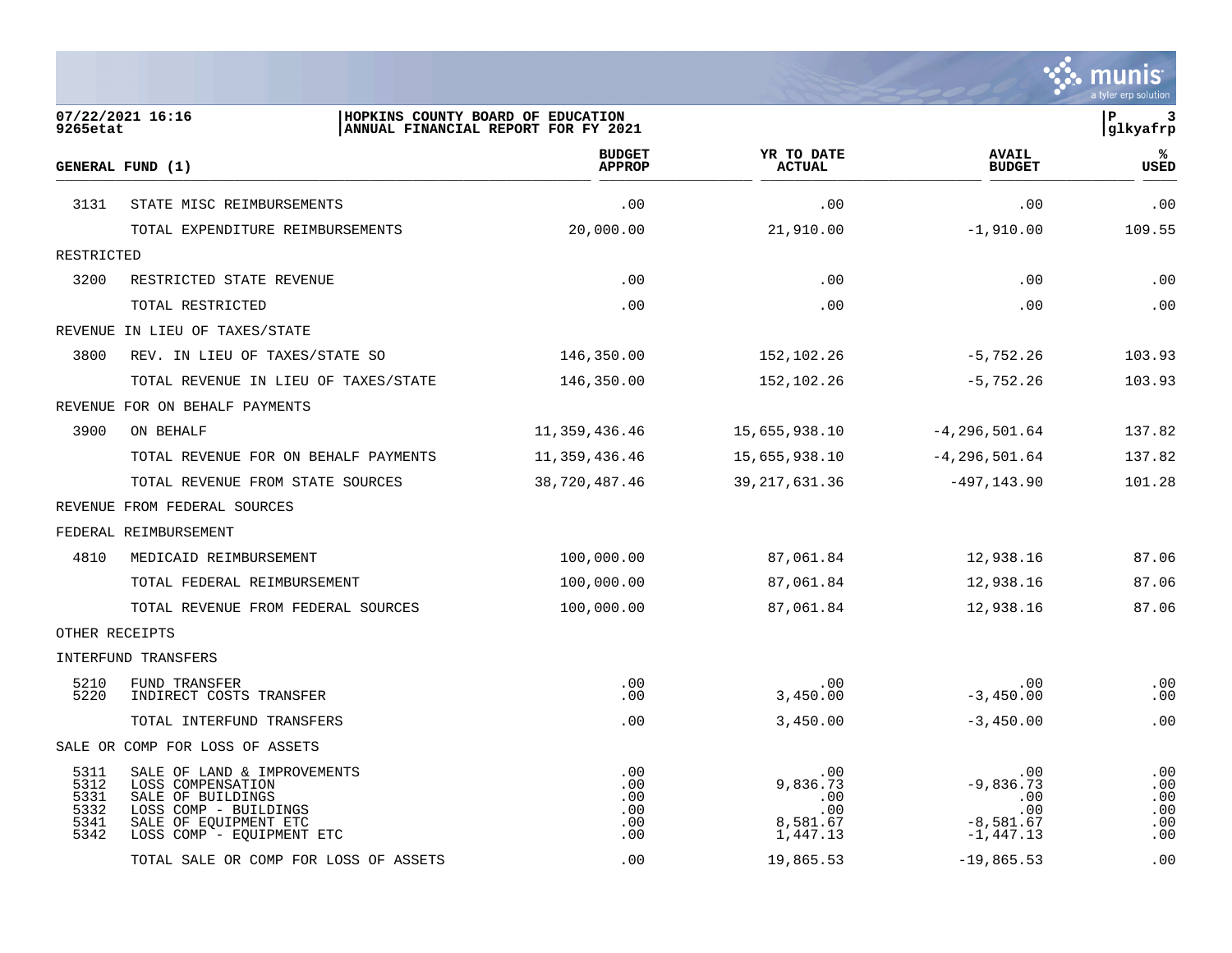

| 9265etat | 07/22/2021 16:16             | HOPKINS COUNTY BOARD OF EDUCATION<br>ANNUAL FINANCIAL REPORT FOR FY 2021 |                             |                               | the contract of the contract of<br>P<br>4<br> glkyafrp |
|----------|------------------------------|--------------------------------------------------------------------------|-----------------------------|-------------------------------|--------------------------------------------------------|
|          | GENERAL FUND (1)             | <b>BUDGET</b><br><b>APPROP</b>                                           | YR TO DATE<br><b>ACTUAL</b> | <b>AVAIL</b><br><b>BUDGET</b> | ℁<br>USED                                              |
|          | CAPITAL LEASE PROCEEDS       |                                                                          |                             |                               |                                                        |
| 5500     | CAPITAL LEASE PROCEEDS       | .00                                                                      | .00                         | .00                           | .00                                                    |
|          | TOTAL CAPITAL LEASE PROCEEDS | .00                                                                      | .00                         | .00                           | .00                                                    |
|          | TOTAL OTHER RECEIPTS         | .00                                                                      | 23, 315.53                  | $-23, 315.53$                 | .00                                                    |
|          | TOTAL RECEIPTS               | 54, 451, 181.40                                                          | 57,848,596.14               | $-3,397,414.74$               | 106.24                                                 |
|          | TOTAL REVENUES               | 65,612,234.89                                                            | 69,009,649.63               | $-3,397,414.74$               | 105.18                                                 |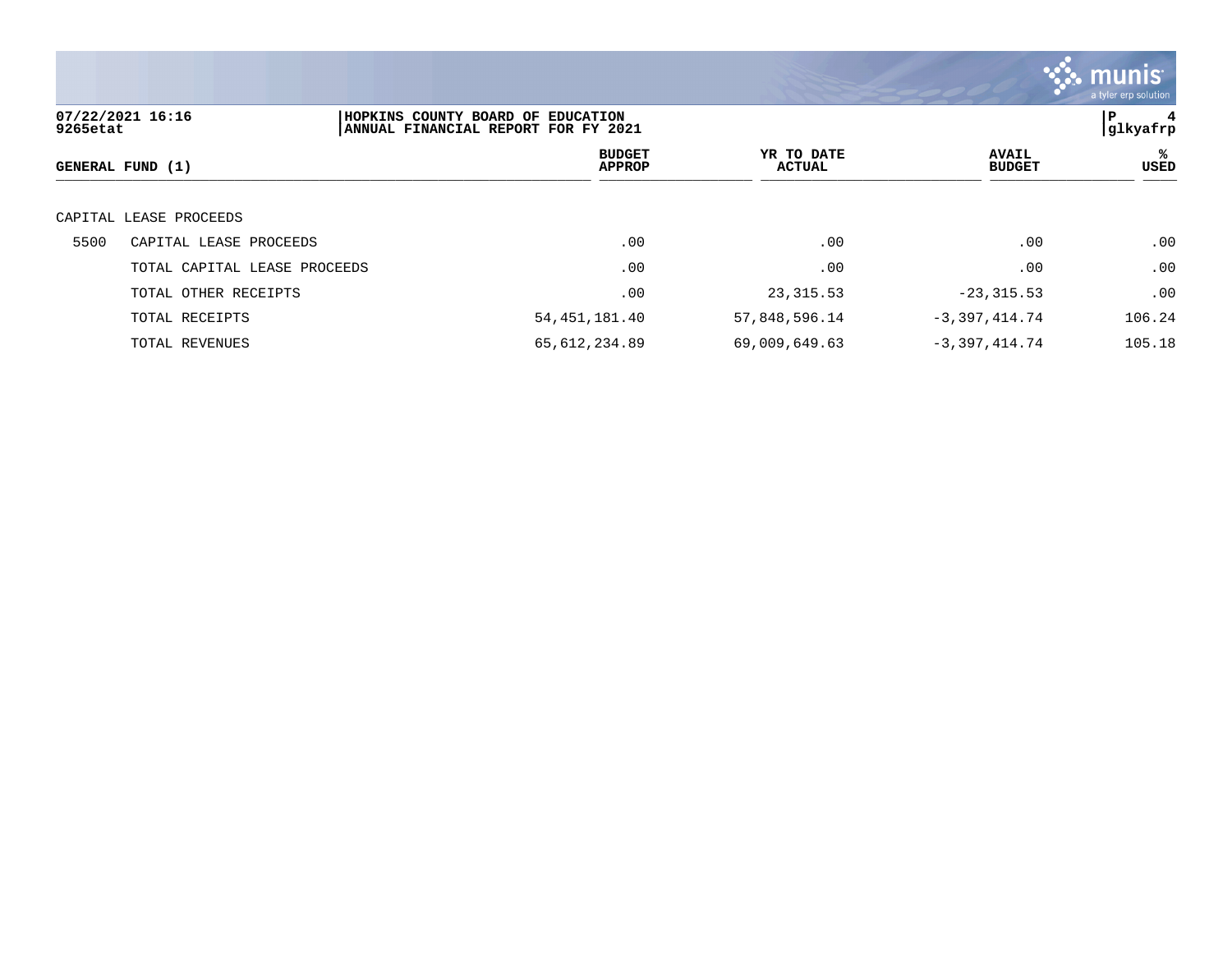

| 9265etat                                                                     | 07/22/2021 16:16<br>HOPKINS COUNTY BOARD OF EDUCATION<br>ANNUAL FINANCIAL REPORT FOR FY 2021                                                                                                                                      |                                                                                                                                                          |                                                                                                                                            |                                                                                                                                          | 5<br>l P<br>glkyafrp                                                                |
|------------------------------------------------------------------------------|-----------------------------------------------------------------------------------------------------------------------------------------------------------------------------------------------------------------------------------|----------------------------------------------------------------------------------------------------------------------------------------------------------|--------------------------------------------------------------------------------------------------------------------------------------------|------------------------------------------------------------------------------------------------------------------------------------------|-------------------------------------------------------------------------------------|
|                                                                              | GENERAL FUND (1)                                                                                                                                                                                                                  | <b>BUDGET</b><br><b>APPROP</b>                                                                                                                           | YR TO DATE<br><b>ACTUAL</b>                                                                                                                | <b>AVAIL</b><br><b>BUDGET</b>                                                                                                            | %ะ<br>USED                                                                          |
| <b>EXPENDITURES</b>                                                          |                                                                                                                                                                                                                                   |                                                                                                                                                          |                                                                                                                                            |                                                                                                                                          |                                                                                     |
|                                                                              | 1000 INSTRUCTION                                                                                                                                                                                                                  |                                                                                                                                                          |                                                                                                                                            |                                                                                                                                          |                                                                                     |
| 0100<br>0200<br>0280<br>0300<br>0400<br>0500<br>0600<br>0700<br>0800<br>0900 | SALARIES PERSONNEL SERVICES<br>EMPLOYEE BENEFITS<br>ON-BEHALF<br>PURCHASED PROF AND TECH SERV<br>PURCHASED PROPERTY SERVICES<br>OTHER PURCHASED SERVICES<br>SUPPLIES<br>PROPERTY<br>DEBT SERVICE AND MISCELLANEOUS<br>OTHER ITEMS | 22,593,450.30<br>2,730,420.82<br>7,559,948.84<br>105,210.00<br>198,273.70<br>49,184.50<br>474, 210.26<br>249.00<br>25, 450.00<br>.00                     | 21,514,096.63<br>1,787,668.77<br>10,514,070.12<br>75,647.68<br>117,794.35<br>117,794.35<br>7,778.99<br>270,308.05<br>00<br>13,500.14<br>00 | 1,079,353.67<br>942,752.05<br>$-2, 954, 121.28$<br>29,562.32<br>80,479.35<br>41,405.51<br>203,902.21<br>249.00<br>11,949.86<br>$\sim 00$ | 95.22<br>65.47<br>139.08<br>71.90<br>59.41<br>15.82<br>57.00<br>.00<br>53.05<br>.00 |
|                                                                              | TOTAL 1000<br>INSTRUCTION                                                                                                                                                                                                         | 33,736,397.42                                                                                                                                            | 34, 300, 864. 73                                                                                                                           | -564,467.31                                                                                                                              | 101.67                                                                              |
|                                                                              | 2100 STUDENT SUPPORT SERVICES                                                                                                                                                                                                     |                                                                                                                                                          |                                                                                                                                            |                                                                                                                                          |                                                                                     |
| 0100<br>0200<br>0280<br>0300<br>0400<br>0500<br>0600<br>0700<br>0800         | SALARIES PERSONNEL SERVICES<br>EMPLOYEE BENEFITS<br>ON-BEHALF<br>PURCHASED PROF AND TECH SERV<br>PURCHASED PROPERTY SERVICES<br>OTHER PURCHASED SERVICES<br>SUPPLIES<br>PROPERTY<br>DEBT SERVICE AND MISCELLANEOUS                | 1,403,190.92<br>$108, 299$<br>$389, 154.86$<br>$182, 000.00$<br>$0.00$<br>$14, 350.00$<br>$2, 768.25$<br>$0.0$<br>00                                     | 1,284,646.95<br>93,965.26<br>631,123.49<br>164,214.00<br>$1,852.15$<br>6,301.73<br>.00<br>.00                                              | 118,543.97<br>14,333.75<br>$-241,968.63$<br>17,786.00<br>.00<br>12,497.85<br>$-3,533.48$<br>.00<br>.00                                   | 91.55<br>86.76<br>162.18<br>90.23<br>$\ldots$<br>12.91<br>227.64<br>.00<br>.00      |
|                                                                              | TOTAL 2100 STUDENT SUPPORT SERVICES                                                                                                                                                                                               | 2,099,763.04                                                                                                                                             | 2,182,103.58                                                                                                                               | $-82,340.54$                                                                                                                             | 103.92                                                                              |
|                                                                              | 2200 INSTRUCTIONAL STAFF SUPP SERV                                                                                                                                                                                                |                                                                                                                                                          |                                                                                                                                            |                                                                                                                                          |                                                                                     |
| 0100<br>0200<br>0280<br>0300<br>0400<br>0500<br>0600<br>0700<br>0800         | SALARIES PERSONNEL SERVICES<br>EMPLOYEE BENEFITS<br>ON-BEHALF<br>PURCHASED PROF AND TECH SERV<br>PURCHASED PROPERTY SERVICES<br>OTHER PURCHASED SERVICES<br>SUPPLIES<br>PROPERTY<br>DEBT SERVICE AND MISCELLANEOUS                | 1,259,005.03<br>105,475.23<br>$105, 475.23$<br>$425, 024.54$<br>$33, 578.00$<br>$00$<br>$31, 150.00$<br>$233, 338.92$<br>233, 338.92<br>.00<br>17,000.00 | 1,259,966.19<br>100,306.85<br>618,998.26<br>12,877.90<br>180.00<br>4,710.41<br>4,710.41<br>119,835.48<br>.00<br>107.00                     | -961.16<br>5,168.38<br>$-193,973.72$<br>20,700.10<br>$-180.00$<br>26,439.59<br>113,503.44<br>$.00\,$<br>16,893.00                        | 100.08<br>95.10<br>145.64<br>38.35<br>.00<br>15.12<br>51.36<br>.00<br>.63           |
|                                                                              | INSTRUCTIONAL STAFF SUPP SERV 2,104,571.72<br>TOTAL 2200                                                                                                                                                                          |                                                                                                                                                          | 2,116,982.09                                                                                                                               | $-12,410.37$                                                                                                                             | 100.59                                                                              |
|                                                                              | 2300 DISTRICT ADMIN SUPPORT                                                                                                                                                                                                       |                                                                                                                                                          |                                                                                                                                            |                                                                                                                                          |                                                                                     |
| 0100<br>0200<br>0280<br>0300<br>0400<br>0500                                 | SALARIES PERSONNEL SERVICES<br>EMPLOYEE BENEFITS<br>ON-BEHALF<br>PURCHASED PROF AND TECH SERV<br>PURCHASED PROPERTY SERVICES<br>OTHER PURCHASED SERVICES                                                                          | 298,422.57<br>2,842,741.78<br>146,905.50<br>145, 313.93<br>51,000.00<br>618,097.40                                                                       | 350,841.04<br>137,841.16<br>172,361.78<br>60,544.39<br>22,950.62<br>21,061.47                                                              | -52,418.47<br>2,704,900.62<br>$-25,456.28$<br>84,769.54<br>28,049.38<br>597,035.93                                                       | 117.57<br>4.85<br>117.33<br>41.66<br>45.00<br>3.41                                  |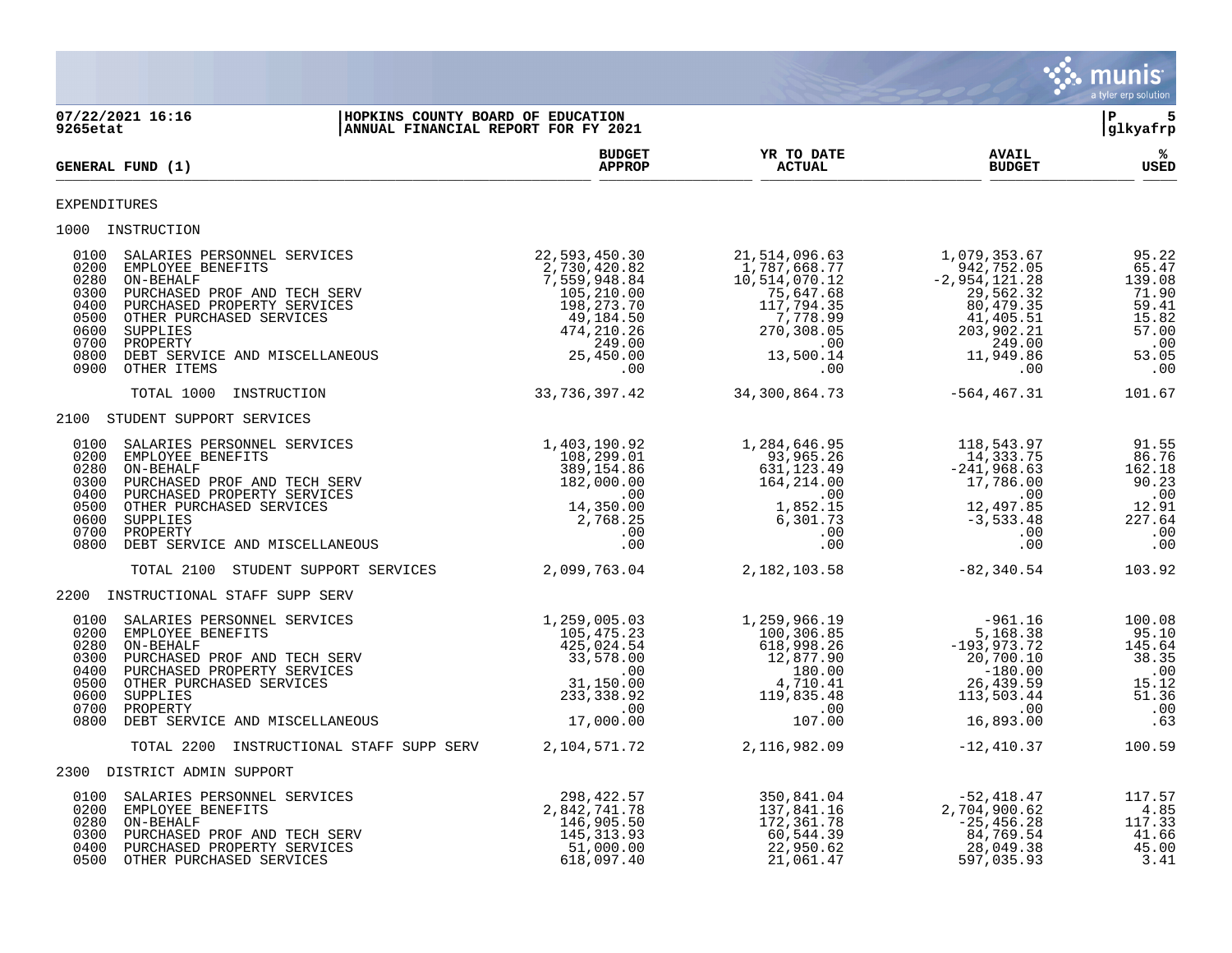

| 07/22/2021 16:16<br>HOPKINS COUNTY BOARD OF EDUCATION<br>9265etat<br>ANNUAL FINANCIAL REPORT FOR FY 2021                                                                                                                                                                                                          |                                                                                                                                                                           |                                                                                                                                                                     |                                                                                                                              | P <br>6<br>glkyafrp                                                                  |
|-------------------------------------------------------------------------------------------------------------------------------------------------------------------------------------------------------------------------------------------------------------------------------------------------------------------|---------------------------------------------------------------------------------------------------------------------------------------------------------------------------|---------------------------------------------------------------------------------------------------------------------------------------------------------------------|------------------------------------------------------------------------------------------------------------------------------|--------------------------------------------------------------------------------------|
| GENERAL FUND (1)                                                                                                                                                                                                                                                                                                  | <b>BUDGET</b><br><b>APPROP</b>                                                                                                                                            | YR TO DATE<br><b>ACTUAL</b>                                                                                                                                         | <b>AVAIL</b><br><b>BUDGET</b>                                                                                                | %≽<br><b>USED</b>                                                                    |
| 0600<br>SUPPLIES<br>0700<br>PROPERTY<br>0800<br>DEBT SERVICE AND MISCELLANEOUS                                                                                                                                                                                                                                    | 215,692.00<br>.00<br>35,000.00                                                                                                                                            | 3,847.65<br>36,700.00<br>30,836.44                                                                                                                                  | 211,844.35<br>$-36,700.00$<br>4,163.56                                                                                       | 1.78<br>$\ldots$<br>88.10                                                            |
| TOTAL 2300 DISTRICT ADMIN SUPPORT                                                                                                                                                                                                                                                                                 | 4, 353, 173. 18                                                                                                                                                           | 836,984.55                                                                                                                                                          | 3,516,188.63                                                                                                                 | 19.23                                                                                |
| 2400 SCHOOL ADMIN SUPPORT                                                                                                                                                                                                                                                                                         |                                                                                                                                                                           |                                                                                                                                                                     |                                                                                                                              |                                                                                      |
| 0100<br>SALARIES PERSONNEL SERVICES<br>0200<br>EMPLOYEE BENEFITS<br>0280<br>ON-BEHALF<br>0300<br>PURCHASED PROF AND TECH SERV<br>0400<br>PURCHASED PROPERTY SERVICES<br>0500<br>OTHER PURCHASED SERVICES<br>0600<br>SUPPLIES<br>0700<br>PROPERTY<br>0800<br>DEBT SERVICE AND MISCELLANEOUS<br>0840<br>CONTINGENCY | 2,619,944.63<br>393,286.64<br>880,734.66<br>$\begin{array}{r} 0,255.00 \\ 4,600.00 \\ 30,409.31 \\ 112,203.33 \end{array}$<br>112,203.33<br>.00<br>11,550.00<br>00<br>.00 | 2,598,386.38<br>371,846.54<br>1,276,539.64<br>$1,382.00$<br>$5,344.93$<br>$20,876.86$<br>$3,045.32$<br>$00$<br>$829.28$<br>$00$<br>50<br>1,382.00<br>00.<br>۶۶ ۶۹.6 | 21,558.25<br>21,440.10<br>$-395,804.98$<br>6,873.00<br>-744.93<br>9,532.45<br>59,158.01<br>00.<br>4,720.72<br>.00            | 99.18<br>94.55<br>144.94<br>16.74<br>116.19<br>68.65<br>47.28<br>.00<br>59.13<br>.00 |
| TOTAL 2400<br>SCHOOL ADMIN SUPPORT                                                                                                                                                                                                                                                                                | 4,060,983.57                                                                                                                                                              | 4,334,250.95                                                                                                                                                        | $-273, 267.38$                                                                                                               | 106.73                                                                               |
| 2500 BUSINESS SUPPORT SERVICES                                                                                                                                                                                                                                                                                    |                                                                                                                                                                           |                                                                                                                                                                     |                                                                                                                              |                                                                                      |
| 0100<br>SALARIES PERSONNEL SERVICES<br>0200<br>EMPLOYEE BENEFITS<br>0280<br>ON-BEHALF<br>0300<br>PURCHASED PROF AND TECH SERV<br>0400<br>PURCHASED PROPERTY SERVICES<br>0500<br>OTHER PURCHASED SERVICES<br>0600<br>SUPPLIES<br>0700<br>PROPERTY<br>0800<br>DEBT SERVICE AND MISCELLANEOUS                        | 1,022,912.84<br>203,880.02<br>352,763.64<br>406,900.00<br>$65,377.00$<br>$164,004.86$<br>$464,336.91$<br>$20,000.00$<br>$10,600.00$<br>$11,775$                           | 1,038,702.02<br>199,651.03<br>510,295.30<br>510, 295. 30<br>137, 842. 75<br>754. 40<br>214, 397. 14<br>343, 488. 38<br>.00<br>3, 765. 65                            | -15,789.18<br>4,228.99<br>$-157, 531.66$<br>269,057.25<br>64,622.60<br>$-50,392.28$<br>120,848.53<br>20,000.00<br>6,834.35   | 101.54<br>97.93<br>144.66<br>33.88<br>1.15<br>130.73<br>73.97<br>$\cdot$ 00<br>35.53 |
| TOTAL 2500 BUSINESS SUPPORT SERVICES                                                                                                                                                                                                                                                                              | 2,710,775.27                                                                                                                                                              | 2,448,896.67                                                                                                                                                        | 261,878.60                                                                                                                   | 90.34                                                                                |
| 2600 PLANT OPERATIONS & MAINTENANCE                                                                                                                                                                                                                                                                               |                                                                                                                                                                           |                                                                                                                                                                     |                                                                                                                              |                                                                                      |
| 0100<br>SALARIES PERSONNEL SERVICES<br>0200<br>EMPLOYEE BENEFITS<br>0280<br>ON-BEHALF<br>0300<br>PURCHASED PROF AND TECH SERV<br>0400<br>PURCHASED PROPERTY SERVICES<br>0500<br>OTHER PURCHASED SERVICES<br>0600<br>SUPPLIES<br>0700<br>PROPERTY<br>0800<br>DEBT SERVICE AND MISCELLANEOUS                        | 2,011,602.63<br>665,086.63<br>796,055.30<br>$1,207,100.00$<br>$69,950.00$<br>$1,921,375.00$<br>$135,000.00$<br>$10,000.00$                                                | 2,106,350.48<br>675,635.88<br>1,034,811.41<br>369,855.77<br>856,656.04<br>58,899.99<br>1,229,646.59<br>45,323.70<br>14,661.26                                       | -94,747.85<br>$-10,549.25$<br>$-238,756.11$<br>113,644.23<br>350,443.96<br>11,050.01<br>691,728.41<br>89,676.30<br>-4,661.26 | 104.71<br>101.59<br>129.99<br>76.50<br>70.97<br>84.20<br>64.00<br>33.57<br>146.61    |
| TOTAL 2600 PLANT OPERATIONS & MAINTENANCE 7,299,669.56                                                                                                                                                                                                                                                            |                                                                                                                                                                           | 6,391,841.12                                                                                                                                                        | 907,828.44                                                                                                                   | 87.56                                                                                |
| 2700 STUDENT TRANSPORTATION                                                                                                                                                                                                                                                                                       |                                                                                                                                                                           |                                                                                                                                                                     |                                                                                                                              |                                                                                      |
| 0100 SALARIES PERSONNEL SERVICES<br>0200 EMPLOYEE BENEFITS                                                                                                                                                                                                                                                        | 1,773,502.32<br>574,700.53                                                                                                                                                | 1,546,683.58<br>492,973.43                                                                                                                                          | 226,818.74<br>81,727.10                                                                                                      | 87.21<br>85.78                                                                       |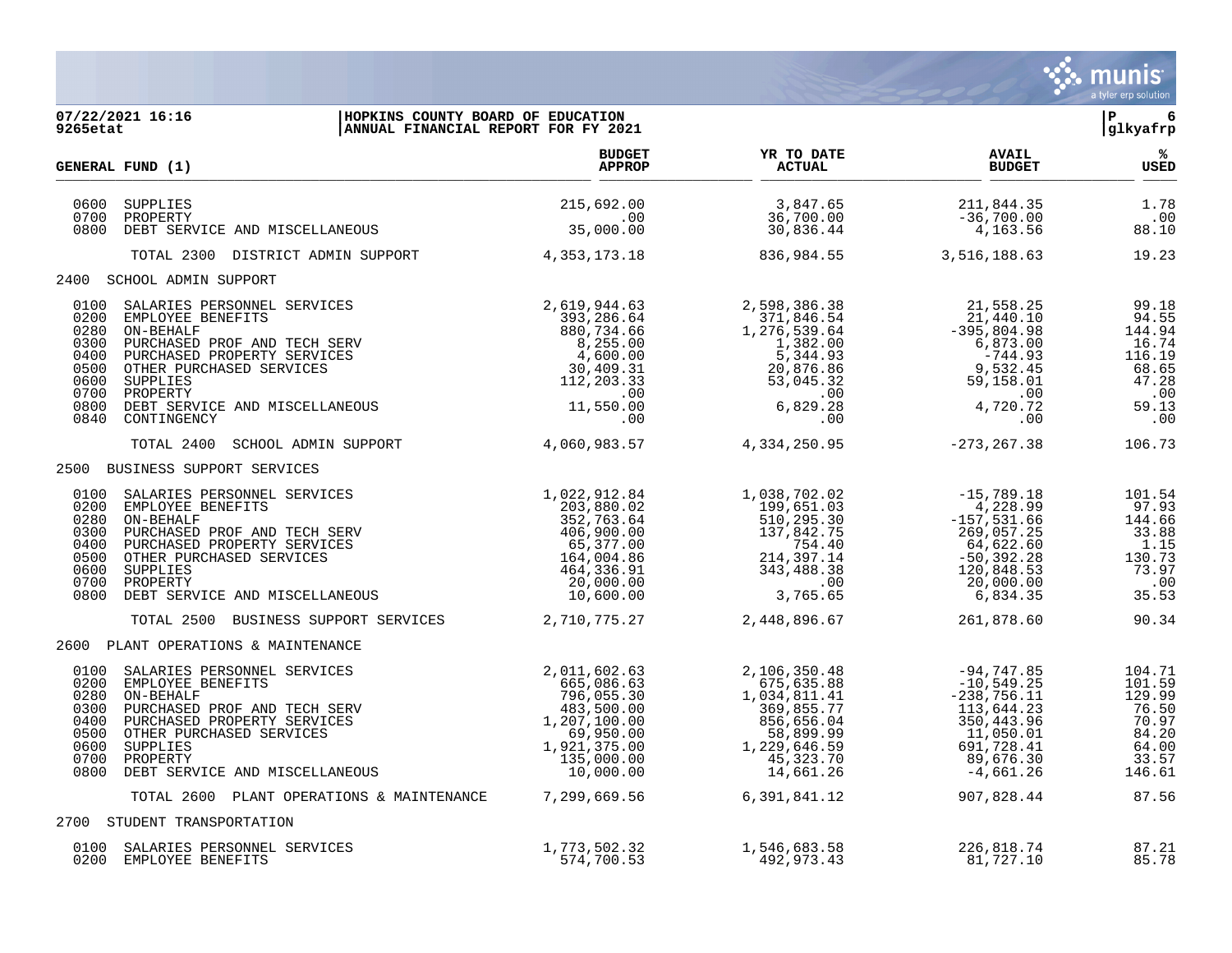

| 07/22/2021 16:16<br>9265etat                                                                                                                                                                                           |                                   | HOPKINS COUNTY BOARD OF EDUCATION<br>ANNUAL FINANCIAL REPORT FOR FY 2021                 |                                                                                          |                                                                                                | 7<br>lР<br> glkyafrp                                            |
|------------------------------------------------------------------------------------------------------------------------------------------------------------------------------------------------------------------------|-----------------------------------|------------------------------------------------------------------------------------------|------------------------------------------------------------------------------------------|------------------------------------------------------------------------------------------------|-----------------------------------------------------------------|
| GENERAL FUND (1)                                                                                                                                                                                                       |                                   | <b>BUDGET</b><br><b>APPROP</b>                                                           | YR TO DATE<br><b>ACTUAL</b>                                                              | <b>AVAIL</b><br><b>BUDGET</b>                                                                  | %<br><b>USED</b>                                                |
| 0280<br>ON-BEHALF<br>0300<br>PURCHASED PROF AND TECH SERV<br>0400<br>PURCHASED PROPERTY SERVICES<br>0500<br>OTHER PURCHASED SERVICES<br>0600<br>SUPPLIES<br>0700<br>PROPERTY<br>0800<br>DEBT SERVICE AND MISCELLANEOUS |                                   | 711,999.52<br>16,350.00<br>9,000.00<br>13,350.00<br>552,550.00<br>420,000.00<br>6,000.00 | 759,857.33<br>10,804.95<br>3,878.53<br>15,622.69<br>347,805.88<br>422,008.00<br>6,955.50 | $-47,857.81$<br>5,545.05<br>5,121.47<br>$-2, 272.69$<br>204,744.12<br>$-2,008.00$<br>$-955.50$ | 106.72<br>66.09<br>43.09<br>117.02<br>62.95<br>100.48<br>115.93 |
|                                                                                                                                                                                                                        | TOTAL 2700 STUDENT TRANSPORTATION | 4,077,452.37                                                                             | 3,606,589.89                                                                             | 470,862.48                                                                                     | 88.45                                                           |
| 2900 OTHER INSTRUCTIONAL                                                                                                                                                                                               |                                   |                                                                                          |                                                                                          |                                                                                                |                                                                 |
| 0600<br>SUPPLIES                                                                                                                                                                                                       |                                   | .00                                                                                      | .00                                                                                      | .00                                                                                            | .00                                                             |
| TOTAL 2900                                                                                                                                                                                                             | OTHER INSTRUCTIONAL               | .00                                                                                      | .00                                                                                      | .00                                                                                            | .00                                                             |
| 3100 FOOD SERVICE OPERATION                                                                                                                                                                                            |                                   |                                                                                          |                                                                                          |                                                                                                |                                                                 |
| 0280 ON-BEHALF                                                                                                                                                                                                         |                                   | .00                                                                                      | .00                                                                                      | .00                                                                                            | .00                                                             |
|                                                                                                                                                                                                                        | TOTAL 3100 FOOD SERVICE OPERATION | .00                                                                                      | .00                                                                                      | .00                                                                                            | .00                                                             |
| 3300 COMMUNITY SERVICES                                                                                                                                                                                                |                                   |                                                                                          |                                                                                          |                                                                                                |                                                                 |
| 0100<br>SALARIES PERSONNEL SERVICES<br>0200<br>EMPLOYEE BENEFITS<br>0500<br>OTHER PURCHASED SERVICES<br>0600<br>SUPPLIES<br>0700<br>PROPERTY                                                                           |                                   | .00<br>.00<br>.00<br>.00<br>.00                                                          | .00<br>.00<br>$.00 \,$<br>$.00 \,$<br>.00                                                | .00<br>.00<br>.00<br>.00<br>.00                                                                | .00<br>.00<br>.00<br>.00<br>.00                                 |
| TOTAL 3300                                                                                                                                                                                                             | COMMUNITY SERVICES                | .00                                                                                      | .00                                                                                      | .00                                                                                            | .00                                                             |
| 5100 DEBT SERVICE                                                                                                                                                                                                      |                                   |                                                                                          |                                                                                          |                                                                                                |                                                                 |
| 0800<br>DEBT SERVICE AND MISCELLANEOUS<br>0900<br>OTHER ITEMS                                                                                                                                                          |                                   | 42,948.76<br>.00                                                                         | 42,938.52<br>.00                                                                         | 10.24<br>.00                                                                                   | 99.98<br>.00                                                    |
| TOTAL 5100                                                                                                                                                                                                             | DEBT SERVICE                      | 42,948.76                                                                                | 42,938.52                                                                                | 10.24                                                                                          | 99.98                                                           |
| 5200 FUND TRANSFERS                                                                                                                                                                                                    |                                   |                                                                                          |                                                                                          |                                                                                                |                                                                 |
| 0900 OTHER ITEMS                                                                                                                                                                                                       |                                   | 126,500.00                                                                               | 128,889.70                                                                               | $-2,389.70$                                                                                    | 101.89                                                          |
| TOTAL 5200                                                                                                                                                                                                             | FUND TRANSFERS                    | 126,500.00                                                                               | 128,889.70                                                                               | $-2,389.70$                                                                                    | 101.89                                                          |
| 5300 CONTINGENCY                                                                                                                                                                                                       |                                   |                                                                                          |                                                                                          |                                                                                                |                                                                 |
| 0840<br>CONTINGENCY                                                                                                                                                                                                    |                                   | 5,000,000.00                                                                             | .00                                                                                      | 5,000,000.00                                                                                   | .00                                                             |
| TOTAL 5300 CONTINGENCY                                                                                                                                                                                                 |                                   | 5,000,000.00                                                                             | .00                                                                                      | 5,000,000.00                                                                                   | .00                                                             |

TOTAL EXPENDITURES 65,612,234.89 56,390,341.80 9,221,893.09 85.94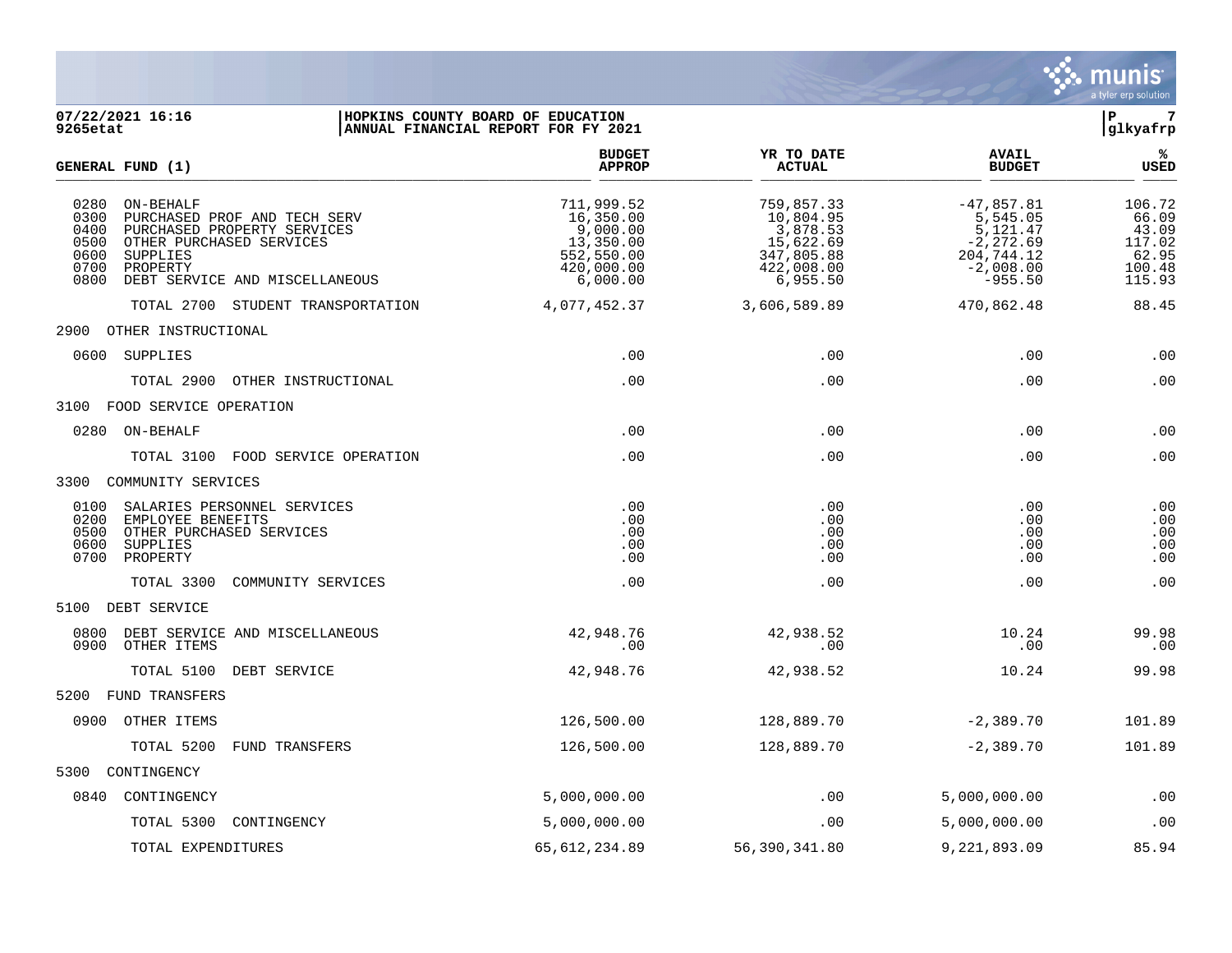|                                                                                                           |  |                         |                      |                               | a tyler erp solution |
|-----------------------------------------------------------------------------------------------------------|--|-------------------------|----------------------|-------------------------------|----------------------|
| 07/22/2021 16:16<br>HOPKINS COUNTY BOARD OF EDUCATION<br>9265etat<br> ANNUAL FINANCIAL REPORT FOR FY 2021 |  |                         |                      |                               | glkyafrp             |
| GENERAL FUND (1)                                                                                          |  | <b>BUDGET</b><br>APPROP | YR TO DATE<br>ACTUAL | <b>AVAIL</b><br><b>BUDGET</b> | USED                 |
| TOTAL FOR GENERAL FUND (1)                                                                                |  | .00                     | 12,619,307.83        | $-12,619,307.83$              | .00                  |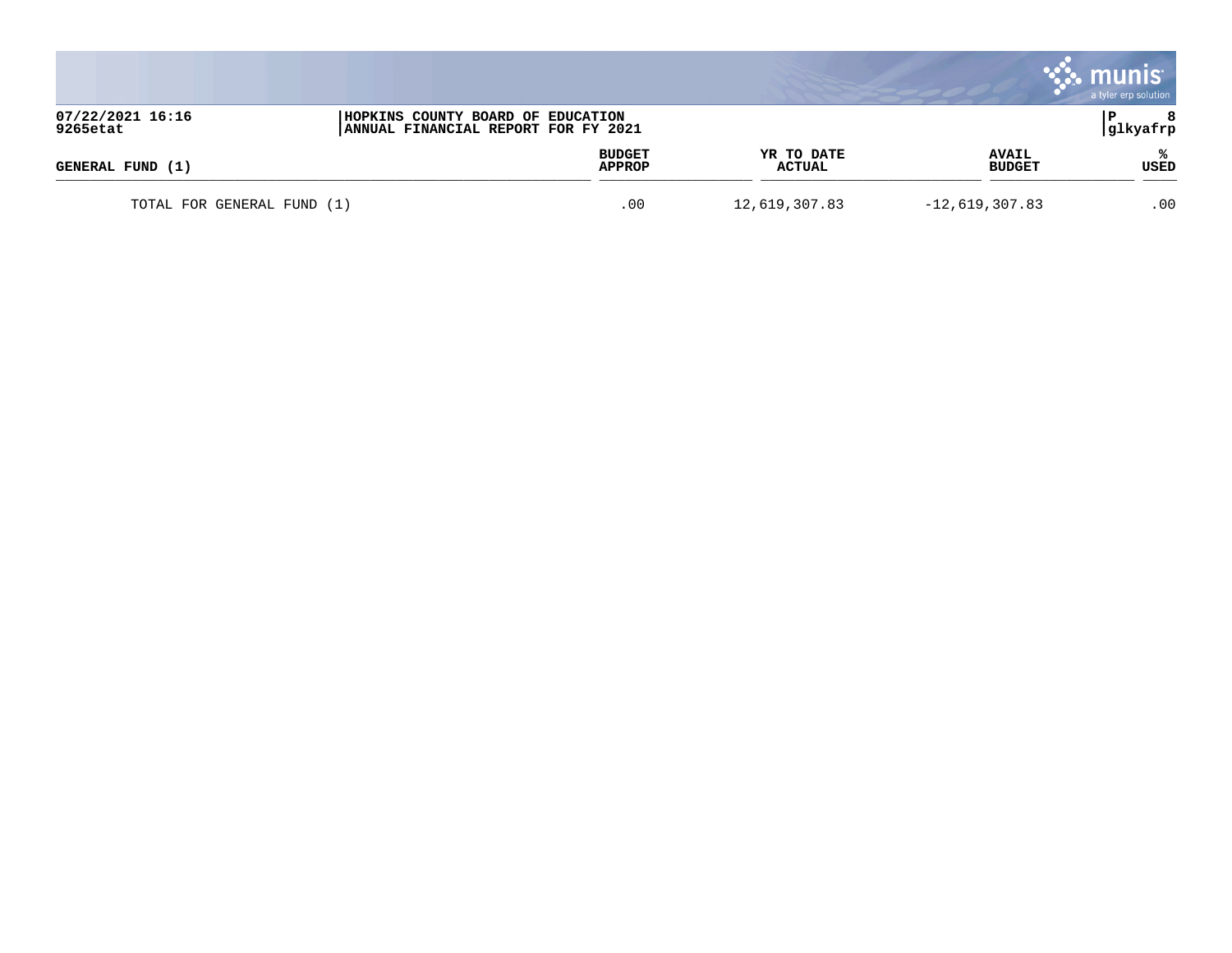|                      |                                                                   |                                     |                             |                               | munis<br>a tyler erp solution |
|----------------------|-------------------------------------------------------------------|-------------------------------------|-----------------------------|-------------------------------|-------------------------------|
| 9265etat             | 07/22/2021 16:16<br>HOPKINS COUNTY BOARD OF EDUCATION             | ANNUAL FINANCIAL REPORT FOR FY 2021 |                             |                               | P<br>9<br>glkyafrp            |
|                      | SPECIAL REVENUE (2)                                               | <b>BUDGET</b><br><b>APPROP</b>      | YR TO DATE<br><b>ACTUAL</b> | <b>AVAIL</b><br><b>BUDGET</b> | ℁<br><b>USED</b>              |
| <b>REVENUES</b>      |                                                                   |                                     |                             |                               |                               |
|                      | 0999 BEGINNING BALANCE                                            |                                     |                             |                               |                               |
|                      | TOTAL 0999 BEGINNING BALANCE                                      | .00                                 | .00                         | .00                           | .00                           |
| RECEIPTS             |                                                                   |                                     |                             |                               |                               |
|                      | REVENUE FROM LOCAL SOURCES                                        |                                     |                             |                               |                               |
|                      | EARNINGS ON INVESTMENTS                                           |                                     |                             |                               |                               |
| 1510                 | INTEREST ON INVESTMENTS                                           | .00                                 | 13,368.55                   | $-13, 368.55$                 | .00                           |
|                      | TOTAL EARNINGS ON INVESTMENTS                                     | .00                                 | 13,368.55                   | $-13, 368.55$                 | .00                           |
|                      | STUDENT ACTIVITIES                                                |                                     |                             |                               |                               |
| 1750<br>1790         | REVENUE FROM ENTERPRISE ACTIVI<br>OTHER STUD INCOME DIST ACT FUN  | .00<br>.00                          | .00<br>687.95               | .00<br>$-687.95$              | .00<br>.00                    |
|                      | TOTAL STUDENT ACTIVITIES                                          | .00                                 | 687.95                      | $-687.95$                     | .00                           |
|                      | OTHER REVENUE FROM LOCAL SOURCES                                  |                                     |                             |                               |                               |
| 1920<br>1990<br>1999 | CONTRIBUTIONS DONATIONS<br>MISCELLANEOUS REVENUE<br>FUND TRANSFER | 10,000.00<br>.00<br>.00             | 174,840.22<br>.00<br>.00    | $-164,840.22$<br>.00<br>.00   | 999.99<br>.00<br>.00          |
|                      | TOTAL OTHER REVENUE FROM LOCAL SOURCES                            | 10,000.00                           | 174,840.22                  | $-164, 840.22$                | 999.99                        |
|                      | TOTAL REVENUE FROM LOCAL SOURCES                                  | 10,000.00                           | 188,896.72                  | $-178,896.72$                 | 999.99                        |
|                      | REVENUE FROM STATE SOURCES                                        |                                     |                             |                               |                               |
| STATE PROGRAM        |                                                                   |                                     |                             |                               |                               |
| 3111                 | SEEK PROGRAM                                                      | 1,398,212.00                        | 1,398,212.00                | .00                           | 100.00                        |
|                      | TOTAL STATE PROGRAM                                               | 1,398,212.00                        | 1,398,212.00                | .00                           | 100.00                        |
|                      | EXPENDITURE REIMBURSEMENTS                                        |                                     |                             |                               |                               |
|                      | 3131 STATE MISC REIMBURSEMENTS                                    | .00                                 | .00                         | .00                           | .00                           |
|                      | TOTAL EXPENDITURE REIMBURSEMENTS                                  | .00                                 | .00                         | .00                           | .00                           |
| RESTRICTED           |                                                                   |                                     |                             |                               |                               |
| 3200                 | RESTRICTED STATE REVENUE<br>3200HS REVENUE HIGH SCHOOL            | 2, 254, 641.89<br>.00               | 2,015,583.46<br>.00         | 239,058.43<br>.00             | 89.40<br>.00                  |
|                      | TOTAL RESTRICTED                                                  | 2, 254, 641.89                      | 2,015,583.46                | 239,058.43                    | 89.40                         |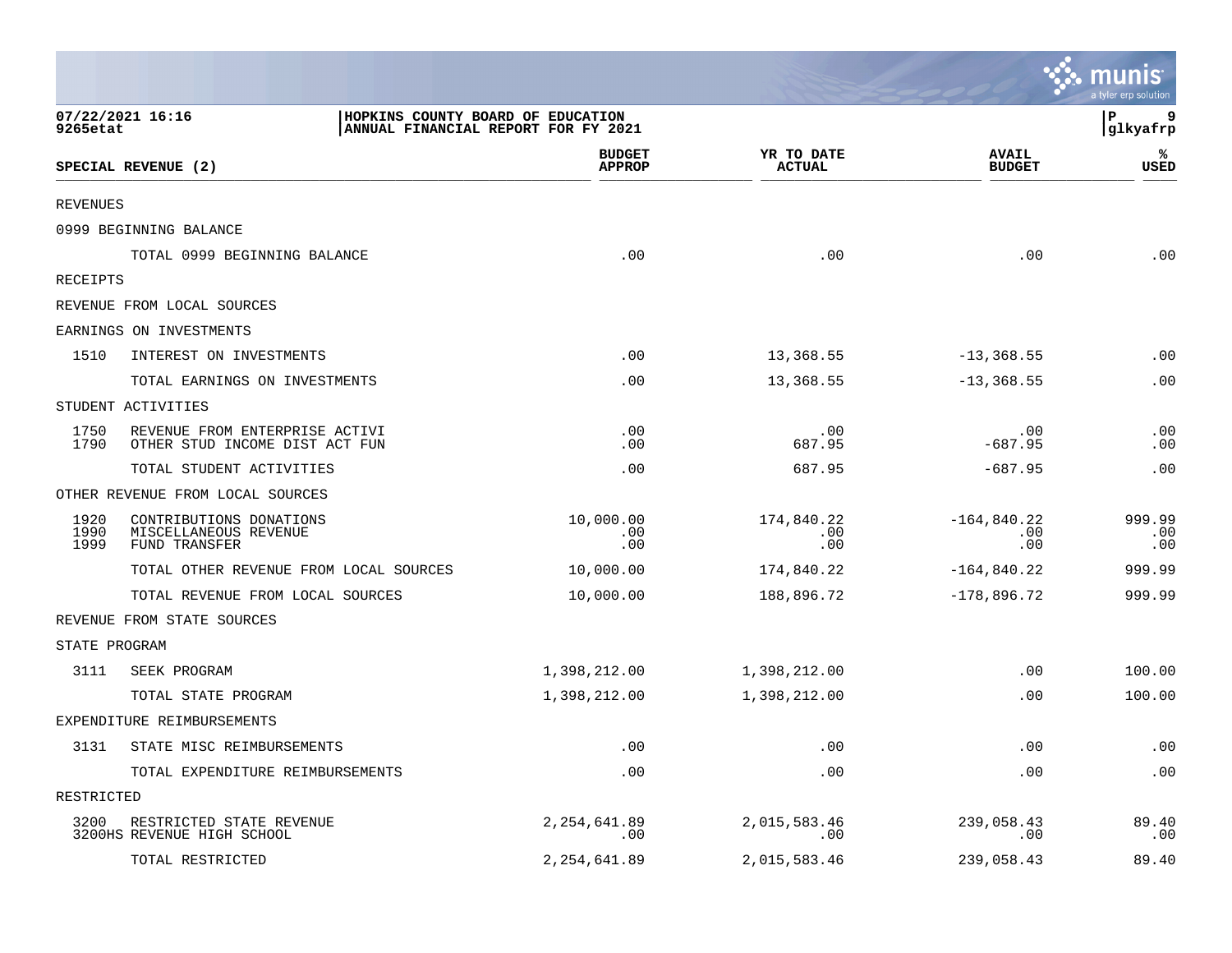|                |                                                                                                                                  |                                                                          |                                      |                                     | a tyler erp solution     |
|----------------|----------------------------------------------------------------------------------------------------------------------------------|--------------------------------------------------------------------------|--------------------------------------|-------------------------------------|--------------------------|
| 9265etat       | 07/22/2021 16:16                                                                                                                 | HOPKINS COUNTY BOARD OF EDUCATION<br>ANNUAL FINANCIAL REPORT FOR FY 2021 |                                      |                                     | l P<br>10<br> glkyafrp   |
|                | SPECIAL REVENUE (2)                                                                                                              | <b>BUDGET</b><br><b>APPROP</b>                                           | YR TO DATE<br><b>ACTUAL</b>          | <b>AVAIL</b><br><b>BUDGET</b>       | ℁<br><b>USED</b>         |
|                | REVENUE FOR ON BEHALF PAYMENTS                                                                                                   |                                                                          |                                      |                                     |                          |
| 3900           | ON BEHALF                                                                                                                        | .00                                                                      | .00                                  | .00                                 | .00                      |
|                | TOTAL REVENUE FOR ON BEHALF PAYMENTS                                                                                             | .00                                                                      | .00                                  | .00                                 | .00                      |
|                | TOTAL REVENUE FROM STATE SOURCES                                                                                                 | 3,652,853.89                                                             | 3, 413, 795.46                       | 239,058.43                          | 93.46                    |
|                | REVENUE FROM FEDERAL SOURCES                                                                                                     |                                                                          |                                      |                                     |                          |
|                | RESTRICTED DIRECT                                                                                                                |                                                                          |                                      |                                     |                          |
| 4300<br>4300E  | RESTRICTED DIRECT FEDERAL<br>EARLINGTON CHILD CARE RECT<br>4300GV GVINE CHILD CARE RECEIPT<br>4300SS SSIDE RECEIPT FOR CHILDCARE | .00<br>.00<br>.00<br>.00                                                 | 135,415.97<br>$.00 \,$<br>.00<br>.00 | $-135, 415.97$<br>.00<br>.00<br>.00 | .00<br>.00<br>.00<br>.00 |
|                | TOTAL RESTRICTED DIRECT                                                                                                          | .00                                                                      | 135,415.97                           | $-135, 415.97$                      | .00                      |
|                | RESTRICTED THROUGH THE STATE                                                                                                     |                                                                          |                                      |                                     |                          |
| 4500           | RESTRICTED FED THRU STATE                                                                                                        | 4,573,170.08                                                             | 6,477,932.83                         | $-1,904,762.75$                     | 141.65                   |
|                | TOTAL RESTRICTED THROUGH THE STATE                                                                                               | 4,573,170.08                                                             | 6,477,932.83                         | $-1,904,762.75$                     | 141.65                   |
|                | THROUGH INTERMEDIATE AGENCIES                                                                                                    |                                                                          |                                      |                                     |                          |
| 4700           | FEDERAL REV THRU INTERMED SRC                                                                                                    | .00                                                                      | .00                                  | .00                                 | .00                      |
|                | TOTAL THROUGH INTERMEDIATE AGENCIES                                                                                              | .00                                                                      | .00                                  | .00                                 | .00                      |
|                | TOTAL REVENUE FROM FEDERAL SOURCES                                                                                               | 4,573,170.08                                                             | 6,613,348.80                         | $-2,040,178.72$                     | 144.61                   |
| OTHER RECEIPTS |                                                                                                                                  |                                                                          |                                      |                                     |                          |
|                | <b>INTERFUND TRANSFERS</b>                                                                                                       |                                                                          |                                      |                                     |                          |
| 5210<br>5220   | FUND TRANSFER<br>INDIRECT COSTS TRANSFER                                                                                         | 126,500.00<br>.00                                                        | 124,889.00<br>.00                    | 1,611.00<br>.00                     | 98.73<br>.00             |
|                | TOTAL INTERFUND TRANSFERS                                                                                                        | 126,500.00                                                               | 124,889.00                           | 1,611.00                            | 98.73                    |
|                | SALE OR COMP FOR LOSS OF ASSETS                                                                                                  |                                                                          |                                      |                                     |                          |
| 5341           | SALE OF EQUIPMENT ETC                                                                                                            | .00                                                                      | .00                                  | .00                                 | .00                      |
|                | TOTAL SALE OR COMP FOR LOSS OF ASSETS                                                                                            | .00                                                                      | .00                                  | .00                                 | .00                      |
|                | TOTAL OTHER RECEIPTS                                                                                                             | 126,500.00                                                               | 124,889.00                           | 1,611.00                            | 98.73                    |
|                | TOTAL RECEIPTS                                                                                                                   | 8, 362, 523.97                                                           | 10,340,929.98                        | $-1,978,406.01$                     | 123.66                   |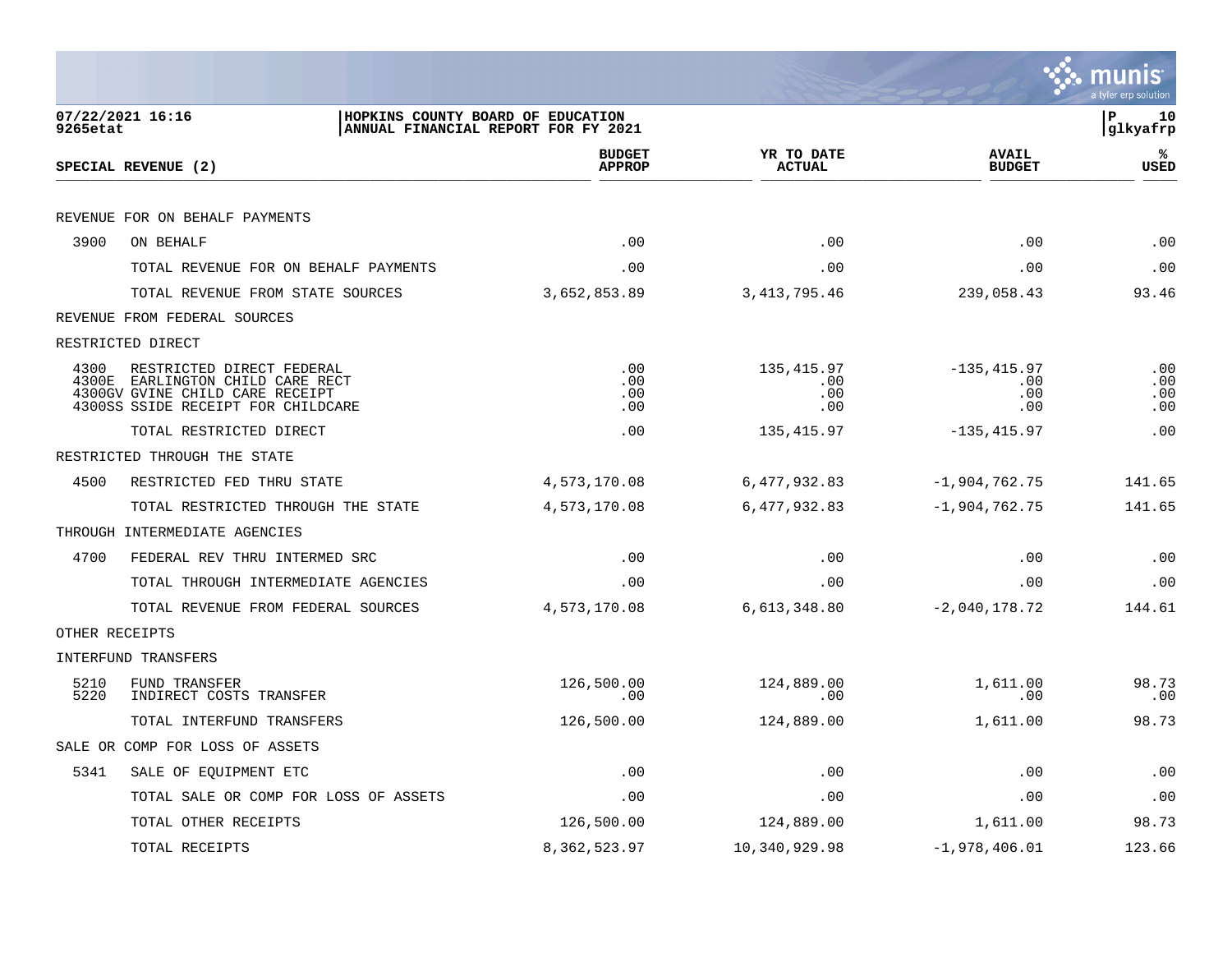|                              |                                                                           |                      |                               | a tyler erp solution |
|------------------------------|---------------------------------------------------------------------------|----------------------|-------------------------------|----------------------|
| 07/22/2021 16:16<br>9265etat | HOPKINS COUNTY BOARD OF EDUCATION<br> ANNUAL FINANCIAL REPORT FOR FY 2021 |                      |                               | 11<br> glkyafrp      |
| SPECIAL REVENUE (2)          | <b>BUDGET</b><br>APPROP                                                   | YR TO DATE<br>ACTUAL | <b>AVAIL</b><br><b>BUDGET</b> | USED                 |
| TOTAL REVENUES               | 8,362,523.97                                                              | 10,340,929.98        | $-1,978,406.01$               | 123.66               |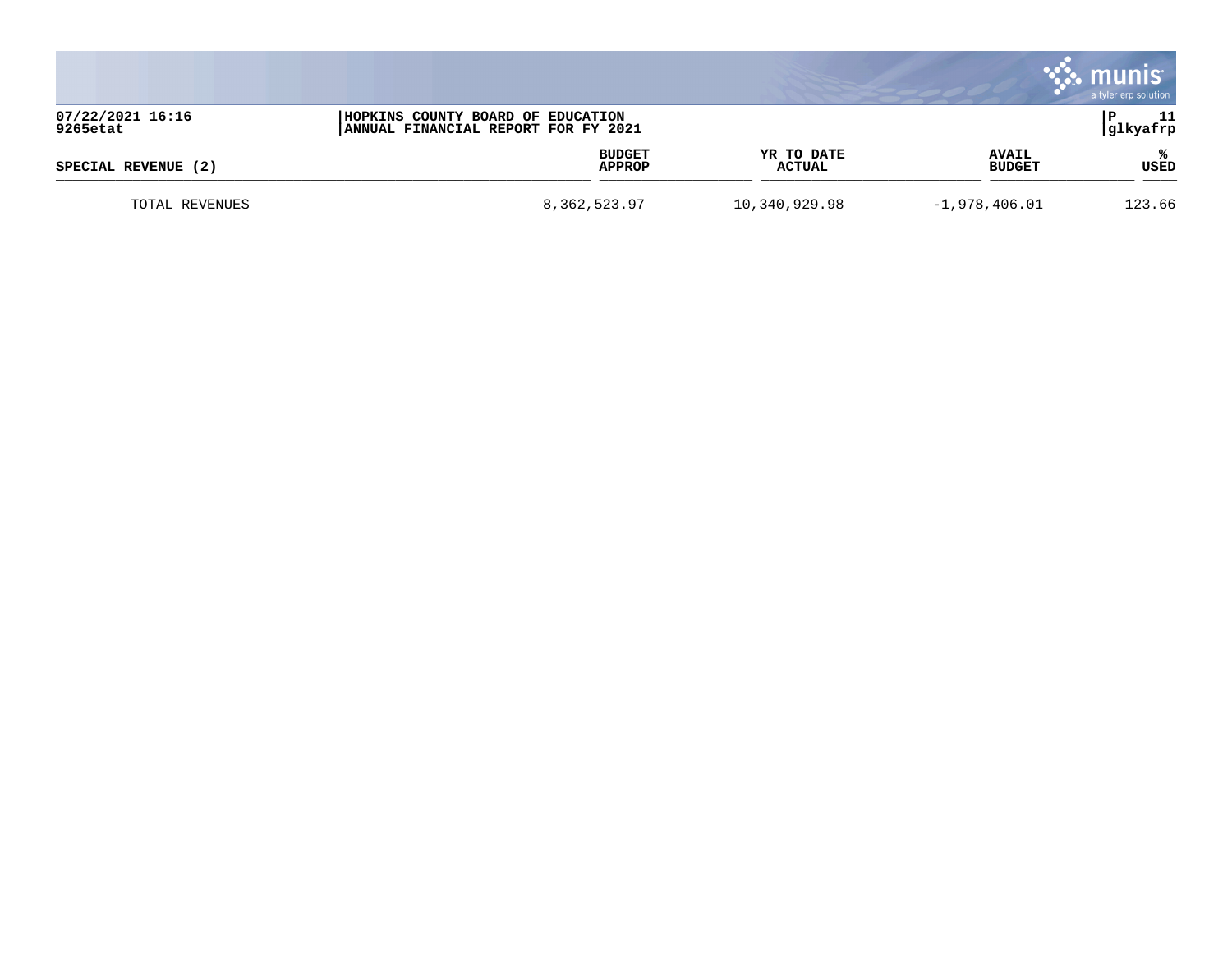

**07/22/2021 16:16 |HOPKINS COUNTY BOARD OF EDUCATION |P 12 ANNUAL FINANCIAL REPORT FOR FY 2021 BUDGET YR TO DATE AVAIL %**  $SPECTAL REVIEW (2)$  $\frac{\text{AFR} + \text{R}}{\text{AFR}}$ EXPENDITURES 1000 INSTRUCTION 0100 SALARIES PERSONNEL SERVICES 3,093,007.18 3,442,767.06 -349,759.88 111.31 0200 EMPLOYEE BENEFITS 1,036,671.28 1,008,904.88 27,766.40 97.32 0300 PURCHASED PROF AND TECH SERV 82.92 37,822.89 37,822.89 33,651.64 52.92 0400 PURCHASED PROPERTY SERVICES 36,000.00 9,913.03 26,086.97 27.54 0500 OTHER PURCHASED SERVICES 6.10 (1916) 91,538.72 32,127.10 59,411.62 35.10 0600 SUPPLIES 1,197,153.75 1,281,690.00 -84,536.25 107.06 0700 PROPERTY 16,381.01 66,156.49 -49,775.48 403.86 0800 DEBT SERVICE AND MISCELLANEOUS 34,700.00 7,709.95 26,990.05 22.22 0900 OTHER ITEMS .00 .00 .00 .00 TOTAL 1000 INSTRUCTION 5,576,926.47 5,887,091.40 -310,164.93 105.56 2100 STUDENT SUPPORT SERVICES 0100 SALARIES PERSONNEL SERVICES 234,219.83 137,098.98 97,120.85 58.53 0200 EMPLOYEE BENEFITS 32,910.20 25,983.99 6,926.21 78.95 0300 PURCHASED PROF AND TECH SERV 2,500.00 .00 2,500.00 .00 0400 PURCHASED PROPERTY SERVICES .00 .00 .00 .00 0500 OTHER PURCHASED SERVICES 10,496.00 7,314.76 3,181.24 69.69 0600 SUPPLIES 10,215.39 40,834.51 -30,619.12 399.74 0700 PROPERTY .00 .00 .00 .00 0800 DEBT SERVICE AND MISCELLANEOUS .00 .00 .00 .00 TOTAL 2100 STUDENT SUPPORT SERVICES 290,341.42 211,232.24 79,109.18 72.75 2200 INSTRUCTIONAL STAFF SUPP SERV 0100 SALARIES PERSONNEL SERVICES .00 1,425.00 -1,425.00 .00 0200 EMPLOYEE BENEFITS .00 204.50 -204.50 .00 0300 PURCHASED PROF AND TECH SERV .00 11,737.50 -11,737.50 .00 0500 OTHER PURCHASED SERVICES 81,495.00 91,685.06 -10,190.06 112.50 060 . 00 . 1,576,077.62 . 00 . 1,576,077.62 . 00 . 1,576,077.62 . 00 . 1,576,077.62 . 00 0700 PROPERTY .00 .00 .00 .00 TOTAL 2200 INSTRUCTIONAL STAFF SUPP SERV 81,495.00 1,681,129.68 -1,599,634.68 999.99 2300 DISTRICT ADMIN SUPPORT 0500 OTHER PURCHASED SERVICES 605.841.87 505.841.87 505.841.87 505.841.87 00 100.00 TOTAL 2300 DISTRICT ADMIN SUPPORT 505,841.87 505,841.87 .00 100.00 2400 SCHOOL ADMIN SUPPORT 0100 SALARIES PERSONNEL SERVICES 34,675.45 18,252.83 16,422.62 52.64 0200 EMPLOYEE BENEFITS TOTAL 2400 SCHOOL ADMIN SUPPORT 37,007.40 19,418.81 17,588.59 52.47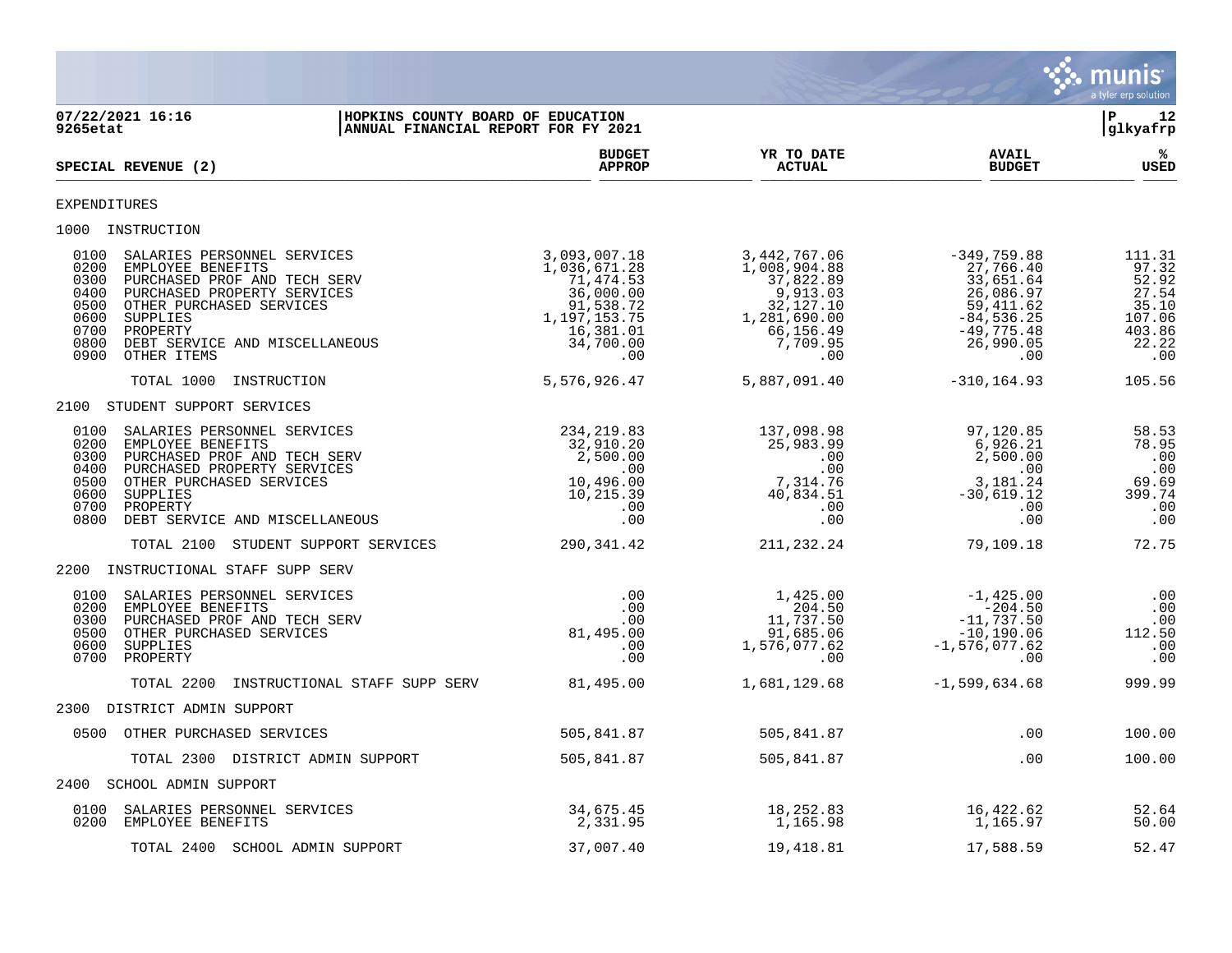

| 07/22/2021 16:16<br>9265etat                                                                                                                                                                                                   | HOPKINS COUNTY BOARD OF EDUCATION<br>ANNUAL FINANCIAL REPORT FOR FY 2021 |                                                                     |                                                                               |                                                                                   | P<br>13<br>glkyafrp                                    |
|--------------------------------------------------------------------------------------------------------------------------------------------------------------------------------------------------------------------------------|--------------------------------------------------------------------------|---------------------------------------------------------------------|-------------------------------------------------------------------------------|-----------------------------------------------------------------------------------|--------------------------------------------------------|
| SPECIAL REVENUE (2)                                                                                                                                                                                                            |                                                                          | <b>BUDGET</b><br><b>APPROP</b>                                      | YR TO DATE<br><b>ACTUAL</b>                                                   | <b>AVAIL</b><br><b>BUDGET</b>                                                     | %ะ<br><b>USED</b>                                      |
| 2500 BUSINESS SUPPORT SERVICES                                                                                                                                                                                                 |                                                                          |                                                                     |                                                                               |                                                                                   |                                                        |
| 0100<br>SALARIES PERSONNEL SERVICES<br>0200<br>EMPLOYEE BENEFITS<br>0300<br>PURCHASED PROF AND TECH SERV<br>0500<br>OTHER PURCHASED SERVICES<br>0600<br>SUPPLIES<br>0700<br>PROPERTY<br>0800<br>DEBT SERVICE AND MISCELLANEOUS |                                                                          | 4,348.56<br>3,739.52<br>278,997.28<br>.00<br>$.00 \,$<br>.00<br>.00 | 4,348.56<br>3,739.52<br>278,997.28<br>.00<br>.00<br>.00<br>.00                | .00<br>.00<br>.00<br>.00<br>.00<br>.00<br>.00                                     | 100.00<br>100.00<br>100.00<br>.00<br>.00<br>.00<br>.00 |
| TOTAL 2500 BUSINESS SUPPORT SERVICES                                                                                                                                                                                           |                                                                          | 287,085.36                                                          | 287,085.36                                                                    | .00                                                                               | 100.00                                                 |
| 2600 PLANT OPERATIONS & MAINTENANCE                                                                                                                                                                                            |                                                                          |                                                                     |                                                                               |                                                                                   |                                                        |
| 0100<br>SALARIES PERSONNEL SERVICES<br>0200<br>EMPLOYEE BENEFITS<br>0300<br>PURCHASED PROF AND TECH SERV<br>0400<br>PURCHASED PROPERTY SERVICES<br>0500<br>OTHER PURCHASED SERVICES<br>0600<br>SUPPLIES<br>0700<br>PROPERTY    |                                                                          | .00<br>.00<br>84,861.07<br>.00<br>.00<br>670,778.82<br>.00          | 227.16<br>172.28<br>135,804.31<br>40,000.00<br>$.00 \,$<br>613, 163.53<br>.00 | $-227.16$<br>$-172.28$<br>$-50,943.24$<br>$-40,000.00$<br>.00<br>57,615.29<br>.00 | .00<br>.00<br>160.03<br>.00<br>.00<br>91.41<br>.00     |
|                                                                                                                                                                                                                                | TOTAL 2600 PLANT OPERATIONS & MAINTENANCE                                | 755,639.89                                                          | 789, 367.28                                                                   | $-33,727.39$                                                                      | 104.46                                                 |
| 2700 STUDENT TRANSPORTATION                                                                                                                                                                                                    |                                                                          |                                                                     |                                                                               |                                                                                   |                                                        |
| 0100<br>SALARIES PERSONNEL SERVICES<br>0200<br>EMPLOYEE BENEFITS<br>0600<br>SUPPLIES<br>0800<br>DEBT SERVICE AND MISCELLANEOUS                                                                                                 |                                                                          | 92,096.00<br>31,143.00<br>10,183.96<br>.00                          | 122,541.12<br>47,456.95<br>7,683.96<br>.00                                    | $-30, 445.12$<br>$-16, 313.95$<br>2,500.00<br>.00                                 | 133.06<br>152.38<br>75.45<br>.00                       |
| TOTAL 2700 STUDENT TRANSPORTATION                                                                                                                                                                                              |                                                                          | 133,422.96                                                          | 177,682.03                                                                    | $-44, 259.07$                                                                     | 133.17                                                 |
| 2900<br>OTHER INSTRUCTIONAL                                                                                                                                                                                                    |                                                                          |                                                                     |                                                                               |                                                                                   |                                                        |
| SUPPLIES<br>0600<br>0800<br>DEBT SERVICE AND MISCELLANEOUS                                                                                                                                                                     |                                                                          | .00<br>.00                                                          | .00<br>.00                                                                    | .00<br>.00                                                                        | .00<br>.00                                             |
| TOTAL 2900 OTHER INSTRUCTIONAL                                                                                                                                                                                                 |                                                                          | .00                                                                 | .00                                                                           | .00                                                                               | .00                                                    |
| 3100<br>FOOD SERVICE OPERATION                                                                                                                                                                                                 |                                                                          |                                                                     |                                                                               |                                                                                   |                                                        |
| 0100<br>SALARIES PERSONNEL SERVICES<br>EMPLOYEE BENEFITS<br>0200<br>0600 SUPPLIES                                                                                                                                              |                                                                          | $.00 \,$<br>$.00 \,$<br>.00                                         | 10,209.88<br>7,203.13<br>32,109.84                                            | $-10, 209.88$<br>$-7, 203.13$<br>$-32,109.84$                                     | .00<br>.00<br>.00                                      |
| TOTAL 3100 FOOD SERVICE OPERATION                                                                                                                                                                                              |                                                                          | .00                                                                 | 49,522.85                                                                     | $-49,522.85$                                                                      | .00                                                    |
| 3200 DAY CARE OPERATIONS                                                                                                                                                                                                       |                                                                          |                                                                     |                                                                               |                                                                                   |                                                        |
| 0100<br>SALARIES PERSONNEL SERVICES<br>0200<br>EMPLOYEE BENEFITS                                                                                                                                                               |                                                                          | .00.<br>.00                                                         | 9,605.87<br>4,678.15                                                          | $-9,605.87$<br>$-4,678.15$                                                        | .00<br>.00                                             |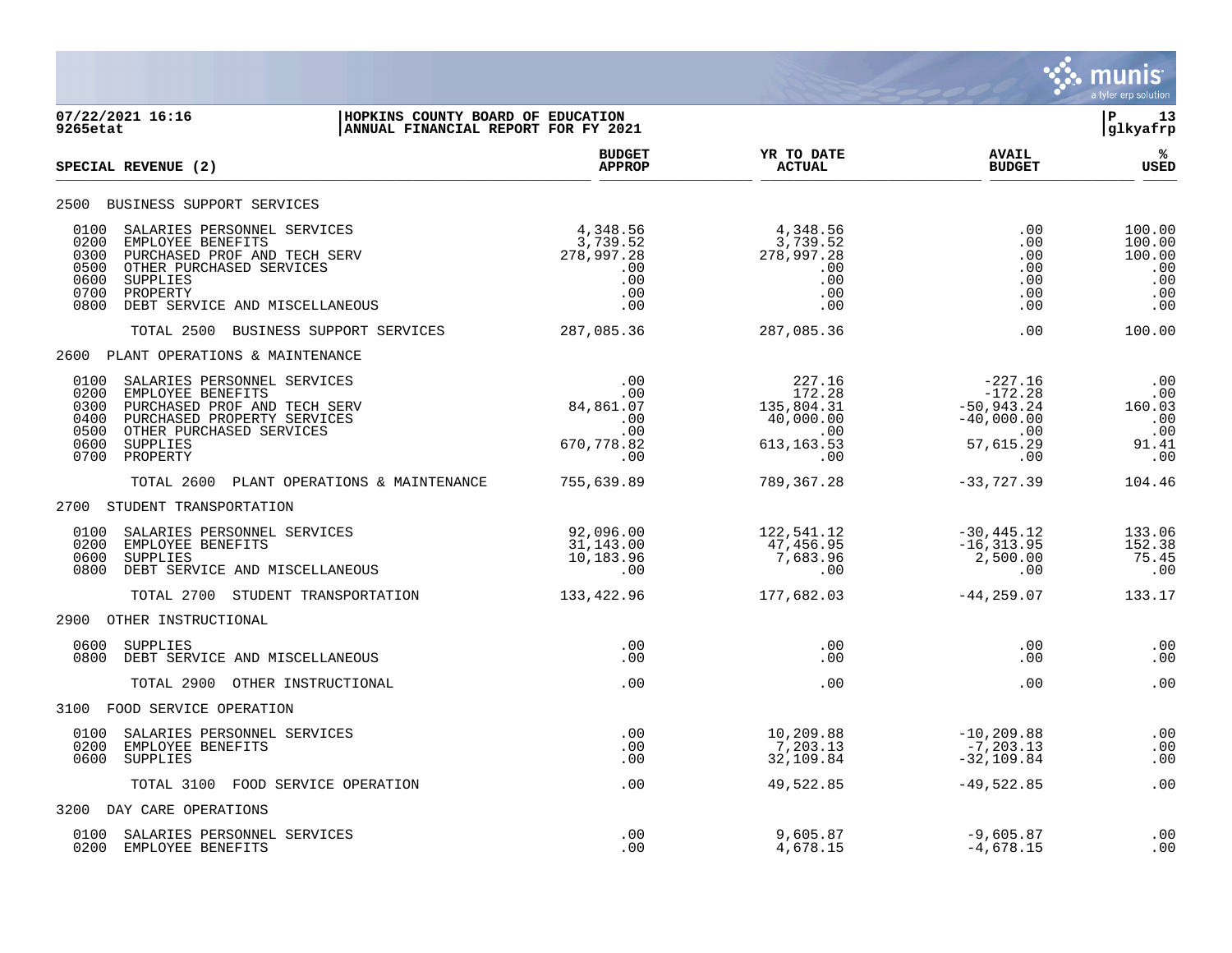

| 07/22/2021 16:16<br>9265etat                                                                                                                                                                                                                                          | HOPKINS COUNTY BOARD OF EDUCATION<br>ANNUAL FINANCIAL REPORT FOR FY 2021      |                                                                               |                                                                         | P<br>14<br> glkyafrp                                             |
|-----------------------------------------------------------------------------------------------------------------------------------------------------------------------------------------------------------------------------------------------------------------------|-------------------------------------------------------------------------------|-------------------------------------------------------------------------------|-------------------------------------------------------------------------|------------------------------------------------------------------|
| SPECIAL REVENUE (2)                                                                                                                                                                                                                                                   | <b>BUDGET</b><br><b>APPROP</b>                                                | YR TO DATE<br><b>ACTUAL</b>                                                   | <b>AVAIL</b><br><b>BUDGET</b>                                           | %ะ<br>USED                                                       |
| TOTAL 3200<br>DAY CARE OPERATIONS                                                                                                                                                                                                                                     | .00                                                                           | 14,284.02                                                                     | $-14, 284.02$                                                           | .00                                                              |
| COMMUNITY SERVICES<br>3300                                                                                                                                                                                                                                            |                                                                               |                                                                               |                                                                         |                                                                  |
| 0100<br>SALARIES PERSONNEL SERVICES<br>0200<br>EMPLOYEE BENEFITS<br>0300<br>PURCHASED PROF AND TECH SERV<br>0400<br>PURCHASED PROPERTY SERVICES<br>0500<br>OTHER PURCHASED SERVICES<br>0600<br>SUPPLIES<br>0700<br>PROPERTY<br>0800<br>DEBT SERVICE AND MISCELLANEOUS | 490,276.95<br>164,832.76<br>.00<br>.00<br>1,519.99<br>34,683.90<br>.00<br>.00 | 490,276.60<br>164,830.13<br>.00<br>.00<br>1,524.92<br>58,192.79<br>.00<br>.00 | .35<br>2.63<br>.00<br>.00<br>$-4.93$<br>$-23,508.89$<br>$.00 \,$<br>.00 | 100.00<br>100.00<br>.00<br>.00<br>100.32<br>167.78<br>.00<br>.00 |
| TOTAL 3300<br>COMMUNITY SERVICES                                                                                                                                                                                                                                      | 691, 313.60                                                                   | 714,824.44                                                                    | $-23,510.84$                                                            | 103.40                                                           |
| DEBT SERVICE<br>5100                                                                                                                                                                                                                                                  |                                                                               |                                                                               |                                                                         |                                                                  |
| 0800<br>DEBT SERVICE AND MISCELLANEOUS                                                                                                                                                                                                                                | .00                                                                           | .00                                                                           | .00                                                                     | .00                                                              |
| TOTAL 5100<br>DEBT SERVICE                                                                                                                                                                                                                                            | .00                                                                           | .00                                                                           | .00                                                                     | .00                                                              |
| FUND TRANSFERS<br>5200                                                                                                                                                                                                                                                |                                                                               |                                                                               |                                                                         |                                                                  |
| 0800<br>DEBT SERVICE AND MISCELLANEOUS<br>0900<br>OTHER ITEMS                                                                                                                                                                                                         | .00<br>3,450.00                                                               | .00<br>3,450.00                                                               | .00<br>.00                                                              | .00<br>100.00                                                    |
| TOTAL 5200<br>FUND TRANSFERS                                                                                                                                                                                                                                          | 3,450.00                                                                      | 3,450.00                                                                      | .00                                                                     | 100.00                                                           |
| TOTAL EXPENDITURES                                                                                                                                                                                                                                                    | 8,362,523.97                                                                  | 10,340,929.98                                                                 | $-1,978,406.01$                                                         | 123.66                                                           |
| TOTAL FOR SPECIAL REVENUE (2)                                                                                                                                                                                                                                         | .00                                                                           | .00                                                                           | .00                                                                     | .00                                                              |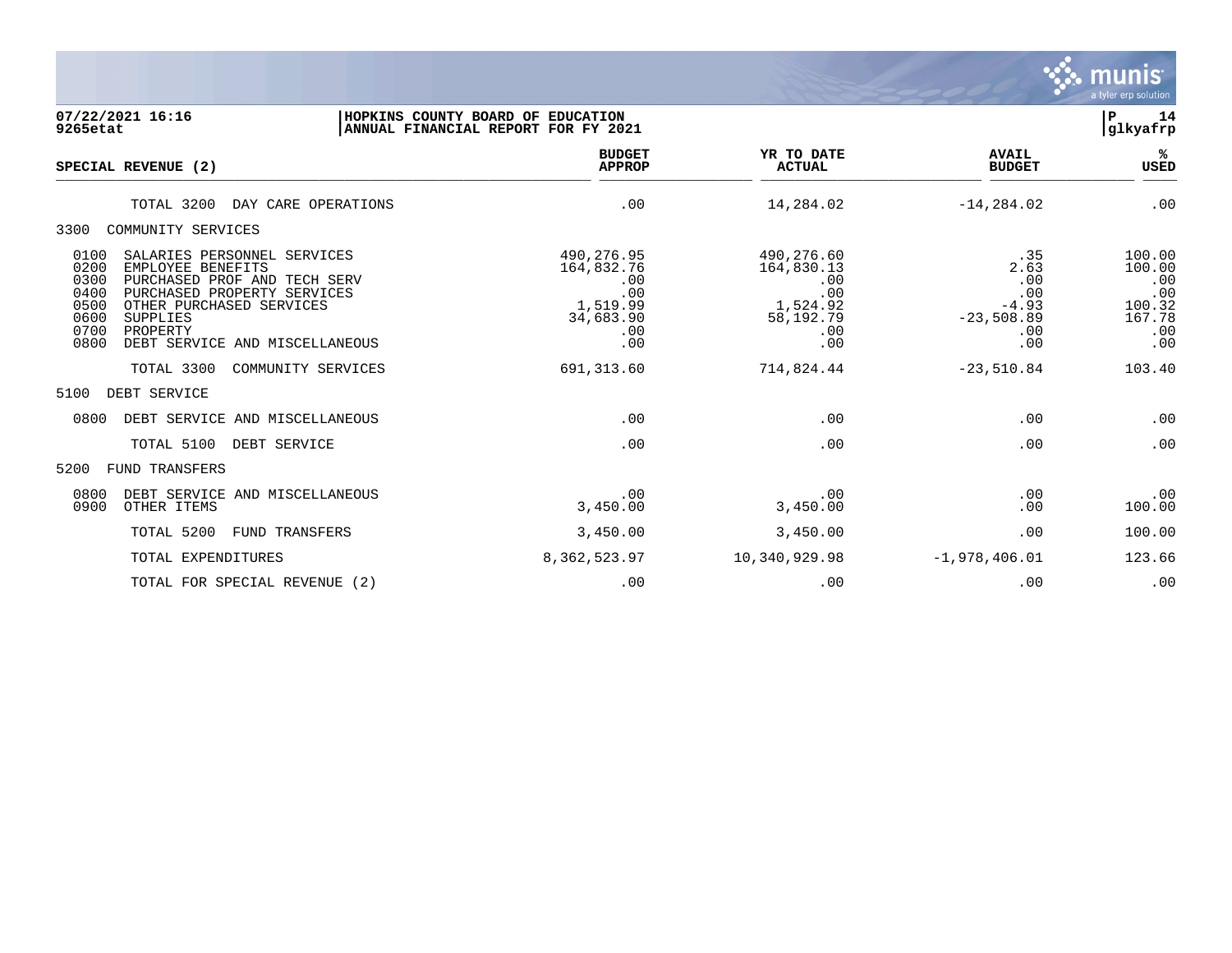|                 |                                                                                              |                                |                             |                               | munis<br>a tyler erp solution |
|-----------------|----------------------------------------------------------------------------------------------|--------------------------------|-----------------------------|-------------------------------|-------------------------------|
| 9265etat        | 07/22/2021 16:16<br>HOPKINS COUNTY BOARD OF EDUCATION<br>ANNUAL FINANCIAL REPORT FOR FY 2021 |                                |                             |                               | P<br>15<br>glkyafrp           |
|                 | DIST ACTIVITY (SPEC REV ANN) (21)                                                            | <b>BUDGET</b><br><b>APPROP</b> | YR TO DATE<br><b>ACTUAL</b> | <b>AVAIL</b><br><b>BUDGET</b> | %<br><b>USED</b>              |
| <b>REVENUES</b> |                                                                                              |                                |                             |                               |                               |
|                 | 0999 BEGINNING BALANCE                                                                       |                                |                             |                               |                               |
|                 | TOTAL 0999 BEGINNING BALANCE                                                                 | 507,716.48                     | 507,716.48                  | .00                           | 100.00                        |
| RECEIPTS        |                                                                                              |                                |                             |                               |                               |
|                 | REVENUE FROM LOCAL SOURCES                                                                   |                                |                             |                               |                               |
|                 | STUDENT ACTIVITIES                                                                           |                                |                             |                               |                               |
| 1790            | OTHER STUD INCOME DIST ACT FUN                                                               | 36,165.04                      | 1,000.00                    | 35,165.04                     | 2.77                          |
|                 | TOTAL STUDENT ACTIVITIES                                                                     | 36, 165.04                     | 1,000.00                    | 35,165.04                     | 2.77                          |
|                 | OTHER REVENUE FROM LOCAL SOURCES                                                             |                                |                             |                               |                               |
| 1920<br>1990    | CONTRIBUTIONS DONATIONS<br>MISCELLANEOUS REVENUE                                             | .00<br>.00                     | .00<br>.00                  | .00<br>.00                    | .00<br>.00                    |
|                 | TOTAL OTHER REVENUE FROM LOCAL SOURCES                                                       | .00                            | .00                         | .00                           | .00                           |
|                 | TOTAL REVENUE FROM LOCAL SOURCES                                                             | 36,165.04                      | 1,000.00                    | 35,165.04                     | 2.77                          |
|                 | OTHER RECEIPTS                                                                               |                                |                             |                               |                               |
|                 | INTERFUND TRANSFERS                                                                          |                                |                             |                               |                               |
| 5210            | FUND TRANSFER                                                                                | .00                            | 35,165.04                   | $-35, 165.04$                 | .00                           |
|                 | TOTAL INTERFUND TRANSFERS                                                                    | .00                            | 35,165.04                   | $-35, 165.04$                 | .00                           |
|                 | TOTAL OTHER RECEIPTS                                                                         | .00                            | 35,165.04                   | $-35, 165.04$                 | .00                           |
|                 | TOTAL RECEIPTS                                                                               | 36,165.04                      | 36,165.04                   | .00                           | 100.00                        |
|                 | TOTAL REVENUES                                                                               | 543,881.52                     | 543,881.52                  | .00                           | 100.00                        |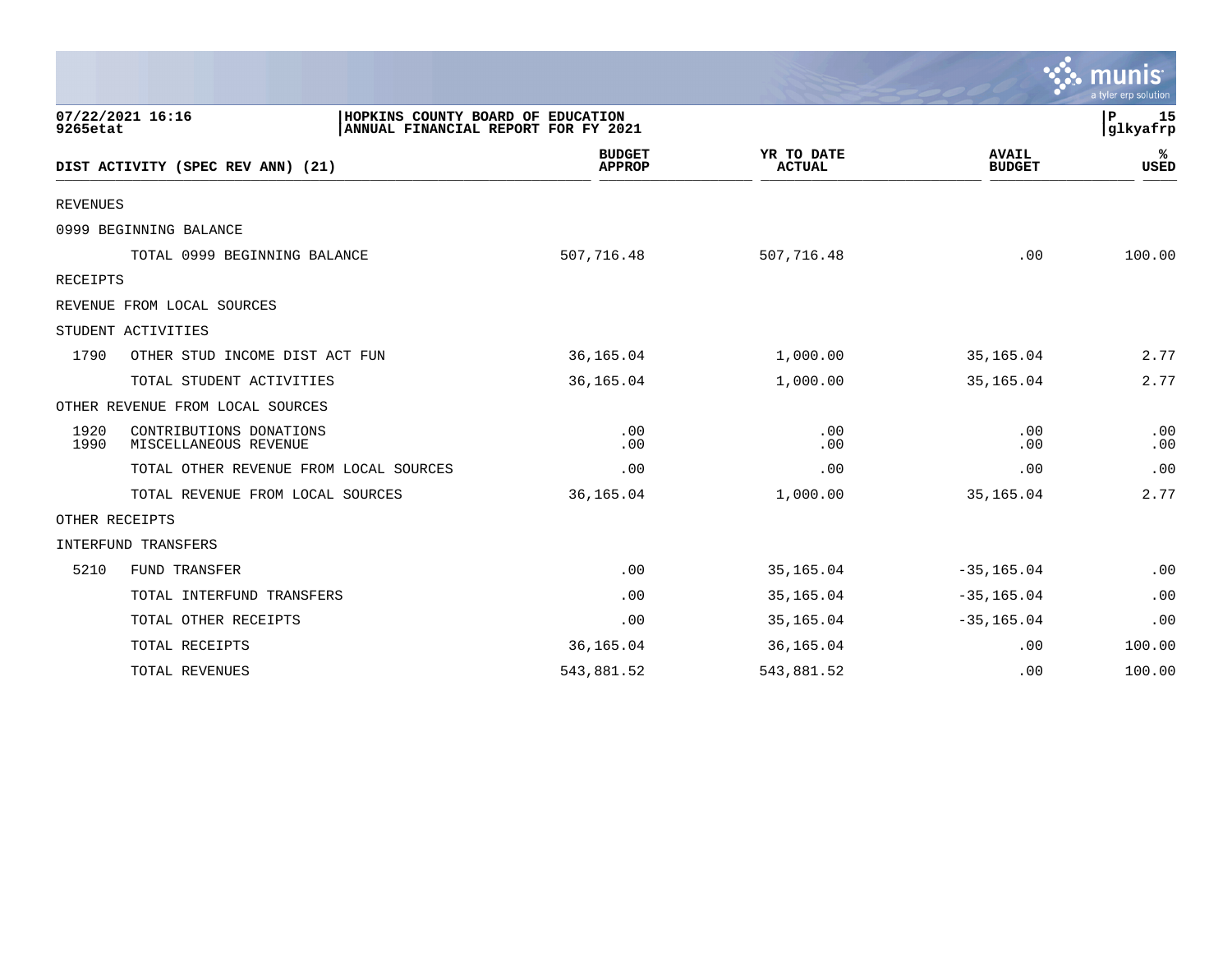

| 07/22/2021 16:16<br>HOPKINS COUNTY BOARD OF EDUCATION<br>9265etat<br>ANNUAL FINANCIAL REPORT FOR FY 2021                                                                                                                 |                                                                                         |                                                                        |                                                                                         | 16<br>P<br> glkyafrp                                      |
|--------------------------------------------------------------------------------------------------------------------------------------------------------------------------------------------------------------------------|-----------------------------------------------------------------------------------------|------------------------------------------------------------------------|-----------------------------------------------------------------------------------------|-----------------------------------------------------------|
| DIST ACTIVITY (SPEC REV ANN) (21)                                                                                                                                                                                        | <b>BUDGET</b><br><b>APPROP</b>                                                          | YR TO DATE<br><b>ACTUAL</b>                                            | <b>AVAIL</b><br><b>BUDGET</b>                                                           | %ะ<br><b>USED</b>                                         |
| EXPENDITURES                                                                                                                                                                                                             |                                                                                         |                                                                        |                                                                                         |                                                           |
| INSTRUCTION<br>1000                                                                                                                                                                                                      |                                                                                         |                                                                        |                                                                                         |                                                           |
| 0300<br>PURCHASED PROF AND TECH SERV<br>0400<br>PURCHASED PROPERTY SERVICES<br>0500<br>OTHER PURCHASED SERVICES<br>0600<br>SUPPLIES<br>0700<br>PROPERTY<br>0800<br>DEBT SERVICE AND MISCELLANEOUS<br>0840<br>CONTINGENCY | 3,180.03<br>2,467.17<br>3,529.99<br>419, 139. 45<br>33,677.31<br>1,894.92<br>53, 374.59 | 95.00<br>488.28<br>550.00<br>68,842.13<br>13,594.50<br>2,535.90<br>.00 | 3,085.03<br>1,978.89<br>2,979.99<br>350, 297.32<br>20,082.81<br>$-640.98$<br>53, 374.59 | 2.99<br>19.79<br>15.58<br>16.42<br>40.37<br>133.83<br>.00 |
| TOTAL 1000<br>INSTRUCTION                                                                                                                                                                                                | 517,263.46                                                                              | 86,105.81                                                              | 431, 157.65                                                                             | 16.65                                                     |
| INSTRUCTIONAL STAFF SUPP SERV<br>2200                                                                                                                                                                                    |                                                                                         |                                                                        |                                                                                         |                                                           |
| 0300<br>PURCHASED PROF AND TECH SERV<br>0500<br>OTHER PURCHASED SERVICES<br>0600<br>SUPPLIES                                                                                                                             | .00<br>719.88<br>7,955.23                                                               | .00<br>.00<br>2,084.99                                                 | .00<br>719.88<br>5,870.24                                                               | .00<br>.00<br>26.21                                       |
| TOTAL 2200<br>INSTRUCTIONAL STAFF SUPP SERV                                                                                                                                                                              | 8,675.11                                                                                | 2,084.99                                                               | 6,590.12                                                                                | 24.03                                                     |
| 2600<br>PLANT OPERATIONS & MAINTENANCE                                                                                                                                                                                   |                                                                                         |                                                                        |                                                                                         |                                                           |
| PURCHASED PROPERTY SERVICES<br>0400<br>0600<br>SUPPLIES<br>0700<br>PROPERTY                                                                                                                                              | 5,481.14<br>4,381.81<br>.00                                                             | 1,217.99<br>.00<br>.00                                                 | 4,263.15<br>4,381.81<br>.00                                                             | 22.22<br>.00<br>.00                                       |
| PLANT OPERATIONS & MAINTENANCE<br>TOTAL 2600                                                                                                                                                                             | 9,862.95                                                                                | 1,217.99                                                               | 8,644.96                                                                                | 12.35                                                     |
| STUDENT TRANSPORTATION<br>2700                                                                                                                                                                                           |                                                                                         |                                                                        |                                                                                         |                                                           |
| 0300<br>PURCHASED PROF AND TECH SERV<br>0800<br>DEBT SERVICE AND MISCELLANEOUS                                                                                                                                           | .00<br>8,080.00                                                                         | .00<br>.00                                                             | .00<br>8,080.00                                                                         | .00<br>.00                                                |
| TOTAL 2700<br>STUDENT TRANSPORTATION                                                                                                                                                                                     | 8,080.00                                                                                | .00                                                                    | 8,080.00                                                                                | .00                                                       |
| TOTAL EXPENDITURES                                                                                                                                                                                                       | 543,881.52                                                                              | 89,408.79                                                              | 454,472.73                                                                              | 16.44                                                     |
| TOTAL FOR DIST ACTIVITY (SPEC REV ANN (21)                                                                                                                                                                               | .00                                                                                     | 454, 472. 73                                                           | $-454.472.73$                                                                           | .00                                                       |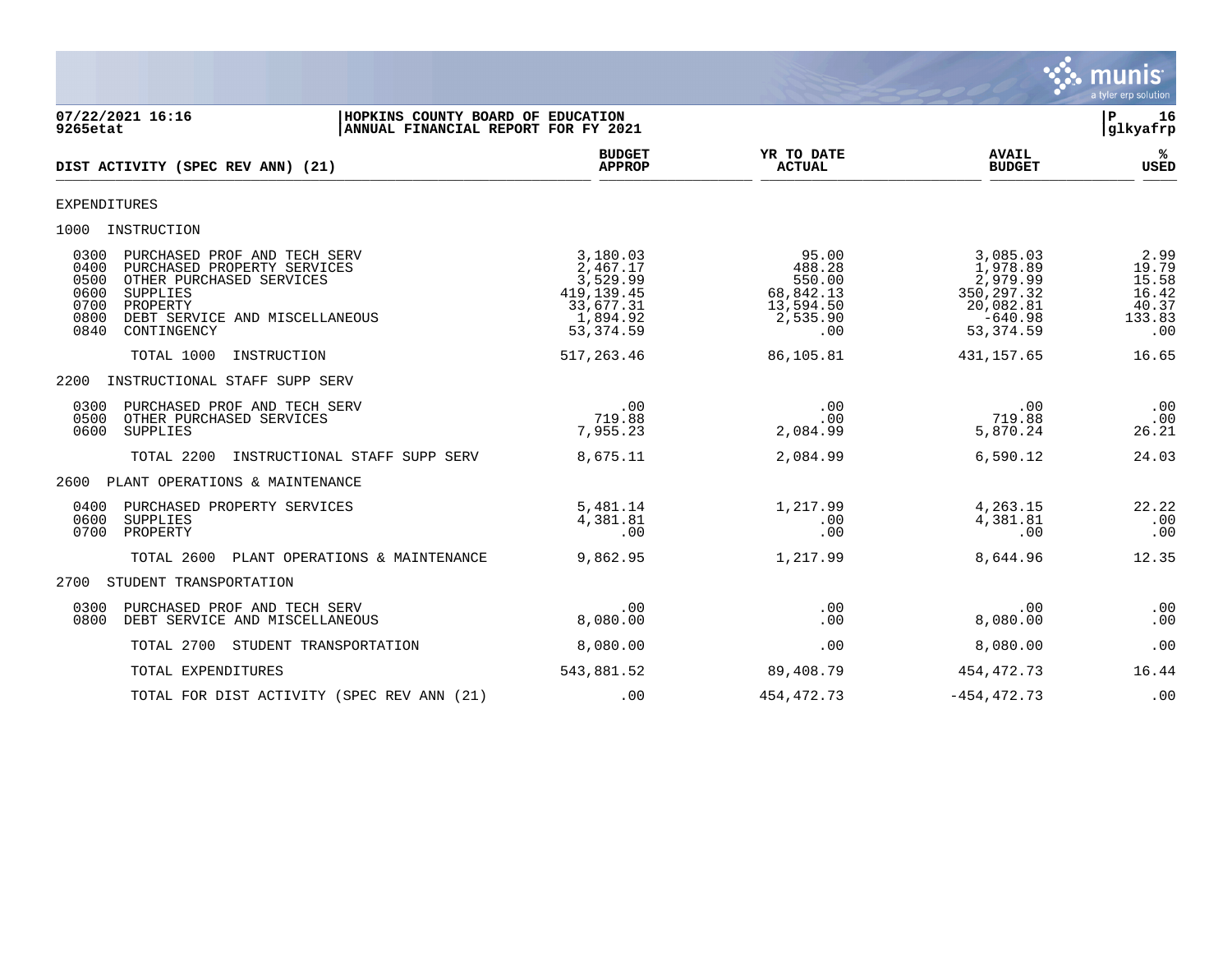|          |                                                                                              |                                |                             |                               | <u>ું. munis i</u><br>a tyler erp solution |
|----------|----------------------------------------------------------------------------------------------|--------------------------------|-----------------------------|-------------------------------|--------------------------------------------|
| 9265etat | 07/22/2021 16:16<br>HOPKINS COUNTY BOARD OF EDUCATION<br>ANNUAL FINANCIAL REPORT FOR FY 2021 |                                |                             |                               | 17<br>۱P.<br>glkyafrp                      |
|          | STUDENT ACTIVITY (SPEC REV ANN) (25)                                                         | <b>BUDGET</b><br><b>APPROP</b> | YR TO DATE<br><b>ACTUAL</b> | <b>AVAIL</b><br><b>BUDGET</b> | %<br>USED                                  |
| REVENUES |                                                                                              |                                |                             |                               |                                            |
| RECEIPTS |                                                                                              |                                |                             |                               |                                            |
|          | REVENUE FROM LOCAL SOURCES                                                                   |                                |                             |                               |                                            |
|          | STUDENT ACTIVITIES                                                                           |                                |                             |                               |                                            |
| 1790     | OTHER STUD INCOME DIST ACT FUN                                                               | .00                            | 546,912.08                  | $-546,912.08$                 | .00                                        |
|          | TOTAL STUDENT ACTIVITIES                                                                     | .00                            | 546,912.08                  | $-546,912.08$                 | .00                                        |
|          | TOTAL REVENUE FROM LOCAL SOURCES                                                             | .00                            | 546,912.08                  | $-546, 912.08$                | .00                                        |
|          | TOTAL RECEIPTS                                                                               | .00                            | 546,912.08                  | $-546,912.08$                 | .00                                        |
|          | TOTAL REVENUES                                                                               | .00                            | 546,912.08                  | $-546, 912.08$                | .00                                        |

the contract of the contract of the contract of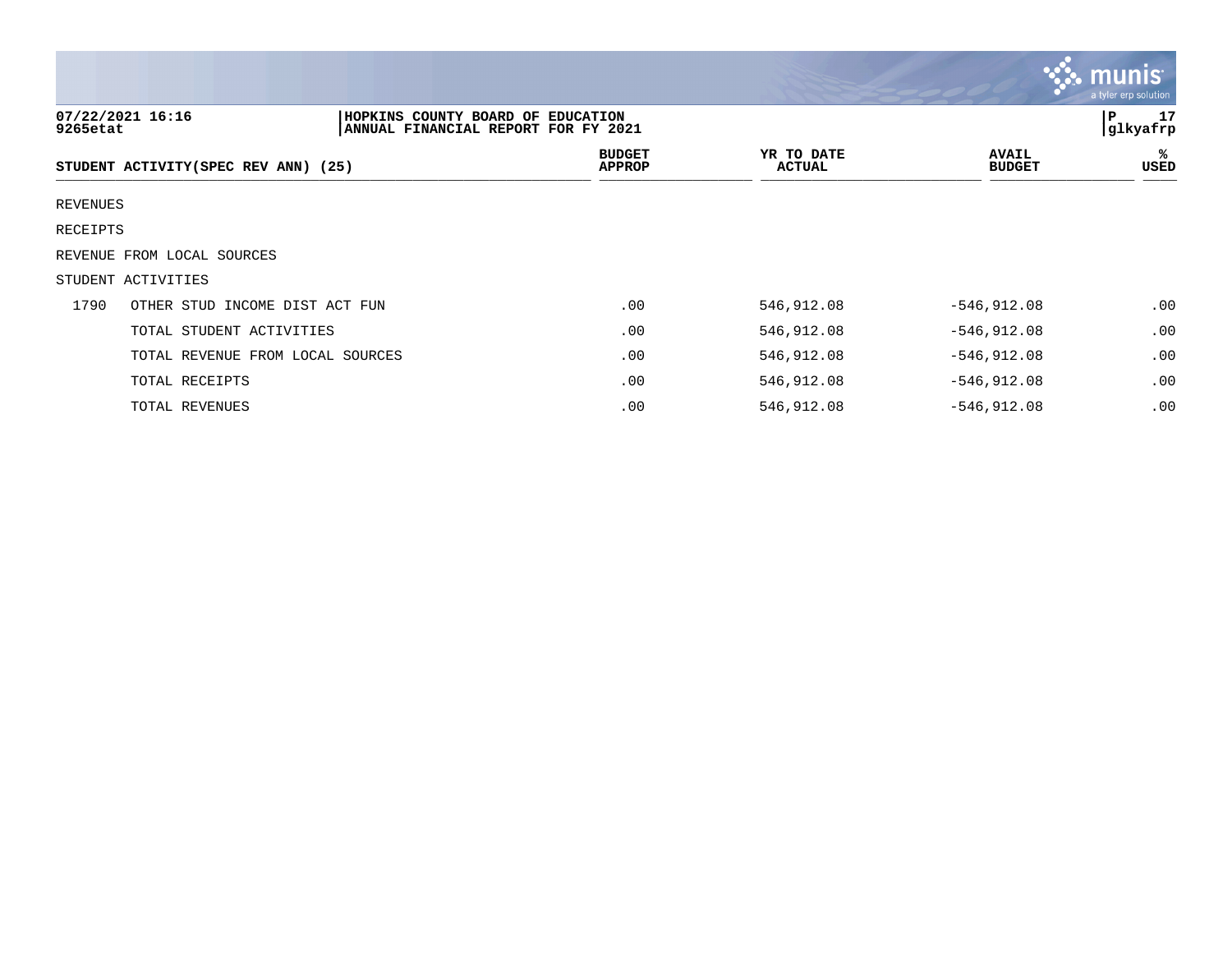

| 07/22/2021 16:16<br>HOPKINS COUNTY BOARD OF EDUCATION<br>9265etat<br>ANNUAL FINANCIAL REPORT FOR FY 2021                                                                             |                                 |                                                              |                                                                               | l P<br>18<br>glkyafrp           |
|--------------------------------------------------------------------------------------------------------------------------------------------------------------------------------------|---------------------------------|--------------------------------------------------------------|-------------------------------------------------------------------------------|---------------------------------|
| STUDENT ACTIVITY (SPEC REV ANN) (25)                                                                                                                                                 | <b>BUDGET</b><br><b>APPROP</b>  | YR TO DATE<br><b>ACTUAL</b>                                  | <b>AVAIL</b><br><b>BUDGET</b>                                                 | ℁<br><b>USED</b>                |
| <b>EXPENDITURES</b>                                                                                                                                                                  |                                 |                                                              |                                                                               |                                 |
| 1000<br>INSTRUCTION                                                                                                                                                                  |                                 |                                                              |                                                                               |                                 |
| 0100<br>SALARIES PERSONNEL SERVICES<br>0300<br>PURCHASED PROF AND TECH SERV<br>0500<br>OTHER PURCHASED SERVICES<br>0600<br><b>SUPPLIES</b><br>DEBT SERVICE AND MISCELLANEOUS<br>0800 | .00<br>.00<br>.00<br>.00<br>.00 | 411.12<br>178,674.56<br>28,360.07<br>256,464.36<br>88,939.86 | $-411.12$<br>$-178,674.56$<br>$-28, 360.07$<br>$-256, 464.36$<br>$-88,939.86$ | .00<br>.00<br>.00<br>.00<br>.00 |
| TOTAL 1000<br>INSTRUCTION                                                                                                                                                            | .00                             | 552,849.97                                                   | $-552,849.97$                                                                 | .00                             |
| INSTRUCTIONAL STAFF SUPP SERV<br>2200                                                                                                                                                |                                 |                                                              |                                                                               |                                 |
| 0100<br>SALARIES PERSONNEL SERVICES<br>0300<br>PURCHASED PROF AND TECH SERV<br>0500<br>OTHER PURCHASED SERVICES<br>0600<br>SUPPLIES<br>0800<br>DEBT SERVICE AND MISCELLANEOUS        | .00<br>.00<br>.00<br>.00<br>.00 | .00<br>.00<br>.00<br>20,025.67<br>.00                        | .00<br>.00<br>.00<br>$-20,025.67$<br>.00                                      | .00<br>.00<br>.00<br>.00<br>.00 |
| TOTAL 2200<br>INSTRUCTIONAL STAFF SUPP SERV                                                                                                                                          | .00                             | 20,025.67                                                    | $-20,025.67$                                                                  | .00                             |
| STUDENT TRANSPORTATION<br>2700                                                                                                                                                       |                                 |                                                              |                                                                               |                                 |
| 0100<br>SALARIES PERSONNEL SERVICES<br>0300<br>PURCHASED PROF AND TECH SERV<br>0500<br>OTHER PURCHASED SERVICES<br>0600<br>SUPPLIES<br>0800<br>DEBT SERVICE AND MISCELLANEOUS        | .00<br>.00<br>.00<br>.00<br>.00 | .00<br>.00<br>21,345.95<br>.00<br>.00                        | .00<br>.00<br>$-21, 345.95$<br>.00<br>.00                                     | .00<br>.00<br>.00<br>.00<br>.00 |
| TOTAL 2700<br>STUDENT TRANSPORTATION                                                                                                                                                 | .00                             | 21,345.95                                                    | $-21, 345.95$                                                                 | .00                             |
| FUND TRANSFERS<br>5200                                                                                                                                                               |                                 |                                                              |                                                                               |                                 |
| 0900<br>OTHER ITEMS                                                                                                                                                                  | .00                             | 35,165.04                                                    | $-35, 165.04$                                                                 | .00                             |
| TOTAL 5200<br>FUND TRANSFERS                                                                                                                                                         | .00                             | 35,165.04                                                    | $-35, 165.04$                                                                 | .00                             |
| TOTAL EXPENDITURES                                                                                                                                                                   | .00                             | 629,386.63                                                   | $-629, 386.63$                                                                | .00                             |
| TOTAL FOR STUDENT ACTIVITY (SPEC REV A (25)                                                                                                                                          | .00                             | $-82, 474.55$                                                | 82, 474.55                                                                    | .00                             |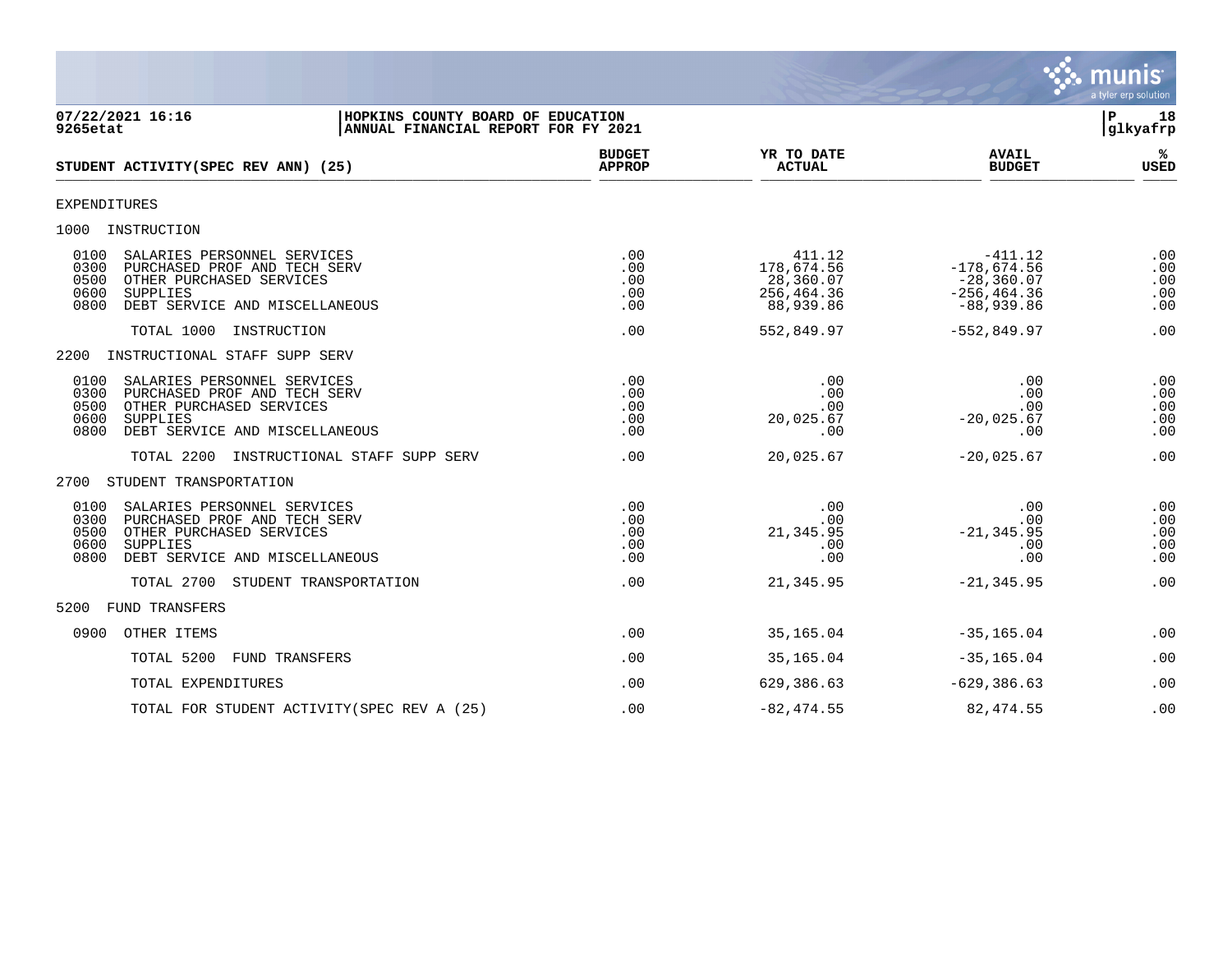|                 |                                                               |                                                                          |                             |                               | a tyler erp solution        |
|-----------------|---------------------------------------------------------------|--------------------------------------------------------------------------|-----------------------------|-------------------------------|-----------------------------|
| 9265etat        | 07/22/2021 16:16                                              | HOPKINS COUNTY BOARD OF EDUCATION<br>ANNUAL FINANCIAL REPORT FOR FY 2021 |                             |                               | 19<br>${\bf P}$<br>glkyafrp |
|                 | CAPITAL OUTLAY FUND (310)                                     | <b>BUDGET</b><br><b>APPROP</b>                                           | YR TO DATE<br><b>ACTUAL</b> | <b>AVAIL</b><br><b>BUDGET</b> | ℁<br>USED                   |
| <b>REVENUES</b> |                                                               |                                                                          |                             |                               |                             |
|                 | 0999 BEGINNING BALANCE                                        |                                                                          |                             |                               |                             |
|                 | TOTAL 0999 BEGINNING BALANCE                                  | .00                                                                      | .00                         | .00                           | .00                         |
| RECEIPTS        |                                                               |                                                                          |                             |                               |                             |
|                 | REVENUE FROM LOCAL SOURCES                                    |                                                                          |                             |                               |                             |
|                 | EARNINGS ON INVESTMENTS                                       |                                                                          |                             |                               |                             |
| 1510            | INTEREST ON INVESTMENTS<br>1510SF Interest on Escrow for SFCC | .00<br>.00                                                               | .00<br>.00                  | .00<br>.00                    | .00<br>.00                  |
|                 | TOTAL EARNINGS ON INVESTMENTS                                 | .00                                                                      | .00                         | .00                           | .00                         |
|                 | TOTAL REVENUE FROM LOCAL SOURCES                              | .00                                                                      | .00                         | .00                           | .00                         |
|                 | REVENUE FROM STATE SOURCES                                    |                                                                          |                             |                               |                             |
| RESTRICTED      |                                                               |                                                                          |                             |                               |                             |
| 3200            | RESTRICTED STATE REVENUE                                      | 594,712.00                                                               | 594,712.00                  | .00                           | 100.00                      |
|                 | TOTAL RESTRICTED                                              | 594,712.00                                                               | 594,712.00                  | .00                           | 100.00                      |
|                 | TOTAL REVENUE FROM STATE SOURCES                              | 594,712.00                                                               | 594,712.00                  | .00                           | 100.00                      |
|                 | OTHER RECEIPTS                                                |                                                                          |                             |                               |                             |
|                 | INTERFUND TRANSFERS                                           |                                                                          |                             |                               |                             |
| 5210            | FUND TRANSFER                                                 | .00                                                                      | 7,055.00                    | $-7,055.00$                   | .00                         |
|                 | TOTAL INTERFUND TRANSFERS                                     | .00                                                                      | 7,055.00                    | $-7,055.00$                   | .00                         |
|                 | TOTAL OTHER RECEIPTS                                          | .00                                                                      | 7,055.00                    | $-7,055.00$                   | .00                         |
|                 | TOTAL RECEIPTS                                                | 594,712.00                                                               | 601,767.00                  | $-7,055.00$                   | 101.19                      |
|                 | TOTAL REVENUES                                                | 594,712.00                                                               | 601,767.00                  | $-7,055.00$                   | 101.19                      |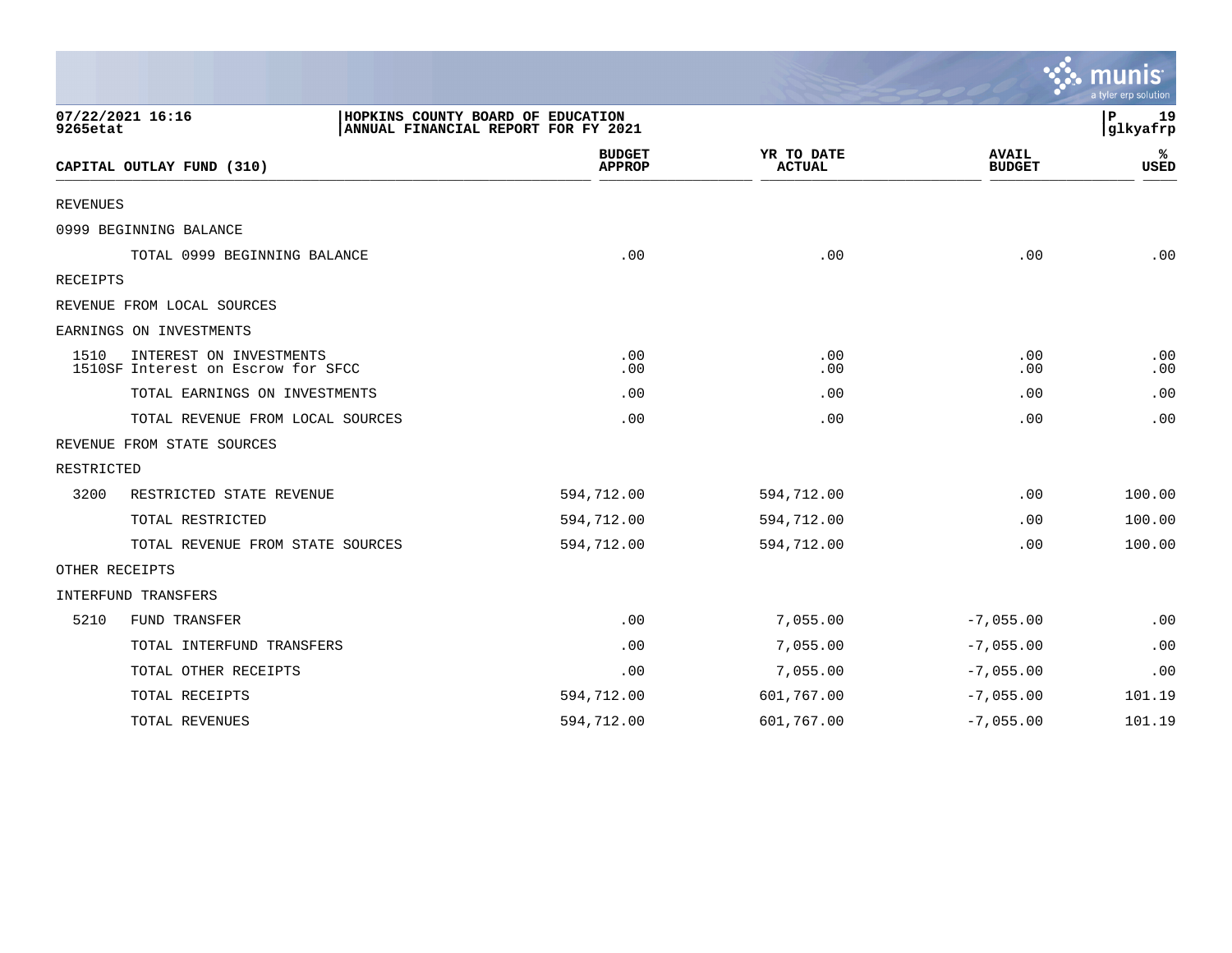

| 07/22/2021 16:16<br>9265etat                                  | HOPKINS COUNTY BOARD OF EDUCATION<br>ANNUAL FINANCIAL REPORT FOR FY 2021 |                                |                             |                               | 20<br>ΙP<br> glkyafrp |
|---------------------------------------------------------------|--------------------------------------------------------------------------|--------------------------------|-----------------------------|-------------------------------|-----------------------|
| CAPITAL OUTLAY FUND (310)                                     |                                                                          | <b>BUDGET</b><br><b>APPROP</b> | YR TO DATE<br><b>ACTUAL</b> | <b>AVAIL</b><br><b>BUDGET</b> | ℁<br>USED             |
| EXPENDITURES                                                  |                                                                          |                                |                             |                               |                       |
| 4300 ARCHITECTURAL/ENGIN                                      |                                                                          |                                |                             |                               |                       |
| 0400<br>PURCHASED PROPERTY SERVICES                           |                                                                          | .00                            | .00                         | .00                           | .00                   |
| TOTAL 4300                                                    | ARCHITECTURAL/ENGIN                                                      | .00                            | .00                         | .00                           | .00                   |
| 5100<br>DEBT SERVICE                                          |                                                                          |                                |                             |                               |                       |
| 0800<br>DEBT SERVICE AND MISCELLANEOUS<br>0840<br>CONTINGENCY |                                                                          | .00<br>.00                     | .00<br>.00                  | .00<br>.00                    | .00<br>.00            |
| TOTAL 5100<br>DEBT SERVICE                                    |                                                                          | .00                            | .00                         | .00                           | .00                   |
| 5200<br>FUND TRANSFERS                                        |                                                                          |                                |                             |                               |                       |
| 0900<br>OTHER ITEMS                                           |                                                                          | 594,712.00                     | 601,767.00                  | $-7,055.00$                   | 101.19                |
| TOTAL 5200<br>FUND TRANSFERS                                  |                                                                          | 594,712.00                     | 601,767.00                  | $-7,055.00$                   | 101.19                |
| TOTAL EXPENDITURES                                            |                                                                          | 594,712.00                     | 601,767.00                  | $-7,055.00$                   | 101.19                |
| TOTAL FOR CAPITAL OUTLAY FUND (310)                           |                                                                          | .00                            | .00                         | .00                           | .00                   |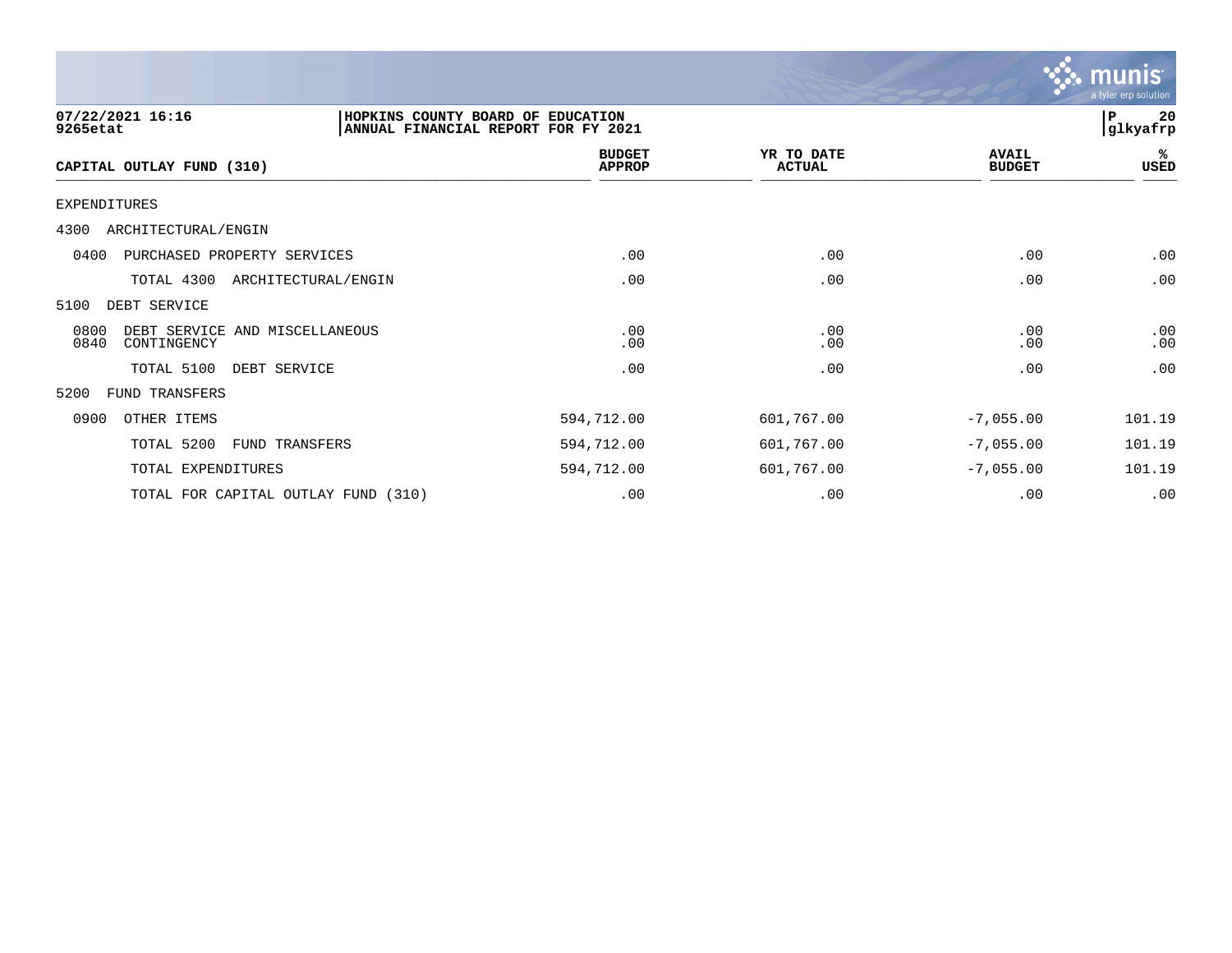|                                              |                                                                                                                                           |                                                                          |                                                 |                                                 |                                                  | munis<br>a tyler erp solution             |
|----------------------------------------------|-------------------------------------------------------------------------------------------------------------------------------------------|--------------------------------------------------------------------------|-------------------------------------------------|-------------------------------------------------|--------------------------------------------------|-------------------------------------------|
| 9265etat                                     | 07/22/2021 16:16                                                                                                                          | HOPKINS COUNTY BOARD OF EDUCATION<br>ANNUAL FINANCIAL REPORT FOR FY 2021 |                                                 |                                                 |                                                  | P<br>21<br>$ {\tt glkyafrp}\>$            |
|                                              | BUILDING FUND (5 CENT LEVY) (320)                                                                                                         |                                                                          | <b>BUDGET</b><br><b>APPROP</b>                  | YR TO DATE<br><b>ACTUAL</b>                     | <b>AVAIL</b><br><b>BUDGET</b>                    | ℁<br><b>USED</b>                          |
| <b>REVENUES</b>                              |                                                                                                                                           |                                                                          |                                                 |                                                 |                                                  |                                           |
|                                              | 0999 BEGINNING BALANCE                                                                                                                    |                                                                          |                                                 |                                                 |                                                  |                                           |
|                                              | TOTAL 0999 BEGINNING BALANCE                                                                                                              |                                                                          | .00                                             | .00                                             | .00                                              | .00                                       |
| RECEIPTS                                     |                                                                                                                                           |                                                                          |                                                 |                                                 |                                                  |                                           |
|                                              | REVENUE FROM LOCAL SOURCES                                                                                                                |                                                                          |                                                 |                                                 |                                                  |                                           |
|                                              | AD VALOREM TAXES                                                                                                                          |                                                                          |                                                 |                                                 |                                                  |                                           |
| 1111<br>1113<br>1115<br>1116<br>1117<br>1118 | GENERAL PROPERTY TAX<br>PSC PROPERTY TAX<br>DELINQUENT PROPERTY TAX<br>DISTILLED SPIRITS TAX<br>MOTOR VEHICLE TAX<br>UNMINED MINERALS TAX |                                                                          | 1,463,359.00<br>.00<br>.00<br>.00<br>.00<br>.00 | 1,773,867.00<br>.00<br>.00<br>.00<br>.00<br>.00 | $-310,508.00$<br>.00<br>.00<br>.00<br>.00<br>.00 | 121.22<br>.00<br>.00<br>.00<br>.00<br>.00 |
|                                              | TOTAL AD VALOREM TAXES                                                                                                                    |                                                                          | 1,463,359.00                                    | 1,773,867.00                                    | $-310,508.00$                                    | 121.22                                    |
|                                              | PENALTIES & INTEREST ON TAXES                                                                                                             |                                                                          |                                                 |                                                 |                                                  |                                           |
| 1140                                         | PENALTIES & INTEREST ON TAXES                                                                                                             |                                                                          | .00                                             | .00                                             | .00                                              | .00                                       |
|                                              | TOTAL PENALTIES & INTEREST ON TAXES                                                                                                       |                                                                          | .00                                             | .00                                             | .00                                              | .00                                       |
| OTHER TAXES                                  |                                                                                                                                           |                                                                          |                                                 |                                                 |                                                  |                                           |
| 1191<br>1192                                 | OMITTED PROPERTY TAX<br>EXCISE TAX                                                                                                        |                                                                          | .00<br>.00                                      | .00<br>.00                                      | .00<br>.00                                       | .00<br>.00                                |
|                                              | TOTAL OTHER TAXES                                                                                                                         |                                                                          | .00                                             | .00                                             | .00                                              | .00                                       |
|                                              | EARNINGS ON INVESTMENTS                                                                                                                   |                                                                          |                                                 |                                                 |                                                  |                                           |
| 1510                                         | INTEREST ON INVESTMENTS<br>1510SF Interest on Escrow for SFCC                                                                             |                                                                          | .00<br>.00                                      | .00<br>.00                                      | .00<br>.00                                       | .00<br>.00                                |
|                                              | TOTAL EARNINGS ON INVESTMENTS                                                                                                             |                                                                          | .00                                             | .00                                             | .00                                              | .00                                       |
|                                              | TOTAL REVENUE FROM LOCAL SOURCES                                                                                                          |                                                                          | 1,463,359.00                                    | 1,773,867.00                                    | $-310,508.00$                                    | 121.22                                    |
|                                              | REVENUE FROM STATE SOURCES                                                                                                                |                                                                          |                                                 |                                                 |                                                  |                                           |
| RESTRICTED                                   |                                                                                                                                           |                                                                          |                                                 |                                                 |                                                  |                                           |
| 3200                                         | RESTRICTED STATE REVENUE                                                                                                                  |                                                                          | 1,260,423.00                                    | 949,915.00                                      | 310,508.00                                       | 75.36                                     |
|                                              | TOTAL RESTRICTED                                                                                                                          |                                                                          | 1,260,423.00                                    | 949,915.00                                      | 310,508.00                                       | 75.36                                     |
|                                              | TOTAL REVENUE FROM STATE SOURCES                                                                                                          |                                                                          | 1,260,423.00                                    | 949,915.00                                      | 310,508.00                                       | 75.36                                     |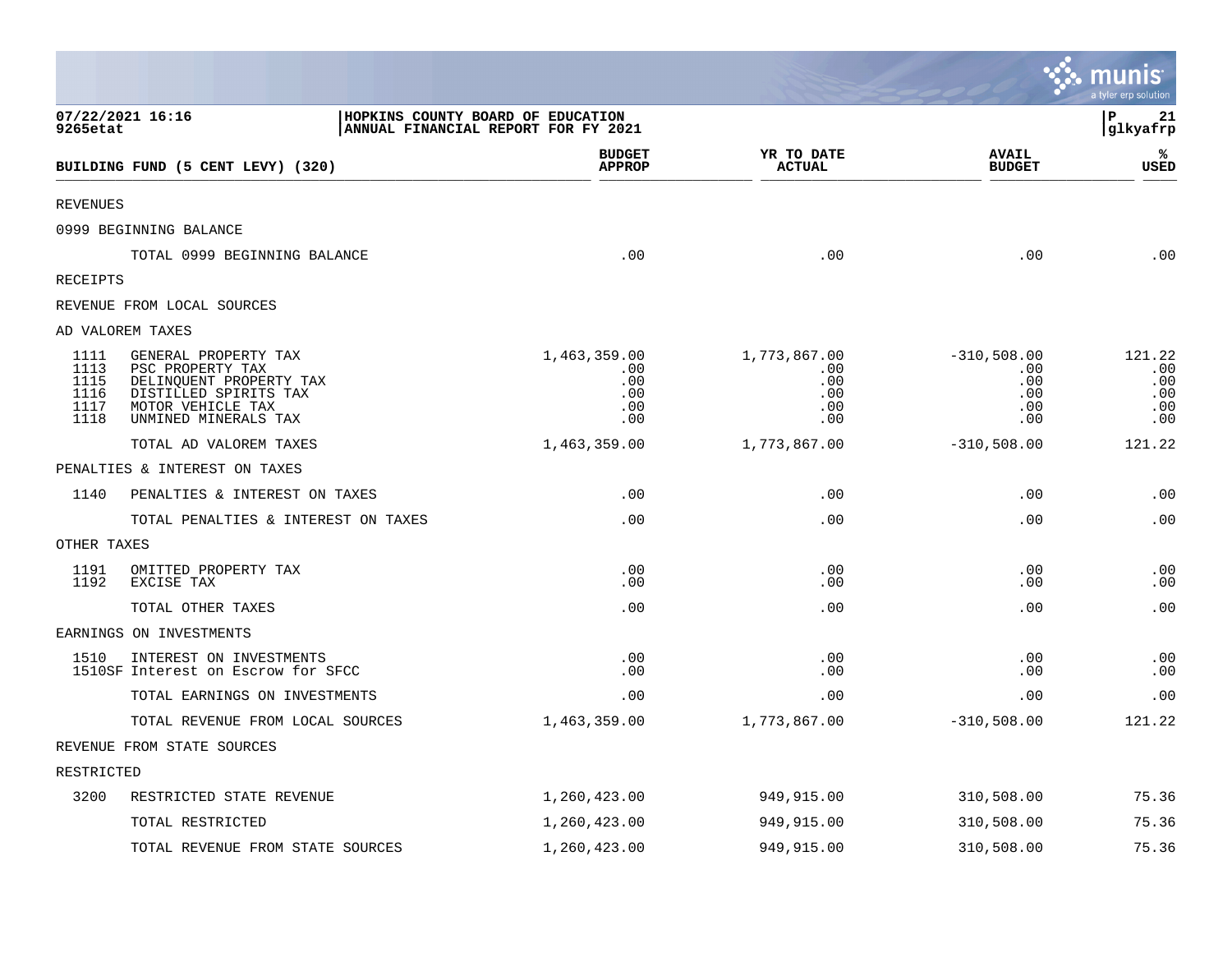

| 9265etat                                     | 07/22/2021 16:16<br>HOPKINS COUNTY BOARD OF EDUCATION                                                                                                | ANNUAL FINANCIAL REPORT FOR FY 2021    |                                        |                                        | 22<br>${\bf P}$<br>glkyafrp            |
|----------------------------------------------|------------------------------------------------------------------------------------------------------------------------------------------------------|----------------------------------------|----------------------------------------|----------------------------------------|----------------------------------------|
|                                              | BUILDING FUND (5 CENT LEVY) (320)                                                                                                                    | <b>BUDGET</b><br><b>APPROP</b>         | YR TO DATE<br><b>ACTUAL</b>            | <b>AVAIL</b><br><b>BUDGET</b>          | %ะ<br>USED                             |
| OTHER RECEIPTS                               |                                                                                                                                                      |                                        |                                        |                                        |                                        |
|                                              | INTERFUND TRANSFERS                                                                                                                                  |                                        |                                        |                                        |                                        |
| 5210                                         | FUND TRANSFER                                                                                                                                        | .00                                    | .00                                    | .00                                    | .00                                    |
|                                              | TOTAL INTERFUND TRANSFERS                                                                                                                            | .00                                    | .00                                    | .00                                    | .00                                    |
|                                              | SALE OR COMP FOR LOSS OF ASSETS                                                                                                                      |                                        |                                        |                                        |                                        |
| 5311<br>5312<br>5331<br>5332<br>5341<br>5342 | SALE OF LAND & IMPROVEMENTS<br>LOSS COMPENSATION<br>SALE OF BUILDINGS<br>LOSS COMP - BUILDINGS<br>SALE OF EOUIPMENT ETC<br>LOSS COMP - EQUIPMENT ETC | .00<br>.00<br>.00<br>.00<br>.00<br>.00 | .00<br>.00<br>.00<br>.00<br>.00<br>.00 | .00<br>.00<br>.00<br>.00<br>.00<br>.00 | .00<br>.00<br>.00<br>.00<br>.00<br>.00 |
|                                              | TOTAL SALE OR COMP FOR LOSS OF ASSETS                                                                                                                | .00                                    | .00                                    | .00                                    | .00                                    |
| SPECIAL ITEMS                                |                                                                                                                                                      |                                        |                                        |                                        |                                        |
| 5630                                         | SPECIAL ITEMS                                                                                                                                        | .00                                    | .00                                    | .00                                    | .00                                    |
|                                              | TOTAL SPECIAL ITEMS                                                                                                                                  | .00                                    | .00                                    | .00                                    | .00                                    |
|                                              | TOTAL OTHER RECEIPTS                                                                                                                                 | .00                                    | .00                                    | .00                                    | .00                                    |
|                                              | TOTAL RECEIPTS                                                                                                                                       | 2,723,782.00                           | 2,723,782.00                           | .00                                    | 100.00                                 |
|                                              | TOTAL REVENUES                                                                                                                                       | 2,723,782.00                           | 2,723,782.00                           | .00                                    | 100.00                                 |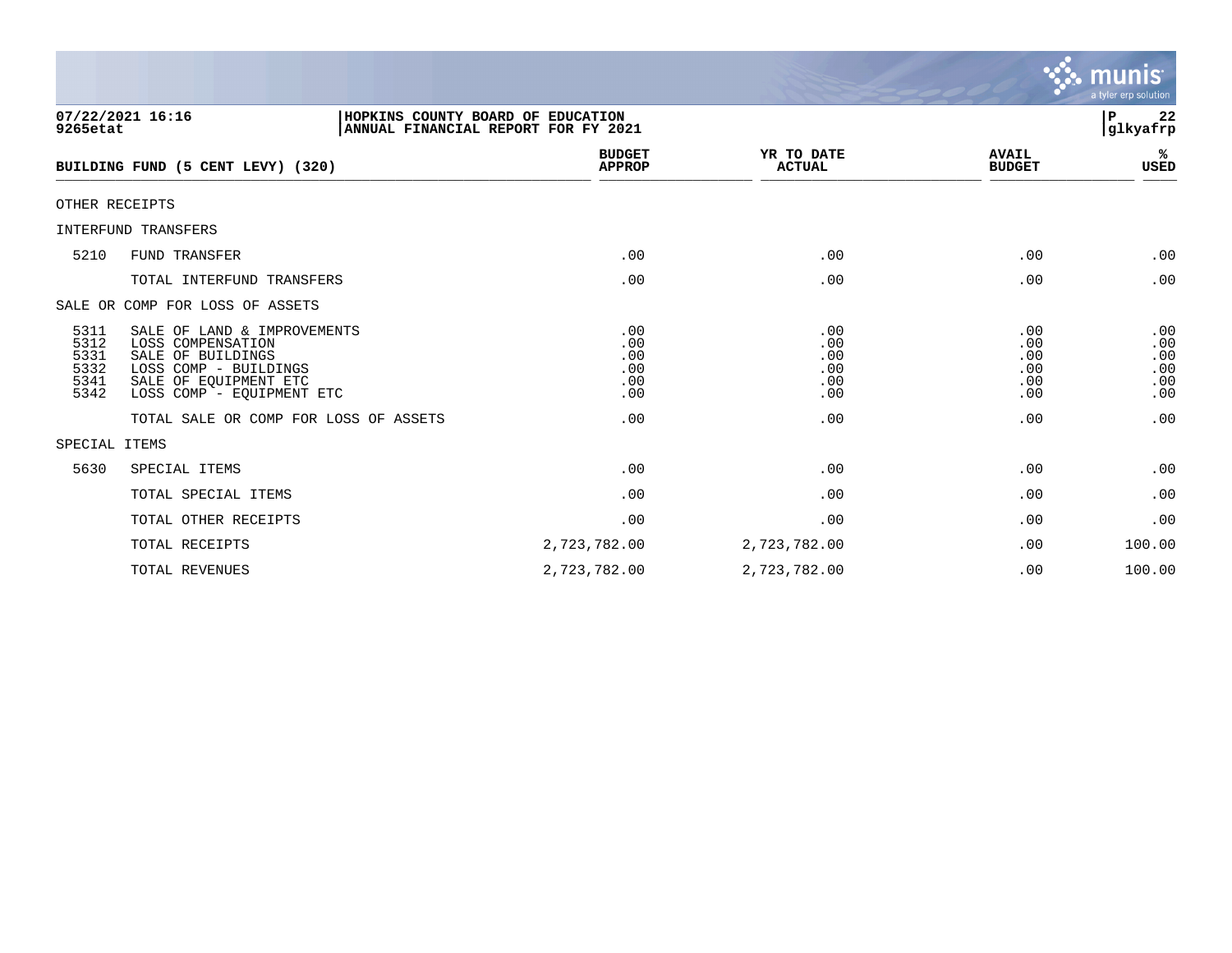

| 07/22/2021 16:16<br>HOPKINS COUNTY BOARD OF EDUCATION<br>9265etat                    | ANNUAL FINANCIAL REPORT FOR FY 2021 |                             |                               | 23<br>P<br> glkyafrp |
|--------------------------------------------------------------------------------------|-------------------------------------|-----------------------------|-------------------------------|----------------------|
| BUILDING FUND (5 CENT LEVY) (320)                                                    | <b>BUDGET</b><br><b>APPROP</b>      | YR TO DATE<br><b>ACTUAL</b> | <b>AVAIL</b><br><b>BUDGET</b> | %ร<br>USED           |
| <b>EXPENDITURES</b>                                                                  |                                     |                             |                               |                      |
| 4300<br>ARCHITECTURAL/ENGIN                                                          |                                     |                             |                               |                      |
| 0400<br>PURCHASED PROPERTY SERVICES                                                  | .00                                 | .00                         | .00                           | .00                  |
| TOTAL 4300<br>ARCHITECTURAL/ENGIN                                                    | .00                                 | .00                         | .00                           | .00                  |
| 5100<br>DEBT SERVICE                                                                 |                                     |                             |                               |                      |
| 0800<br>DEBT SERVICE AND MISCELLANEOUS<br>0840<br>CONTINGENCY<br>0900<br>OTHER ITEMS | .00<br>.00<br>.00                   | .00<br>.00<br>.00           | .00<br>.00<br>$.00 \,$        | .00<br>.00<br>.00    |
| TOTAL 5100<br>DEBT SERVICE                                                           | .00                                 | .00                         | .00                           | .00                  |
| 5200<br><b>FUND TRANSFERS</b>                                                        |                                     |                             |                               |                      |
| 0900<br>OTHER ITEMS                                                                  | 2,723,782.00                        | 2,422,558.21                | 301,223.79                    | 88.94                |
| TOTAL 5200<br><b>FUND TRANSFERS</b>                                                  | 2,723,782.00                        | 2,422,558.21                | 301,223.79                    | 88.94                |
| TOTAL EXPENDITURES                                                                   | 2,723,782.00                        | 2,422,558.21                | 301,223.79                    | 88.94                |
| TOTAL FOR BUILDING FUND (5 CENT LEVY) (320)                                          | .00                                 | 301,223.79                  | $-301, 223.79$                | .00                  |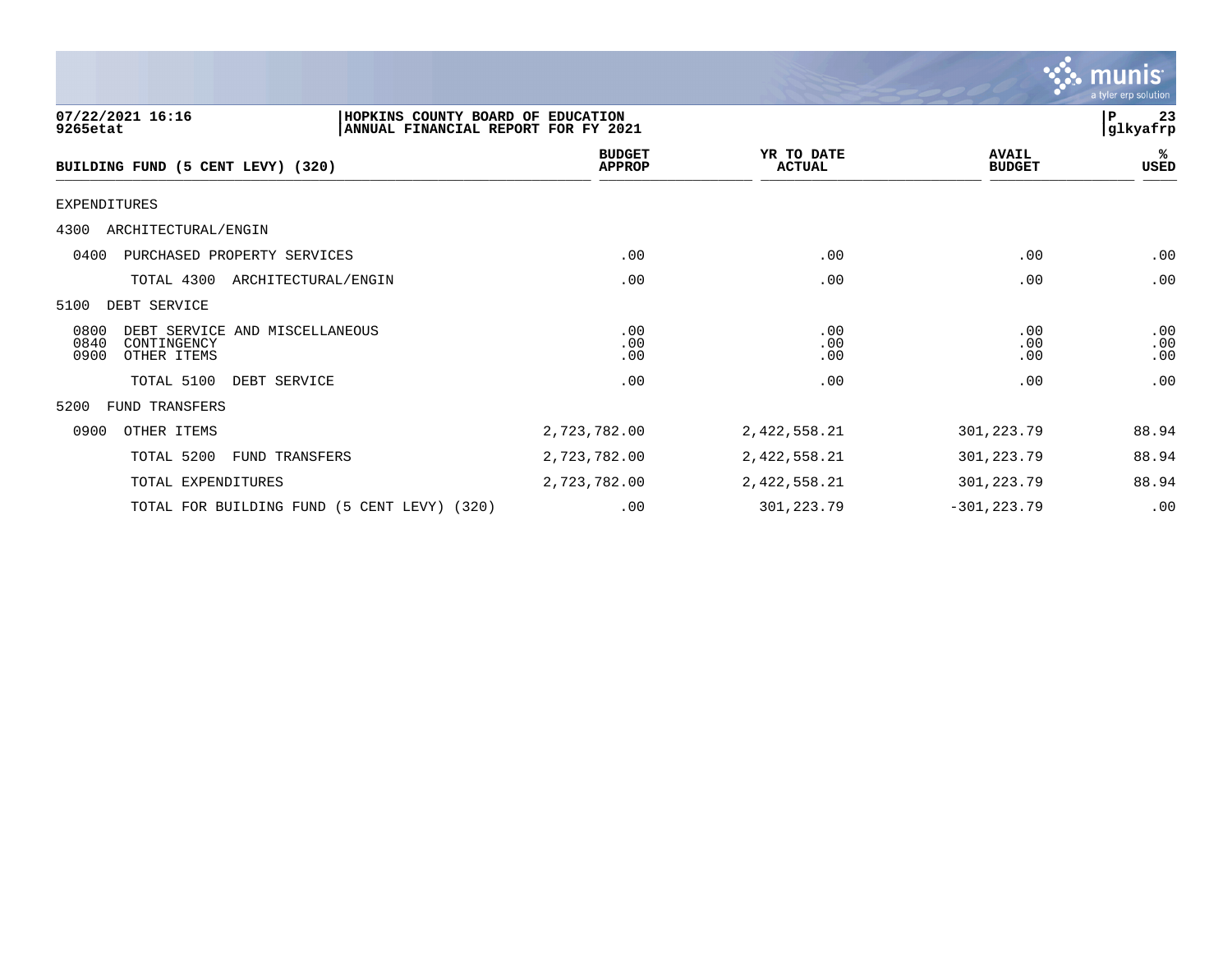|                 |                                                |                                                                          |                                |                               |                                       | munis<br>a tyler erp solution |
|-----------------|------------------------------------------------|--------------------------------------------------------------------------|--------------------------------|-------------------------------|---------------------------------------|-------------------------------|
| 9265etat        | 07/22/2021 16:16                               | HOPKINS COUNTY BOARD OF EDUCATION<br>ANNUAL FINANCIAL REPORT FOR FY 2021 |                                |                               |                                       | P<br>24<br>glkyafrp           |
|                 | CONSTRUCTION FUND (360)                        |                                                                          | <b>BUDGET</b><br><b>APPROP</b> | YR TO DATE<br><b>ACTUAL</b>   | <b>AVAIL</b><br><b>BUDGET</b>         | %<br>USED                     |
| <b>REVENUES</b> |                                                |                                                                          |                                |                               |                                       |                               |
|                 | 0999 BEGINNING BALANCE                         |                                                                          |                                |                               |                                       |                               |
|                 | TOTAL 0999 BEGINNING BALANCE                   |                                                                          | .00                            | .00                           | .00                                   | .00                           |
| <b>RECEIPTS</b> |                                                |                                                                          |                                |                               |                                       |                               |
|                 | REVENUE FROM LOCAL SOURCES                     |                                                                          |                                |                               |                                       |                               |
|                 | EARNINGS ON INVESTMENTS                        |                                                                          |                                |                               |                                       |                               |
| 1510            | INTEREST ON INVESTMENTS                        |                                                                          | .00                            | 7,883.44                      | $-7,883.44$                           | .00                           |
|                 | TOTAL EARNINGS ON INVESTMENTS                  |                                                                          | .00                            | 7,883.44                      | $-7,883.44$                           | .00                           |
|                 | OTHER REVENUE FROM LOCAL SOURCES               |                                                                          |                                |                               |                                       |                               |
| 1920            | CONTRIBUTIONS DONATIONS                        |                                                                          | .00                            | 5,500.00                      | $-5,500.00$                           | .00                           |
|                 | TOTAL OTHER REVENUE FROM LOCAL SOURCES         |                                                                          | .00                            | 5,500.00                      | $-5,500.00$                           | .00                           |
|                 | TOTAL REVENUE FROM LOCAL SOURCES               |                                                                          | .00                            | 13,383.44                     | $-13, 383.44$                         | .00                           |
|                 | REVENUE FROM STATE SOURCES                     |                                                                          |                                |                               |                                       |                               |
|                 | EXPENDITURE REIMBURSEMENTS                     |                                                                          |                                |                               |                                       |                               |
| 3131            | STATE MISC REIMBURSEMENTS                      |                                                                          | .00                            | .00                           | .00                                   | .00                           |
|                 | TOTAL EXPENDITURE REIMBURSEMENTS               |                                                                          | .00                            | .00                           | .00                                   | .00                           |
|                 | TOTAL REVENUE FROM STATE SOURCES               |                                                                          | .00                            | .00                           | .00                                   | .00                           |
| OTHER RECEIPTS  |                                                |                                                                          |                                |                               |                                       |                               |
| BOND ISSUANCE   |                                                |                                                                          |                                |                               |                                       |                               |
| 5110<br>5120    | BOND PRINCIPAL PROCEEDS<br><b>BOND PREMIUM</b> |                                                                          | .00<br>.00                     | 19,235,000.00<br>1,546,911.15 | $-19, 235, 000.00$<br>$-1,546,911.15$ | .00<br>.00                    |
|                 | TOTAL BOND ISSUANCE                            |                                                                          | .00                            | 20,781,911.15                 | $-20,781,911.15$                      | .00                           |
|                 | INTERFUND TRANSFERS                            |                                                                          |                                |                               |                                       |                               |
| 5210            | <b>FUND TRANSFER</b>                           |                                                                          | .00                            | 182,809.81                    | $-182,809.81$                         | .00                           |
|                 | TOTAL INTERFUND TRANSFERS                      |                                                                          | .00                            | 182,809.81                    | $-182, 809.81$                        | .00                           |
|                 | SALE OR COMP FOR LOSS OF ASSETS                |                                                                          |                                |                               |                                       |                               |
| 5332            | LOSS COMP - BUILDINGS                          |                                                                          | .00                            | .00                           | .00                                   | .00                           |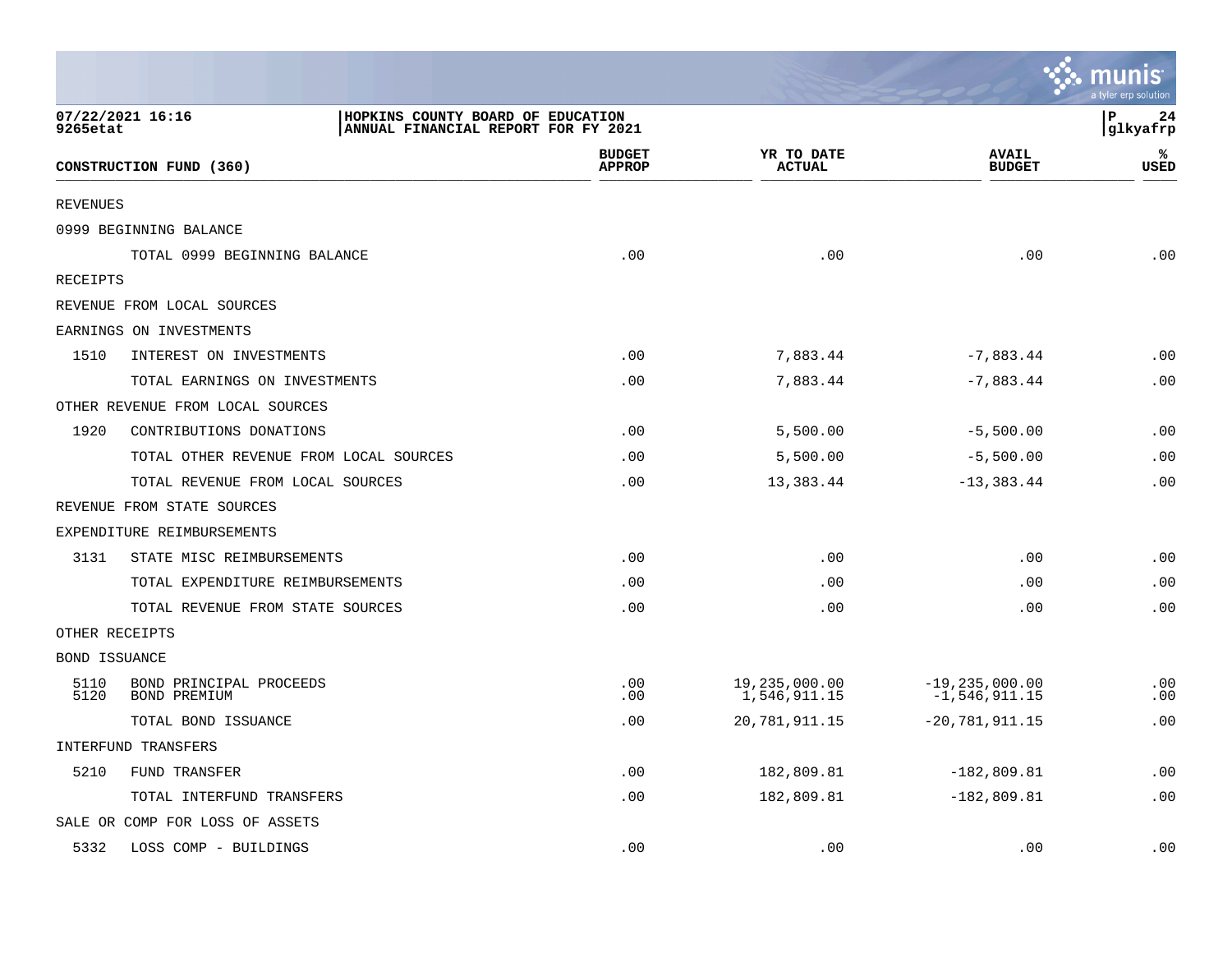

| 07/22/2021 16:16<br>9265etat          | HOPKINS COUNTY BOARD OF EDUCATION<br>ANNUAL FINANCIAL REPORT FOR FY 2021 |                                |                      |                               | -25<br>P<br>glkyafrp |
|---------------------------------------|--------------------------------------------------------------------------|--------------------------------|----------------------|-------------------------------|----------------------|
| CONSTRUCTION FUND (360)               |                                                                          | <b>BUDGET</b><br><b>APPROP</b> | YR TO DATE<br>ACTUAL | <b>AVAIL</b><br><b>BUDGET</b> | ℁<br><b>USED</b>     |
| TOTAL SALE OR COMP FOR LOSS OF ASSETS |                                                                          | .00                            | .00                  | .00                           | .00                  |
| TOTAL OTHER RECEIPTS                  |                                                                          | .00                            | 20,964,720.96        | $-20,964,720.96$              | .00                  |
| TOTAL RECEIPTS                        |                                                                          | .00                            | 20,978,104.40        | $-20,978,104.40$              | .00                  |
| TOTAL REVENUES                        |                                                                          | .00                            | 20,978,104.40        | $-20,978,104.40$              | .00                  |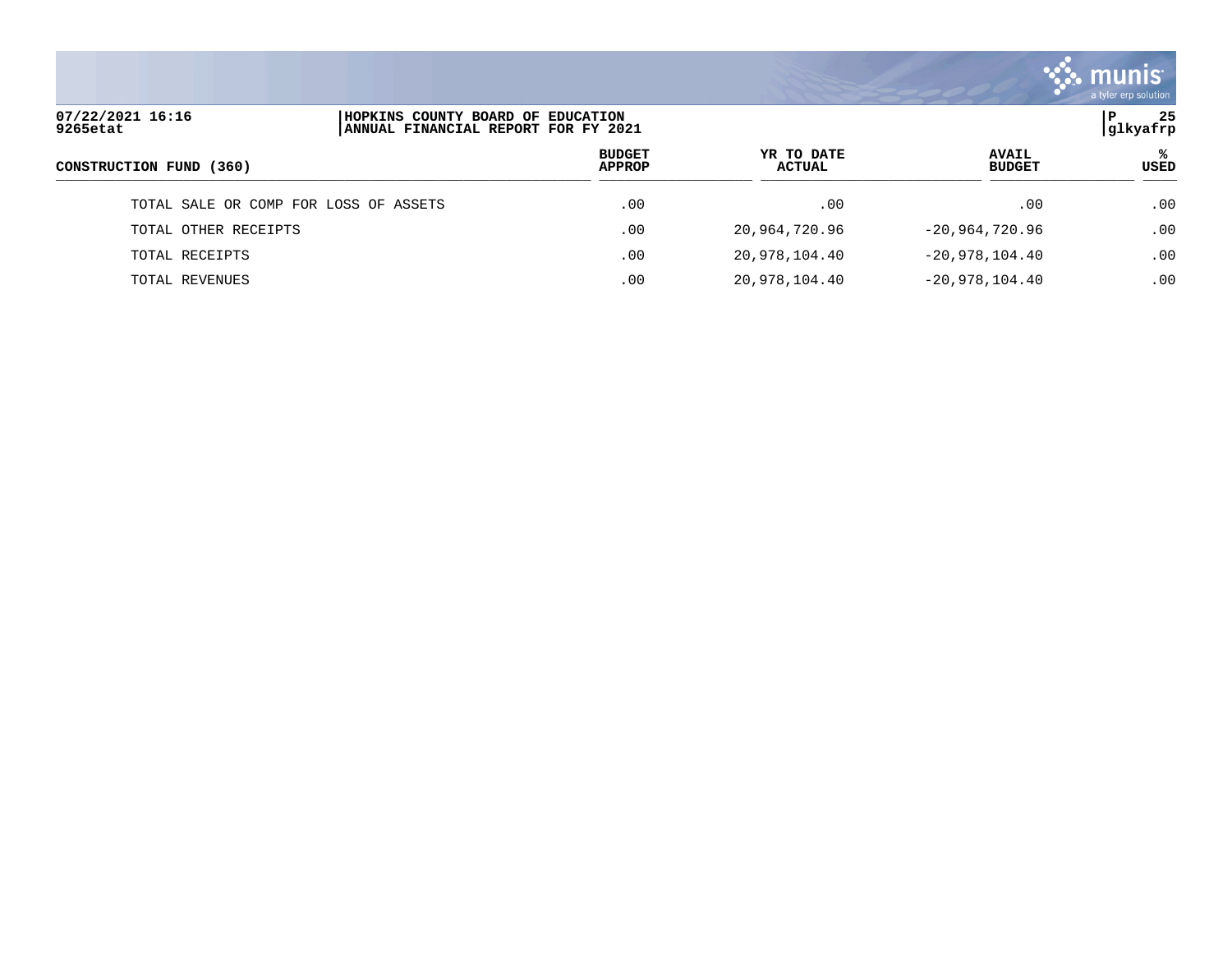

| 07/22/2021 16:16<br>HOPKINS COUNTY BOARD OF EDUCATION<br>ANNUAL FINANCIAL REPORT FOR FY 2021<br>9265etat                                                                                                                                                                                                            |                                                                    |                                                                                    |                                                                                              | l P<br>26<br>glkyafrp                                                  |
|---------------------------------------------------------------------------------------------------------------------------------------------------------------------------------------------------------------------------------------------------------------------------------------------------------------------|--------------------------------------------------------------------|------------------------------------------------------------------------------------|----------------------------------------------------------------------------------------------|------------------------------------------------------------------------|
| CONSTRUCTION FUND (360)                                                                                                                                                                                                                                                                                             | <b>BUDGET</b><br><b>APPROP</b>                                     | YR TO DATE<br><b>ACTUAL</b>                                                        | <b>AVAIL</b><br><b>BUDGET</b>                                                                | ℁<br>USED                                                              |
| <b>EXPENDITURES</b>                                                                                                                                                                                                                                                                                                 |                                                                    |                                                                                    |                                                                                              |                                                                        |
| 4100 LAND/SITE ACQUISITIONS                                                                                                                                                                                                                                                                                         |                                                                    |                                                                                    |                                                                                              |                                                                        |
| 0300<br>PURCHASED PROF AND TECH SERV<br>0400<br>PURCHASED PROPERTY SERVICES<br>0500<br>OTHER PURCHASED SERVICES<br>0600<br>SUPPLIES<br>0700<br>PROPERTY                                                                                                                                                             | .00<br>.00<br>.00<br>.00<br>.00                                    | .00<br>.00<br>.00<br>.00<br>.00                                                    | .00<br>.00<br>.00<br>.00<br>.00                                                              | .00<br>.00<br>.00<br>.00<br>.00                                        |
| TOTAL 4100 LAND/SITE ACQUISITIONS                                                                                                                                                                                                                                                                                   | .00                                                                | .00                                                                                | .00                                                                                          | .00                                                                    |
| 4500 BUILDING ACQUISTIONS & CONSTRUCTION                                                                                                                                                                                                                                                                            |                                                                    |                                                                                    |                                                                                              |                                                                        |
| 0300<br>PURCHASED PROF AND TECH SERV<br>0400<br>PURCHASED PROPERTY SERVICES<br>0500<br>OTHER PURCHASED SERVICES<br>0600<br>SUPPLIES<br>0700<br>PROPERTY<br>0800<br>DEBT SERVICE AND MISCELLANEOUS<br>0840<br>CONTINGENCY<br>0900<br>OTHER ITEMS                                                                     | .00<br>.00<br>.00<br>.00<br>.00<br>.00<br>.00<br>.00               | 372,997.00<br>2,166,781.58<br>22, 196.65<br>.00<br>$.00 \,$<br>.00<br>.00<br>.00   | -372,997.00<br>$-2,166,781.58$<br>$-22,196.65$<br>.00<br>.00<br>.00<br>.00<br>.00            | .00<br>.00<br>.00<br>.00<br>.00<br>.00<br>.00<br>.00                   |
| TOTAL 4500 BUILDING ACQUISTIONS & CONSTRUCTION                                                                                                                                                                                                                                                                      | .00                                                                | 2,561,975.23                                                                       | $-2,561,975.23$                                                                              | .00                                                                    |
| 4600 SITE IMPROVEMENT                                                                                                                                                                                                                                                                                               |                                                                    |                                                                                    |                                                                                              |                                                                        |
| 0700 PROPERTY                                                                                                                                                                                                                                                                                                       | .00                                                                | .00                                                                                | .00                                                                                          | .00                                                                    |
| TOTAL 4600<br>SITE IMPROVEMENT                                                                                                                                                                                                                                                                                      | .00                                                                | .00                                                                                | .00                                                                                          | .00                                                                    |
| 4700 BUILDING IMPROVEMENTS                                                                                                                                                                                                                                                                                          |                                                                    |                                                                                    |                                                                                              |                                                                        |
| 0100<br>SALARIES PERSONNEL SERVICES<br>0200<br>EMPLOYEE BENEFITS<br>0300<br>PURCHASED PROF AND TECH SERV<br>0400<br>PURCHASED PROPERTY SERVICES<br>0500<br>OTHER PURCHASED SERVICES<br>0600<br>SUPPLIES<br>0700<br>PROPERTY<br>0800<br>DEBT SERVICE AND MISCELLANEOUS<br>0840<br>CONTINGENCY<br>0900<br>OTHER ITEMS | .00<br>.00<br>.00<br>.00<br>.00<br>.00<br>.00<br>.00<br>.00<br>.00 | .00<br>.00<br>15,375.00<br>186,986.48<br>119.11<br>.00<br>.00<br>.00<br>.00<br>.00 | .00<br>.00<br>$-15, 375.00$<br>$-186,986.48$<br>$-119.11$<br>.00<br>.00<br>.00<br>.00<br>.00 | .00<br>.00<br>.00<br>.00<br>$.00$<br>$.00$<br>.00<br>.00<br>.00<br>.00 |
| BUILDING IMPROVEMENTS<br>TOTAL 4700                                                                                                                                                                                                                                                                                 | .00                                                                | 202,480.59                                                                         | $-202, 480.59$                                                                               | .00                                                                    |
| 4900 OTHER - FACILITIES                                                                                                                                                                                                                                                                                             |                                                                    |                                                                                    |                                                                                              |                                                                        |
| 0400<br>PURCHASED PROPERTY SERVICES<br>0600<br>SUPPLIES<br>0700<br>PROPERTY                                                                                                                                                                                                                                         | .00<br>.00<br>.00                                                  | .00<br>.00<br>.00                                                                  | .00<br>.00<br>.00                                                                            | .00<br>.00<br>.00                                                      |
| TOTAL 4900 OTHER - FACILITIES                                                                                                                                                                                                                                                                                       | .00                                                                | .00                                                                                | .00                                                                                          | .00                                                                    |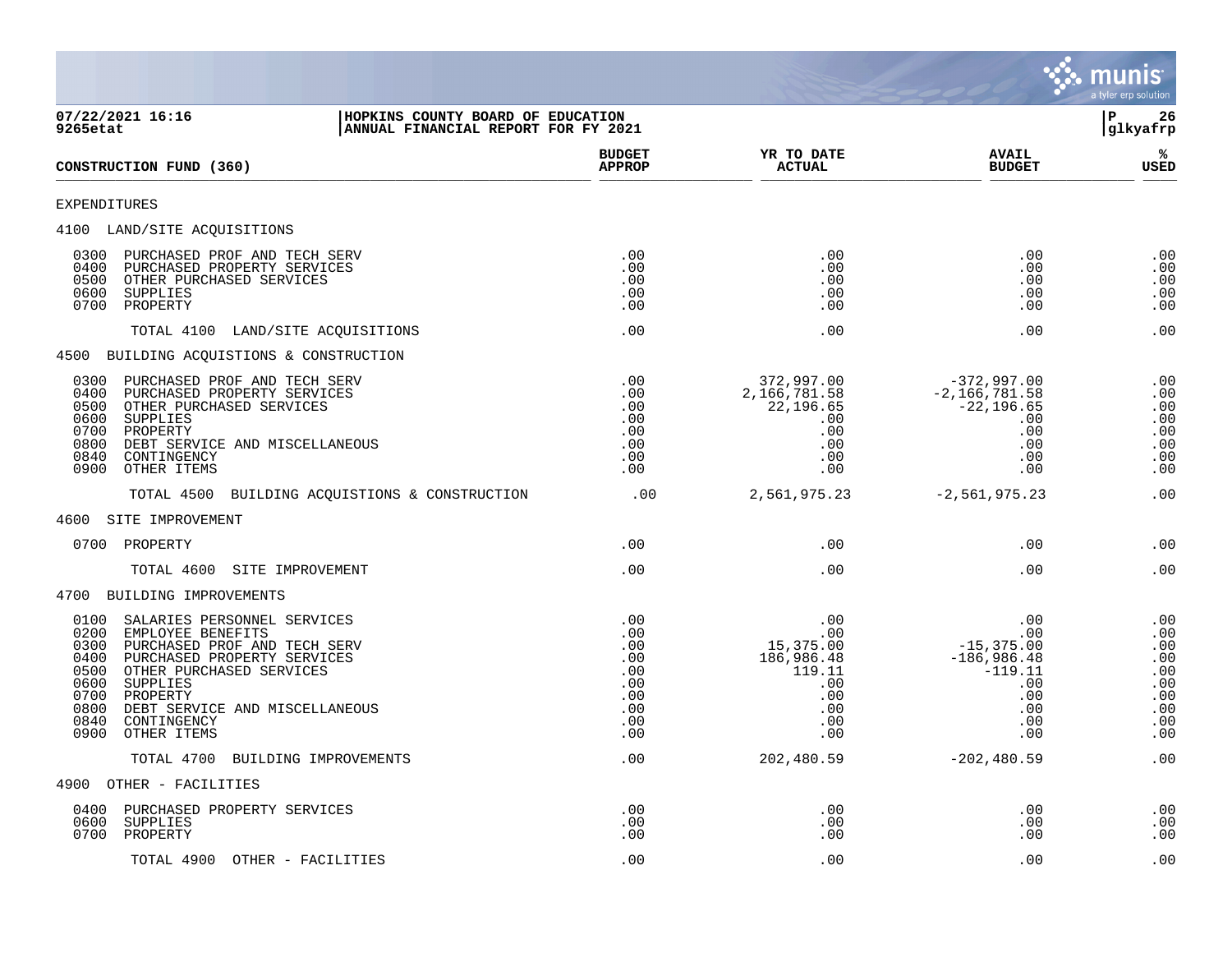

| 07/22/2021 16:16<br>9265etat                                  | HOPKINS COUNTY BOARD OF EDUCATION<br>ANNUAL FINANCIAL REPORT FOR FY 2021 |                                |                          |                                 | 27<br>l P<br> glkyafrp |
|---------------------------------------------------------------|--------------------------------------------------------------------------|--------------------------------|--------------------------|---------------------------------|------------------------|
| CONSTRUCTION FUND (360)                                       |                                                                          | <b>BUDGET</b><br><b>APPROP</b> | YR TO DATE<br>ACTUAL     | <b>AVAIL</b><br><b>BUDGET</b>   | ℁<br>USED              |
| 5100<br>DEBT SERVICE                                          |                                                                          |                                |                          |                                 |                        |
| 0800<br>DEBT SERVICE AND MISCELLANEOUS<br>0900<br>OTHER ITEMS |                                                                          | .00<br>.00                     | 121,640.00<br>110,164.27 | $-121,640.00$<br>$-110, 164.27$ | .00<br>.00             |
| TOTAL 5100                                                    | DEBT SERVICE                                                             | .00                            | 231,804.27               | $-231,804.27$                   | .00                    |
| 5200<br><b>FUND TRANSFERS</b>                                 |                                                                          |                                |                          |                                 |                        |
| 0900<br>OTHER ITEMS                                           |                                                                          | .00                            | .00                      | .00                             | .00                    |
| TOTAL 5200                                                    | <b>FUND TRANSFERS</b>                                                    | .00                            | .00                      | .00                             | .00                    |
| TOTAL EXPENDITURES                                            |                                                                          | .00                            | 2,996,260.09             | $-2,996,260.09$                 | .00                    |
| TOTAL FOR CONSTRUCTION FUND (360)                             |                                                                          | .00                            | 17,981,844.31            | $-17,981,844.31$                | .00                    |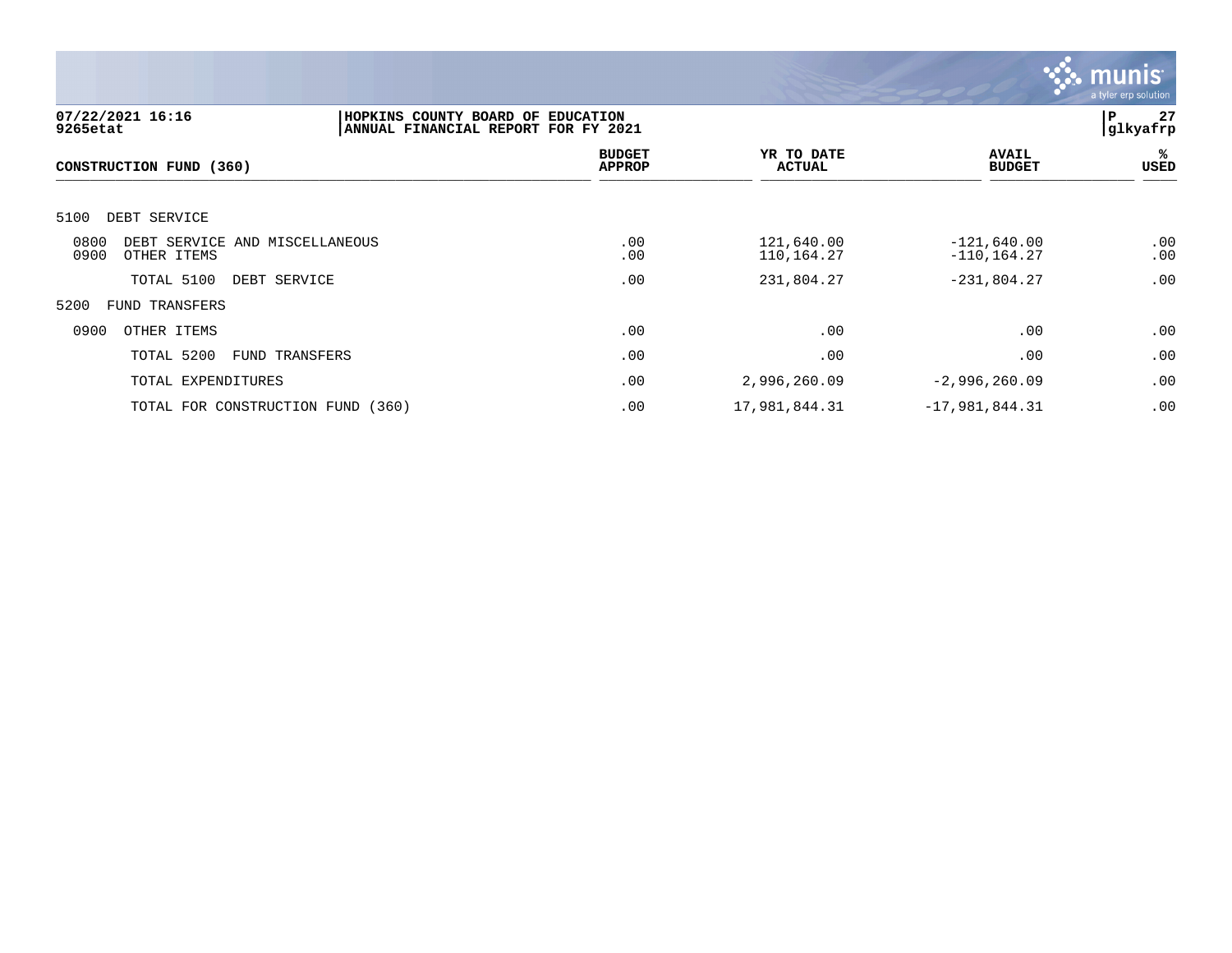|                      |                                                                  |                                                                          |                             |                               | a tyler erp solution           |
|----------------------|------------------------------------------------------------------|--------------------------------------------------------------------------|-----------------------------|-------------------------------|--------------------------------|
| 9265etat             | 07/22/2021 16:16                                                 | HOPKINS COUNTY BOARD OF EDUCATION<br>ANNUAL FINANCIAL REPORT FOR FY 2021 |                             |                               | $\mathbf P$<br>28<br> glkyafrp |
|                      | DEBT SERVICE FUND (400)                                          | <b>BUDGET</b><br><b>APPROP</b>                                           | YR TO DATE<br><b>ACTUAL</b> | <b>AVAIL</b><br><b>BUDGET</b> | ℁<br><b>USED</b>               |
| <b>REVENUES</b>      |                                                                  |                                                                          |                             |                               |                                |
|                      | 0999 BEGINNING BALANCE                                           |                                                                          |                             |                               |                                |
|                      | TOTAL 0999 BEGINNING BALANCE                                     | .00                                                                      | 516,961.67                  | $-516,961.67$                 | .00                            |
| RECEIPTS             |                                                                  |                                                                          |                             |                               |                                |
|                      | REVENUE FROM LOCAL SOURCES                                       |                                                                          |                             |                               |                                |
|                      | EARNINGS ON INVESTMENTS                                          |                                                                          |                             |                               |                                |
| 1510                 | INTEREST ON INVESTMENTS                                          | .00                                                                      | 13,288.33                   | $-13, 288.33$                 | .00                            |
|                      | TOTAL EARNINGS ON INVESTMENTS                                    | .00                                                                      | 13,288.33                   | $-13, 288.33$                 | .00                            |
|                      | TOTAL REVENUE FROM LOCAL SOURCES                                 | .00                                                                      | 13,288.33                   | $-13, 288.33$                 | .00                            |
|                      | REVENUE FROM STATE SOURCES                                       |                                                                          |                             |                               |                                |
| RESTRICTED           |                                                                  |                                                                          |                             |                               |                                |
| 3200                 | RESTRICTED STATE REVENUE                                         | .00                                                                      | .00                         | .00                           | .00                            |
|                      | TOTAL RESTRICTED                                                 | .00                                                                      | .00                         | .00                           | .00                            |
|                      | REVENUE FOR ON BEHALF PAYMENTS                                   |                                                                          |                             |                               |                                |
| 3900                 | ON BEHALF                                                        | 1,206,580.56                                                             | 662, 185. 17                | 544,395.39                    | 54.88                          |
|                      | TOTAL REVENUE FOR ON BEHALF PAYMENTS                             | 1,206,580.56                                                             | 662, 185. 17                | 544,395.39                    | 54.88                          |
|                      | TOTAL REVENUE FROM STATE SOURCES                                 | 1,206,580.56                                                             | 662,185.17                  | 544,395.39                    | 54.88                          |
|                      | OTHER RECEIPTS                                                   |                                                                          |                             |                               |                                |
| BOND ISSUANCE        |                                                                  |                                                                          |                             |                               |                                |
| 5110<br>5120<br>5130 | BOND PRINCIPAL PROCEEDS<br>BOND PREMIUM<br>ACCRUED BOND INTEREST | .00<br>.00<br>.00                                                        | .00<br>.00<br>.00           | .00<br>.00<br>.00             | .00<br>.00<br>.00              |
|                      | TOTAL BOND ISSUANCE                                              | .00                                                                      | .00                         | .00                           | .00                            |
|                      | INTERFUND TRANSFERS                                              |                                                                          |                             |                               |                                |
| 5210                 | FUND TRANSFER                                                    | 3, 318, 494.00                                                           | 2,838,461.10                | 480,032.90                    | 85.53                          |
|                      | TOTAL INTERFUND TRANSFERS                                        | 3, 318, 494.00                                                           | 2,838,461.10                | 480,032.90                    | 85.53                          |
|                      | TOTAL OTHER RECEIPTS                                             | 3, 318, 494.00                                                           | 2,838,461.10                | 480,032.90                    | 85.53                          |
|                      | TOTAL RECEIPTS                                                   | 4,525,074.56                                                             | 3,513,934.60                | 1,011,139.96                  | 77.65                          |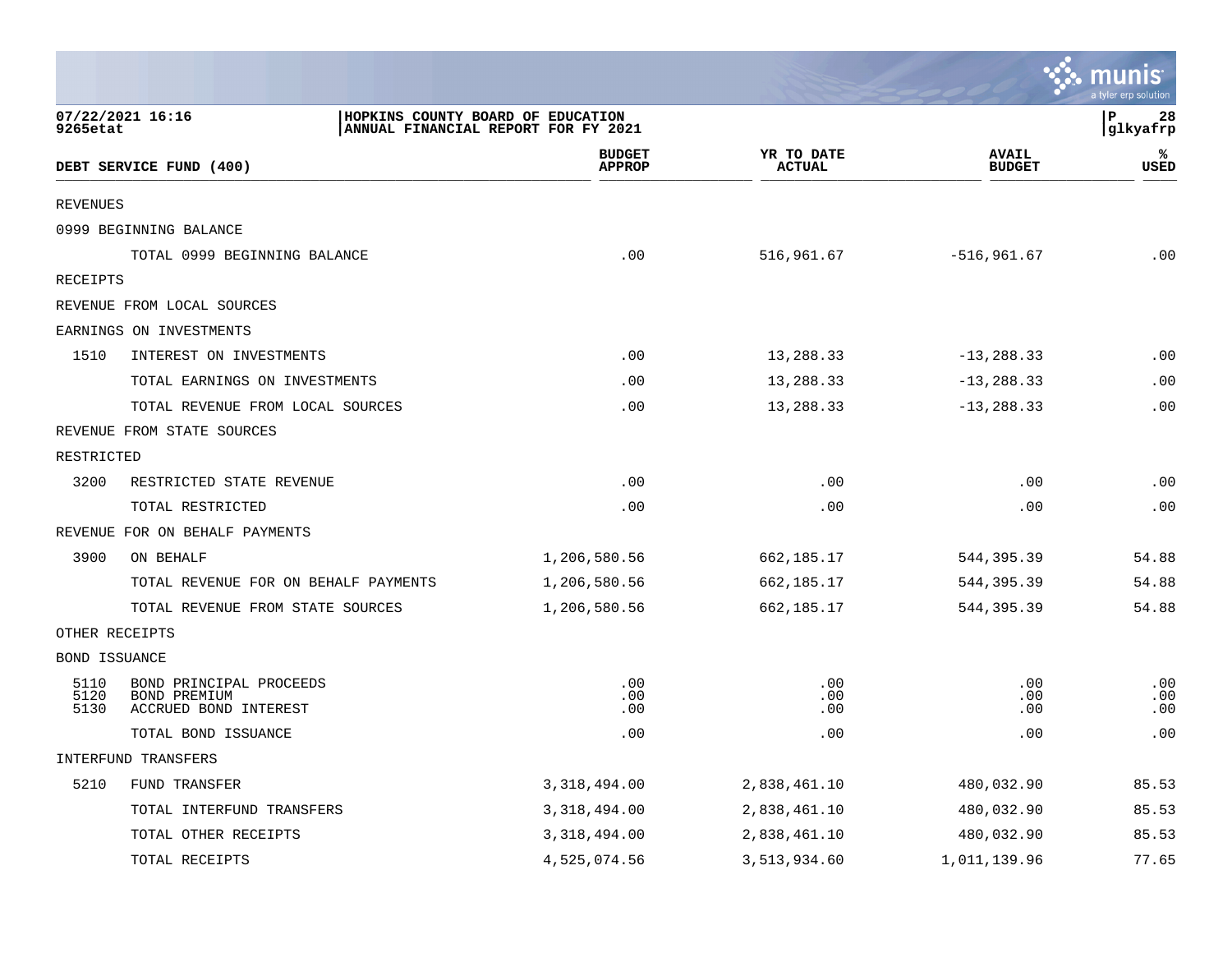|                              |                                                                          |                             |                               | munis<br>a tyler erp solution |
|------------------------------|--------------------------------------------------------------------------|-----------------------------|-------------------------------|-------------------------------|
| 07/22/2021 16:16<br>9265etat | HOPKINS COUNTY BOARD OF EDUCATION<br>ANNUAL FINANCIAL REPORT FOR FY 2021 |                             |                               | -29<br> glkyafrp              |
| DEBT SERVICE FUND (400)      | <b>BUDGET</b><br><b>APPROP</b>                                           | YR TO DATE<br><b>ACTUAL</b> | <b>AVAIL</b><br><b>BUDGET</b> | ℁<br>USED                     |
| TOTAL REVENUES               | 4,525,074.56                                                             | 4,030,896.27                | 494, 178. 29                  | 89.08                         |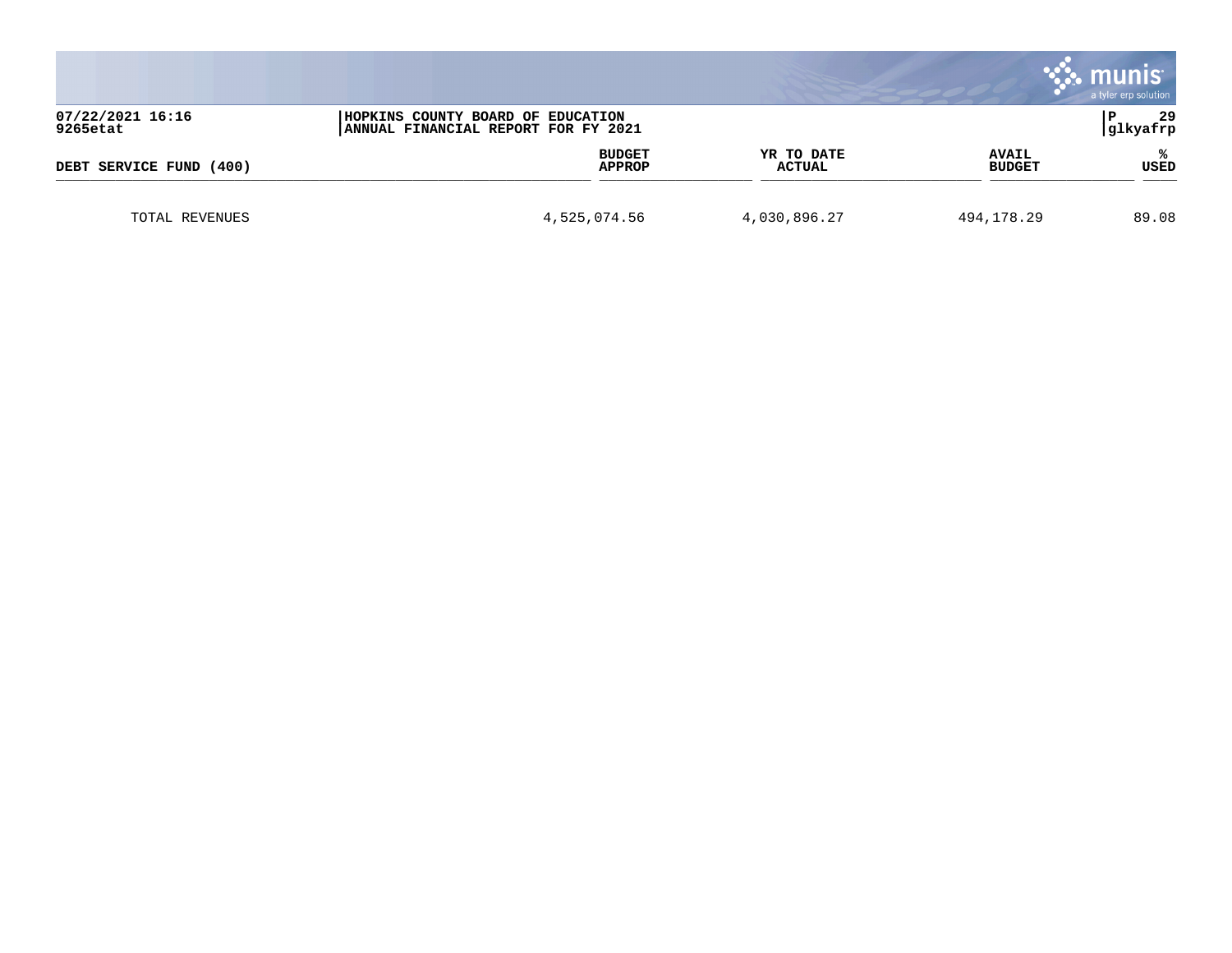

| 07/22/2021 16:16<br>9265etat                                  | HOPKINS COUNTY BOARD OF EDUCATION<br>ANNUAL FINANCIAL REPORT FOR FY 2021 |                                |                             |                               | P<br>30<br> glkyafrp |
|---------------------------------------------------------------|--------------------------------------------------------------------------|--------------------------------|-----------------------------|-------------------------------|----------------------|
| DEBT SERVICE FUND (400)                                       |                                                                          | <b>BUDGET</b><br><b>APPROP</b> | YR TO DATE<br><b>ACTUAL</b> | <b>AVAIL</b><br><b>BUDGET</b> | %ะ<br>USED           |
| <b>EXPENDITURES</b>                                           |                                                                          |                                |                             |                               |                      |
| 0000<br>RESTRICT TO REV & BAL SHT ONLY                        |                                                                          |                                |                             |                               |                      |
| 0800<br>DEBT SERVICE AND MISCELLANEOUS                        |                                                                          | .00                            | .00                         | .00                           | .00                  |
| TOTAL 0000                                                    | RESTRICT TO REV & BAL SHT ONLY                                           | .00                            | .00                         | .00                           | .00                  |
| 5100<br>DEBT SERVICE                                          |                                                                          |                                |                             |                               |                      |
| 0800<br>DEBT SERVICE AND MISCELLANEOUS<br>0900<br>OTHER ITEMS |                                                                          | 4,525,074.56<br>$.00 \ \rm$    | 4,010,396.27<br>.00         | 514,678.29<br>.00             | 88.63<br>.00         |
| TOTAL 5100                                                    | DEBT SERVICE                                                             | 4,525,074.56                   | 4,010,396.27                | 514,678.29                    | 88.63                |
| 5200<br>FUND TRANSFERS                                        |                                                                          |                                |                             |                               |                      |
| 0900<br>OTHER ITEMS                                           |                                                                          | .00                            | .00                         | .00                           | .00                  |
| TOTAL 5200                                                    | FUND TRANSFERS                                                           | .00                            | .00                         | .00                           | .00                  |
| TOTAL EXPENDITURES                                            |                                                                          | 4,525,074.56                   | 4,010,396.27                | 514,678.29                    | 88.63                |
| TOTAL FOR DEBT SERVICE FUND (400)                             |                                                                          | .00                            | 20,500.00                   | $-20,500.00$                  | .00                  |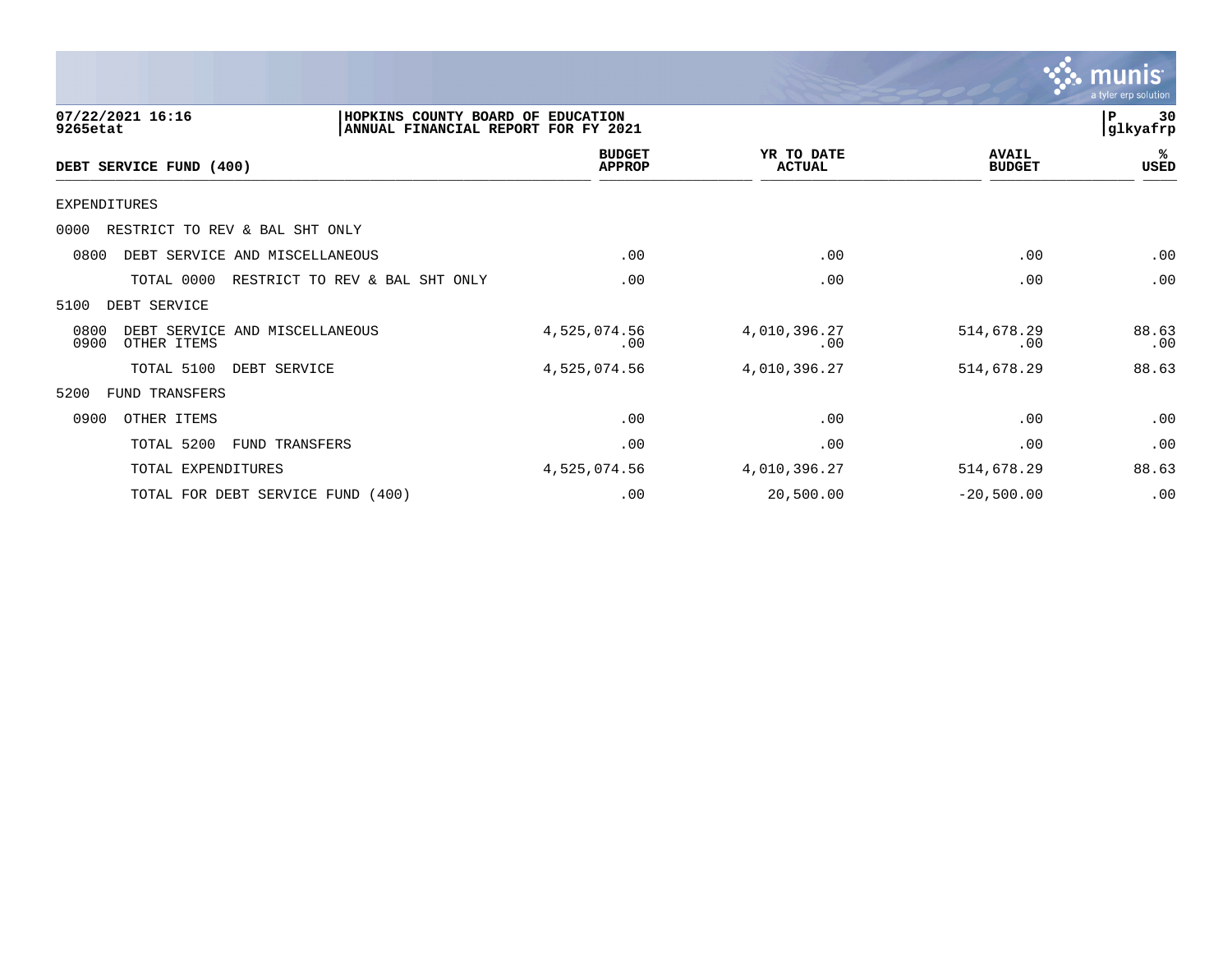|                                                      |                                                                                                                                                                                                                              |                                                             |                                                     |                                                            | munis<br>a tyler erp solution                  |
|------------------------------------------------------|------------------------------------------------------------------------------------------------------------------------------------------------------------------------------------------------------------------------------|-------------------------------------------------------------|-----------------------------------------------------|------------------------------------------------------------|------------------------------------------------|
| 9265etat                                             | 07/22/2021 16:16<br>HOPKINS COUNTY BOARD OF EDUCATION<br>ANNUAL FINANCIAL REPORT FOR FY 2021                                                                                                                                 |                                                             |                                                     |                                                            | 31<br>∣P<br>$ g$ lkyafr $\bar{\rm p}$          |
|                                                      | FOOD SERVICE FUND (51)                                                                                                                                                                                                       | <b>BUDGET</b><br><b>APPROP</b>                              | YR TO DATE<br><b>ACTUAL</b>                         | <b>AVAIL</b><br><b>BUDGET</b>                              | ℁<br><b>USED</b>                               |
| REVENUES                                             |                                                                                                                                                                                                                              |                                                             |                                                     |                                                            |                                                |
|                                                      | 0999 BEGINNING BALANCE                                                                                                                                                                                                       |                                                             |                                                     |                                                            |                                                |
|                                                      | TOTAL 0999 BEGINNING BALANCE                                                                                                                                                                                                 | 989, 276. 27                                                | 1,671,353.11                                        | $-682,076.84$                                              | 168.95                                         |
| <b>RECEIPTS</b>                                      |                                                                                                                                                                                                                              |                                                             |                                                     |                                                            |                                                |
|                                                      | REVENUE FROM LOCAL SOURCES                                                                                                                                                                                                   |                                                             |                                                     |                                                            |                                                |
|                                                      | EARNINGS ON INVESTMENTS                                                                                                                                                                                                      |                                                             |                                                     |                                                            |                                                |
| 1510                                                 | INTEREST ON INVESTMENTS                                                                                                                                                                                                      | 4,161.00                                                    | 36,015.36                                           | $-31,854.36$                                               | 865.55                                         |
|                                                      | TOTAL EARNINGS ON INVESTMENTS                                                                                                                                                                                                | 4,161.00                                                    | 36,015.36                                           | $-31,854.36$                                               | 865.55                                         |
| FOOD SERVICE                                         |                                                                                                                                                                                                                              |                                                             |                                                     |                                                            |                                                |
| 1611<br>1612<br>1621<br>1622<br>1624<br>1629<br>1650 | REIMBURSABLE SCHOOL LUNCH PROG<br>REIMBURSABLE SCH BREAKFAST PRG<br>NON-REIMBURSABLE LUNCH PROG<br>NON-REIMBURSABLE BREAKFAST PRG<br>NON-REIMBURSBLE A LA CARTE PRG<br>NON-REIMBURSBLE OTHER FOOD PRG<br>SUMMER FOOD PROGRAM | 554, 105.47<br>.00<br>.00<br>.00<br>.00<br>12,000.00<br>.00 | 11,499.49<br>.00<br>.00<br>.00<br>.00<br>.00<br>.00 | 542,605.98<br>.00<br>.00<br>.00<br>.00<br>12,000.00<br>.00 | 2.08<br>.00<br>.00<br>.00<br>.00<br>.00<br>.00 |
|                                                      | TOTAL FOOD SERVICE                                                                                                                                                                                                           | 566,105.47                                                  | 11,499.49                                           | 554,605.98                                                 | 2.03                                           |
|                                                      | OTHER REVENUE FROM LOCAL SOURCES                                                                                                                                                                                             |                                                             |                                                     |                                                            |                                                |
| 1920<br>1990                                         | CONTRIBUTIONS DONATIONS<br>MISCELLANEOUS REVENUE                                                                                                                                                                             | 3,800.00<br>40,382.95                                       | .00<br>26, 216. 15                                  | 3,800.00<br>14,166.80                                      | .00<br>64.92                                   |
|                                                      | TOTAL OTHER REVENUE FROM LOCAL SOURCES                                                                                                                                                                                       | 44,182.95                                                   | 26, 216. 15                                         | 17,966.80                                                  | 59.34                                          |
|                                                      | TOTAL REVENUE FROM LOCAL SOURCES                                                                                                                                                                                             | 614, 449. 42                                                | 73,731.00                                           | 540,718.42                                                 | 12.00                                          |
|                                                      | REVENUE FROM STATE SOURCES                                                                                                                                                                                                   |                                                             |                                                     |                                                            |                                                |
| RESTRICTED                                           |                                                                                                                                                                                                                              |                                                             |                                                     |                                                            |                                                |
| 3200                                                 | RESTRICTED STATE REVENUE                                                                                                                                                                                                     | 43,539.00                                                   | 36,733.82                                           | 6,805.18                                                   | 84.37                                          |
|                                                      | TOTAL RESTRICTED                                                                                                                                                                                                             | 43,539.00                                                   | 36,733.82                                           | 6,805.18                                                   | 84.37                                          |
|                                                      | REVENUE FOR ON BEHALF PAYMENTS                                                                                                                                                                                               |                                                             |                                                     |                                                            |                                                |
| 3900                                                 | ON BEHALF                                                                                                                                                                                                                    | 476,962.24                                                  | 601,686.61                                          | $-124, 724.37$                                             | 126.15                                         |
|                                                      | TOTAL REVENUE FOR ON BEHALF PAYMENTS                                                                                                                                                                                         | 476,962.24                                                  | 601,686.61                                          | $-124, 724.37$                                             | 126.15                                         |
|                                                      | TOTAL REVENUE FROM STATE SOURCES                                                                                                                                                                                             | 520,501.24                                                  | 638, 420. 43                                        | $-117,919.19$                                              | 122.65                                         |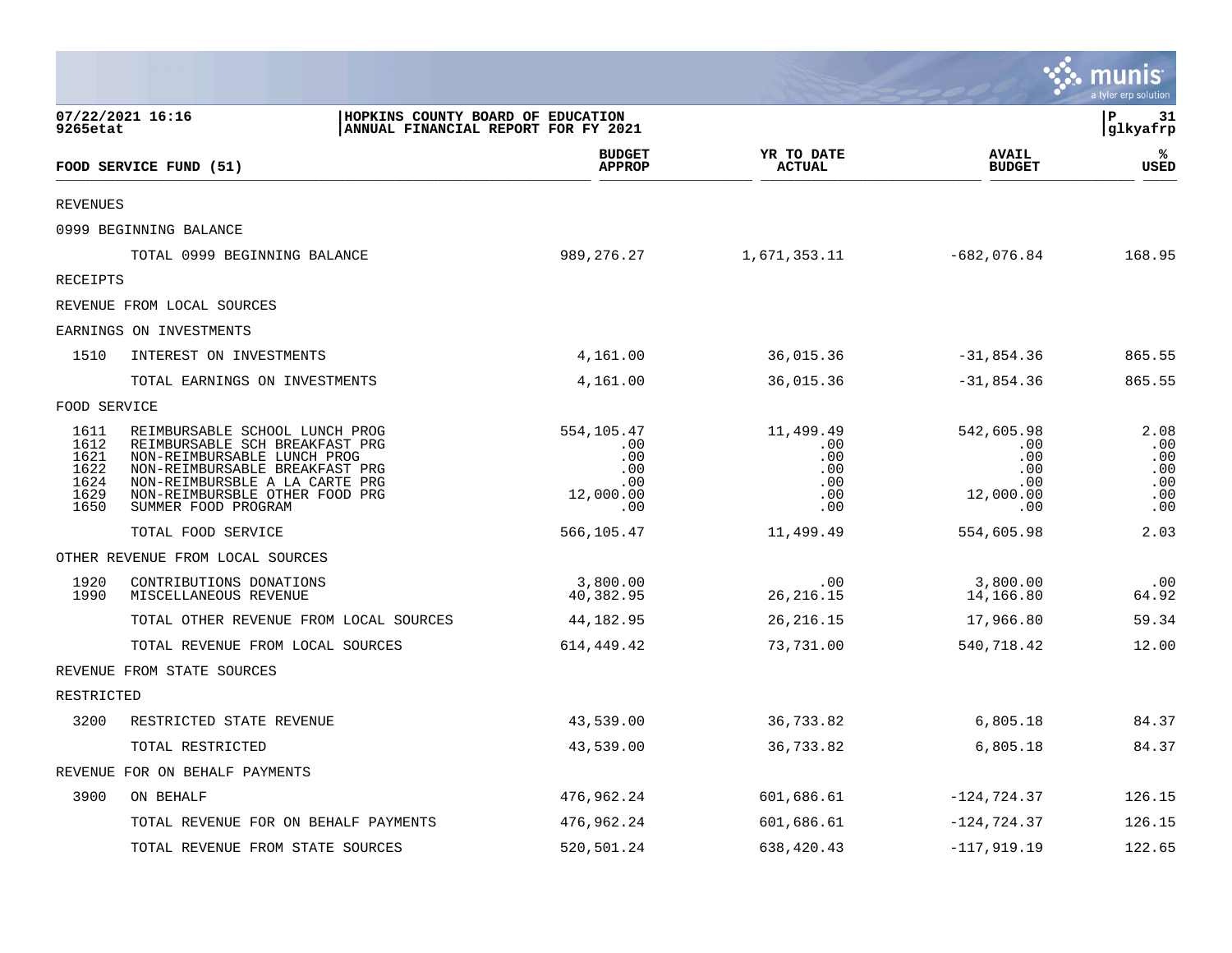|                              |                                                                          |                                |                      |                               | a tyler erp solution |
|------------------------------|--------------------------------------------------------------------------|--------------------------------|----------------------|-------------------------------|----------------------|
| 07/22/2021 16:16<br>9265etat | HOPKINS COUNTY BOARD OF EDUCATION<br>ANNUAL FINANCIAL REPORT FOR FY 2021 |                                |                      |                               | 32<br> glkyafrp      |
| FOOD SERVICE FUND (51)       |                                                                          | <b>BUDGET</b><br><b>APPROP</b> | YR TO DATE<br>ACTUAL | <b>AVAIL</b><br><b>BUDGET</b> | ஜ<br><b>USED</b>     |

REVENUE FROM FEDERAL SOURCES

RESTRICTED THROUGH THE STATE

4500 RESTRICTED FED THRU STATE 3,051,681.20 2,067,793.03 983,888.17 67.76 TOTAL RESTRICTED THROUGH THE STATE 3,051,681.20 2,067,793.03 983,888.17 67.76 CHILD NUTRITION PROGRAM DONATED COMMODIT

| TOTAL CHILD NUTRITION PROGRAM DONATED COMMODIT | .00             | 146,973.00     | $-146,973.00$ | .00   |
|------------------------------------------------|-----------------|----------------|---------------|-------|
| TOTAL REVENUE FROM FEDERAL SOURCES             | 3,051,681.20    | 2, 214, 766.03 | 836,915.17    | 72.58 |
| OTHER RECEIPTS                                 |                 |                |               |       |
| INTERFUND TRANSFERS                            |                 |                |               |       |
| FUND TRANSFER                                  | .00             | .00            | .00           | .00   |
| TOTAL INTERFUND TRANSFERS                      | .00             | .00            | .00           | .00   |
| TOTAL OTHER RECEIPTS                           | .00             | .00            | .00           | .00   |
| TOTAL RECEIPTS                                 | 4,186,631.86    | 2,926,917.46   | 1,259,714.40  | 69.91 |
| TOTAL REVENUES                                 | 5, 175, 908. 13 | 4,598,270.57   | 577,637.56    | 88.84 |
|                                                |                 |                |               |       |

4950 CHILD NUTR PRG DONATED COMMOD .00 146,973.00 -146,973.00 .00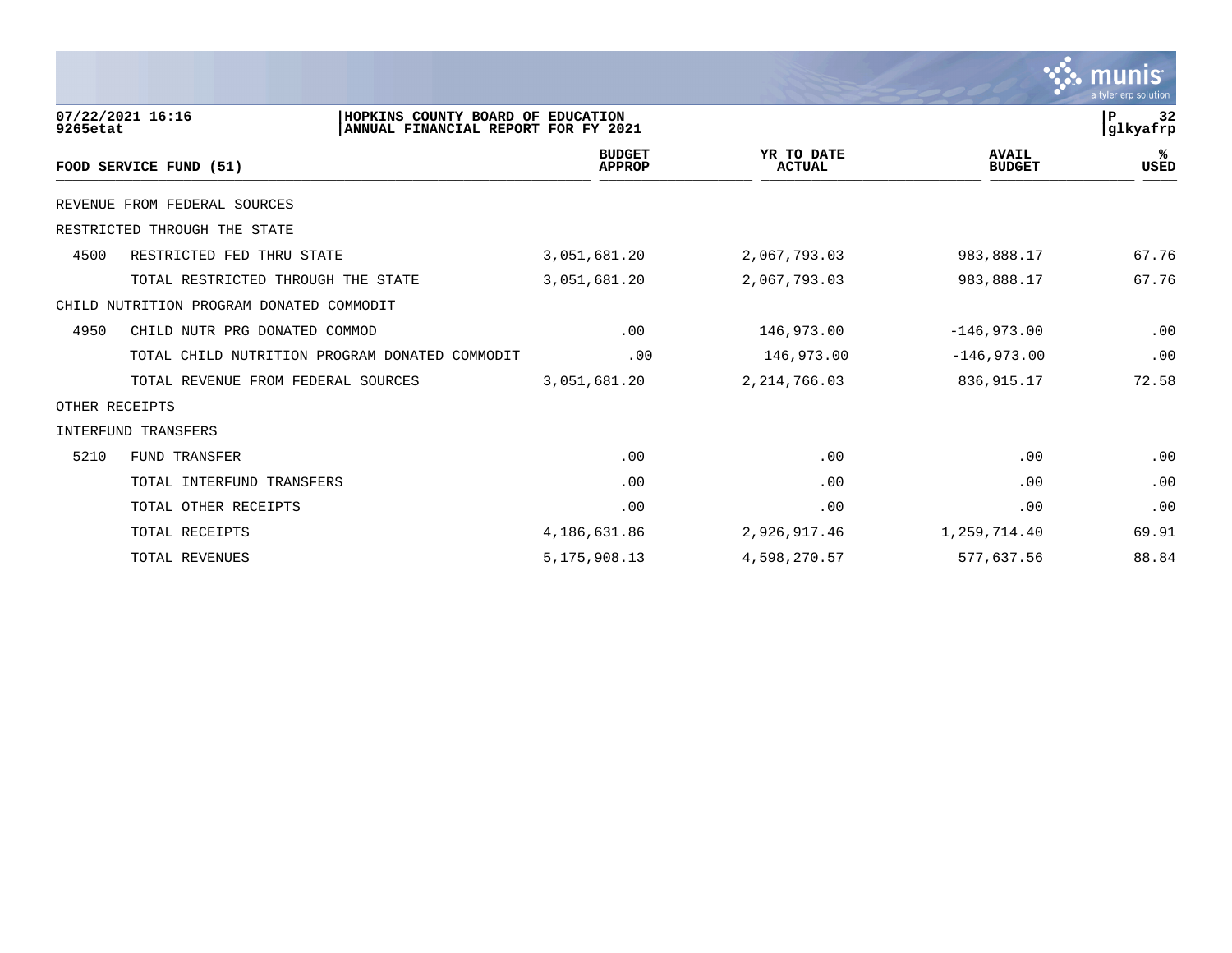

| 9265etat                                                                     | 07/22/2021 16:16                                                                                                                                                                                                                  | HOPKINS COUNTY BOARD OF EDUCATION<br>ANNUAL FINANCIAL REPORT FOR FY 2021 |                                                                                                                                   |                                                                                                                                |                                                                                                                                   | 33<br>P<br>glkyafrp                                                                 |
|------------------------------------------------------------------------------|-----------------------------------------------------------------------------------------------------------------------------------------------------------------------------------------------------------------------------------|--------------------------------------------------------------------------|-----------------------------------------------------------------------------------------------------------------------------------|--------------------------------------------------------------------------------------------------------------------------------|-----------------------------------------------------------------------------------------------------------------------------------|-------------------------------------------------------------------------------------|
|                                                                              | FOOD SERVICE FUND (51)                                                                                                                                                                                                            |                                                                          | <b>BUDGET</b><br><b>APPROP</b>                                                                                                    | YR TO DATE<br><b>ACTUAL</b>                                                                                                    | <b>AVAIL</b><br><b>BUDGET</b>                                                                                                     | %ะ<br>USED                                                                          |
| EXPENDITURES                                                                 |                                                                                                                                                                                                                                   |                                                                          |                                                                                                                                   |                                                                                                                                |                                                                                                                                   |                                                                                     |
| 3100                                                                         | FOOD SERVICE OPERATION                                                                                                                                                                                                            |                                                                          |                                                                                                                                   |                                                                                                                                |                                                                                                                                   |                                                                                     |
| 0100<br>0200<br>0280<br>0300<br>0400<br>0500<br>0600<br>0700<br>0800<br>0840 | SALARIES PERSONNEL SERVICES<br>EMPLOYEE BENEFITS<br>ON-BEHALF<br>PURCHASED PROF AND TECH SERV<br>PURCHASED PROPERTY SERVICES<br>OTHER PURCHASED SERVICES<br>SUPPLIES<br>PROPERTY<br>DEBT SERVICE AND MISCELLANEOUS<br>CONTINGENCY |                                                                          | 1,294,296.95<br>451,375.99<br>476,962.24<br>6,750.00<br>117,000.00<br>41,900.00<br>2,064,642.95<br>21,480.00<br>.00<br>701,500.00 | 1,224,728.30<br>380, 234. 24<br>601,686.61<br>4,469.59<br>20,226.62<br>11,695.68<br>1,151,257.94<br>21,000.00<br>152.50<br>.00 | 69,568.65<br>71,141.75<br>$-124, 724.37$<br>2,280.41<br>96,773.38<br>30,204.32<br>913,385.01<br>480.00<br>$-152.50$<br>701,500.00 | 94.62<br>84.24<br>126.15<br>66.22<br>17.29<br>27.91<br>55.76<br>97.77<br>.00<br>.00 |
|                                                                              | TOTAL 3100<br>FOOD SERVICE OPERATION                                                                                                                                                                                              |                                                                          | 5, 175, 908. 13                                                                                                                   | 3, 415, 451.48                                                                                                                 | 1,760,456.65                                                                                                                      | 65.99                                                                               |
|                                                                              | TOTAL EXPENDITURES                                                                                                                                                                                                                |                                                                          | 5, 175, 908. 13                                                                                                                   | 3, 415, 451.48                                                                                                                 | 1,760,456.65                                                                                                                      | 65.99                                                                               |
|                                                                              | TOTAL FOR FOOD SERVICE FUND (51)                                                                                                                                                                                                  |                                                                          | .00                                                                                                                               | 1,182,819.09                                                                                                                   | $-1,182,819.09$                                                                                                                   | .00                                                                                 |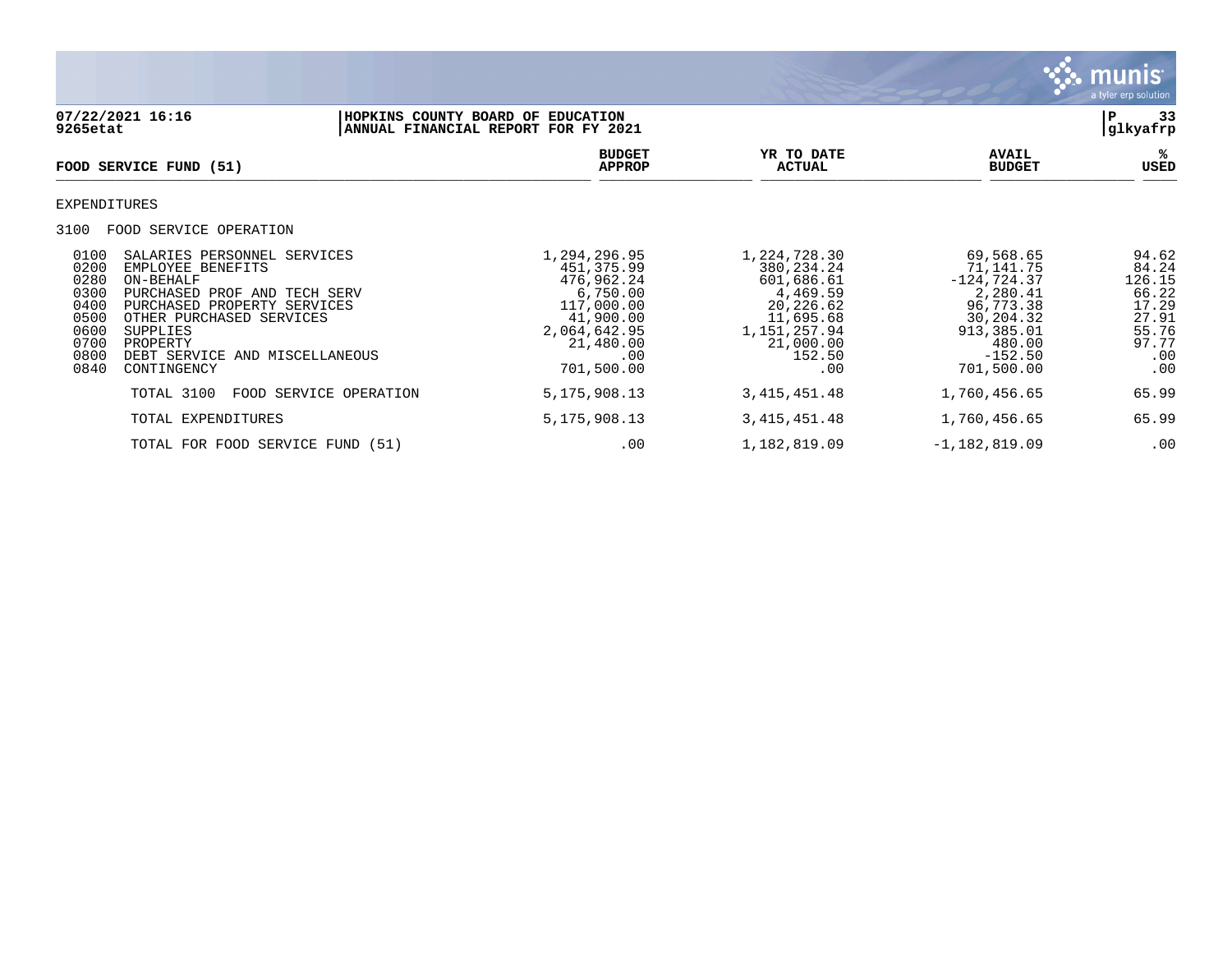|                                                                            |                                                                          |                                |                             |                               | a tyler erp solution |
|----------------------------------------------------------------------------|--------------------------------------------------------------------------|--------------------------------|-----------------------------|-------------------------------|----------------------|
| 07/22/2021 16:16<br>9265etat                                               | HOPKINS COUNTY BOARD OF EDUCATION<br>ANNUAL FINANCIAL REPORT FOR FY 2021 |                                |                             |                               | 34<br>P<br>glkyafrp  |
| CHILD CARE CENTER (52)                                                     |                                                                          | <b>BUDGET</b><br><b>APPROP</b> | YR TO DATE<br><b>ACTUAL</b> | <b>AVAIL</b><br><b>BUDGET</b> | ℁<br><b>USED</b>     |
| REVENUES                                                                   |                                                                          |                                |                             |                               |                      |
| 0999 BEGINNING BALANCE                                                     |                                                                          |                                |                             |                               |                      |
| TOTAL 0999 BEGINNING BALANCE                                               |                                                                          | .00                            | 76,149.31                   | $-76, 149.31$                 | .00                  |
| RECEIPTS                                                                   |                                                                          |                                |                             |                               |                      |
| REVENUE FROM LOCAL SOURCES                                                 |                                                                          |                                |                             |                               |                      |
| EARNINGS ON INVESTMENTS                                                    |                                                                          |                                |                             |                               |                      |
| 1510<br>INTEREST ON INVESTMENTS<br>1510A INTEREST ON INVESTMENTS           |                                                                          | 190.00<br>.00                  | 1,120.15<br>.00             | $-930.15$<br>.00              | 589.55<br>.00        |
| TOTAL EARNINGS ON INVESTMENTS                                              |                                                                          | 190.00                         | 1,120.15                    | $-930.15$                     | 589.55               |
| COMMUNITY SERVICE ACTIVITIES                                               |                                                                          |                                |                             |                               |                      |
| 1810<br>COMMUNITY SERVICE ACTIVITIES<br>1810A COMMUNITY SERVICE ACTIVITIES |                                                                          | 91,024.87<br>.00               | 32,359.00<br>.00            | 58,665.87<br>.00              | 35.55<br>.00         |
| TOTAL COMMUNITY SERVICE ACTIVITIES                                         |                                                                          | 91,024.87                      | 32,359.00                   | 58,665.87                     | 35.55                |
| TOTAL REVENUE FROM LOCAL SOURCES                                           |                                                                          | 91,214.87                      | 33,479.15                   | 57,735.72                     | 36.70                |
| REVENUE FROM STATE SOURCES                                                 |                                                                          |                                |                             |                               |                      |
| RESTRICTED                                                                 |                                                                          |                                |                             |                               |                      |
| 3200<br>RESTRICTED STATE REVENUE<br>3200A RESTRICTED STATE REVENUE         |                                                                          | 13,520.32<br>.00               | 7,450.00<br>.00             | 6,070.32<br>.00               | 55.10<br>.00         |
| TOTAL RESTRICTED                                                           |                                                                          | 13,520.32                      | 7,450.00                    | 6,070.32                      | 55.10                |
| REVENUE FOR ON BEHALF PAYMENTS                                             |                                                                          |                                |                             |                               |                      |
| 3900<br>ON BEHALF                                                          |                                                                          | 27,361.02                      | 21, 193.82                  | 6,167.20                      | 77.46                |
| TOTAL REVENUE FOR ON BEHALF PAYMENTS                                       |                                                                          | 27,361.02                      | 21, 193.82                  | 6,167.20                      | 77.46                |
| TOTAL REVENUE FROM STATE SOURCES                                           |                                                                          | 40,881.34                      | 28,643.82                   | 12,237.52                     | 70.07                |
| TOTAL RECEIPTS                                                             |                                                                          | 132,096.21                     | 62,122.97                   | 69,973.24                     | 47.03                |
| TOTAL REVENUES                                                             |                                                                          | 132,096.21                     | 138, 272. 28                | $-6, 176.07$                  | 104.68               |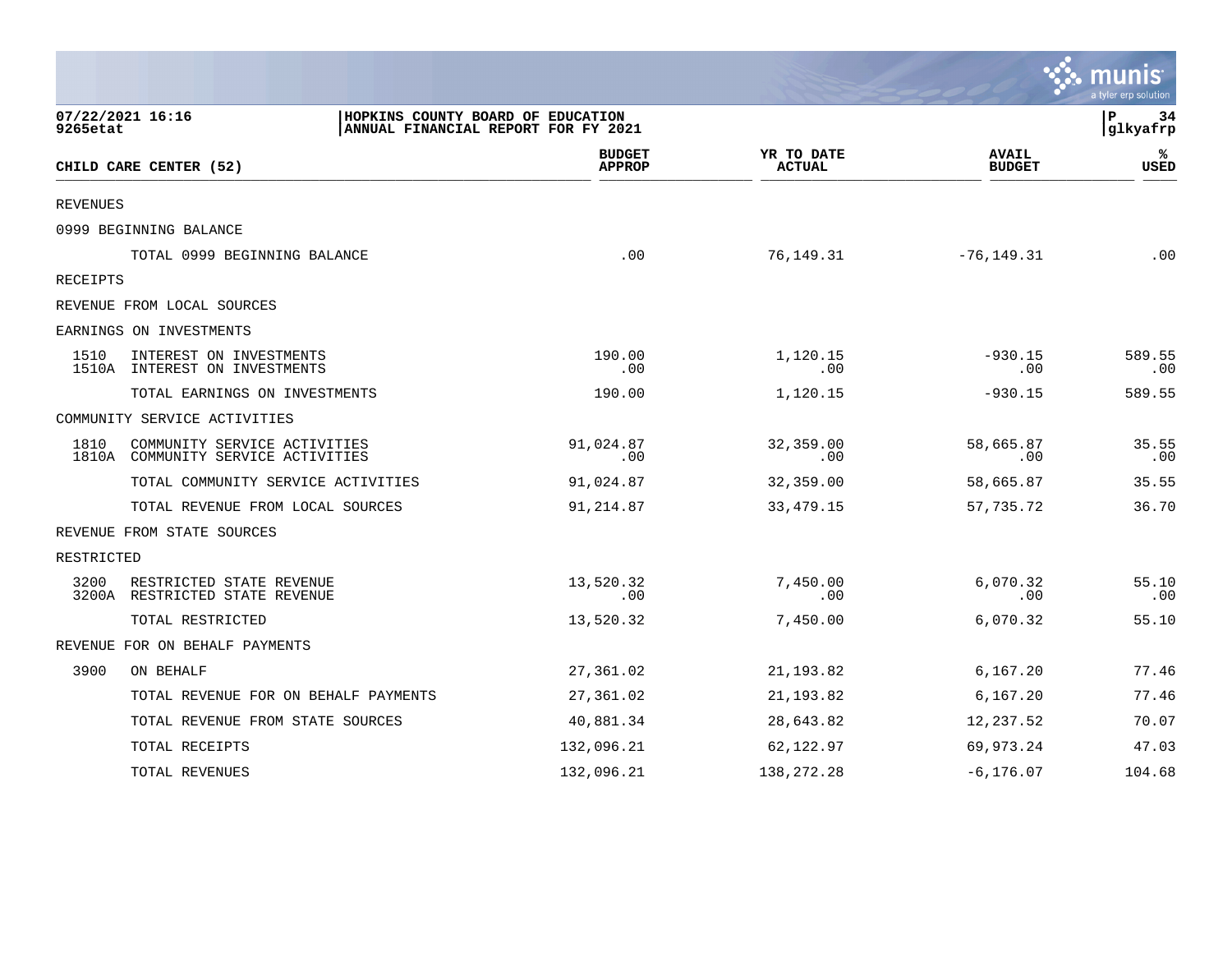|                                                                                                                                                                                                                                                                                                                   |                                                                                                   |                                                                                                     |                                                                                                    | munis<br>a tyler erp solution                                                   |
|-------------------------------------------------------------------------------------------------------------------------------------------------------------------------------------------------------------------------------------------------------------------------------------------------------------------|---------------------------------------------------------------------------------------------------|-----------------------------------------------------------------------------------------------------|----------------------------------------------------------------------------------------------------|---------------------------------------------------------------------------------|
| 07/22/2021 16:16<br>HOPKINS COUNTY BOARD OF EDUCATION<br>9265etat<br>ANNUAL FINANCIAL REPORT FOR FY 2021                                                                                                                                                                                                          |                                                                                                   |                                                                                                     |                                                                                                    | 35<br>P<br>glkyafrp                                                             |
| CHILD CARE CENTER (52)                                                                                                                                                                                                                                                                                            | <b>BUDGET</b><br><b>APPROP</b>                                                                    | YR TO DATE<br><b>ACTUAL</b>                                                                         | <b>AVAIL</b><br><b>BUDGET</b>                                                                      | ℁<br>USED                                                                       |
| EXPENDITURES                                                                                                                                                                                                                                                                                                      |                                                                                                   |                                                                                                     |                                                                                                    |                                                                                 |
| 0000<br>RESTRICT TO REV & BAL SHT ONLY                                                                                                                                                                                                                                                                            |                                                                                                   |                                                                                                     |                                                                                                    |                                                                                 |
| UNDEFINED EXP OBJ                                                                                                                                                                                                                                                                                                 | .00                                                                                               | .00                                                                                                 | .00                                                                                                | .00                                                                             |
| TOTAL 0000<br>RESTRICT TO REV & BAL SHT ONLY                                                                                                                                                                                                                                                                      | .00                                                                                               | .00                                                                                                 | .00                                                                                                | .00                                                                             |
| DAY CARE OPERATIONS<br>3200                                                                                                                                                                                                                                                                                       |                                                                                                   |                                                                                                     |                                                                                                    |                                                                                 |
| 0100<br>SALARIES PERSONNEL SERVICES<br>0200<br>EMPLOYEE BENEFITS<br>0280<br>ON-BEHALF<br>0300<br>PURCHASED PROF AND TECH SERV<br>0400<br>PURCHASED PROPERTY SERVICES<br>0500<br>OTHER PURCHASED SERVICES<br>0600<br>SUPPLIES<br>0700<br>PROPERTY<br>0800<br>DEBT SERVICE AND MISCELLANEOUS<br>0900<br>OTHER ITEMS | 74,345.11<br>18,878.40<br>27,361.02<br>800.00<br>.00<br>3,200.00<br>7,511.68<br>.00<br>.00<br>.00 | 43, 139.85<br>14,222.22<br>21, 193.82<br>956.00<br>.00<br>1,014.02<br>2,002.09<br>.00<br>.00<br>.00 | 31,205.26<br>4,656.18<br>6,167.20<br>$-156.00$<br>.00<br>2,185.98<br>5,509.59<br>.00<br>.00<br>.00 | 58.03<br>75.34<br>77.46<br>119.50<br>.00<br>31.69<br>26.65<br>.00<br>.00<br>.00 |
| TOTAL 3200<br>DAY CARE OPERATIONS                                                                                                                                                                                                                                                                                 | 132,096.21                                                                                        | 82,528.00                                                                                           | 49,568.21                                                                                          | 62.48                                                                           |
| 5200<br><b>FUND TRANSFERS</b>                                                                                                                                                                                                                                                                                     |                                                                                                   |                                                                                                     |                                                                                                    |                                                                                 |
| 0900<br>OTHER ITEMS                                                                                                                                                                                                                                                                                               | .00                                                                                               | .00                                                                                                 | .00                                                                                                | .00                                                                             |
| TOTAL 5200<br>FUND TRANSFERS                                                                                                                                                                                                                                                                                      | .00                                                                                               | .00                                                                                                 | .00                                                                                                | .00                                                                             |
| TOTAL EXPENDITURES                                                                                                                                                                                                                                                                                                | 132,096.21                                                                                        | 82,528.00                                                                                           | 49,568.21                                                                                          | 62.48                                                                           |
| TOTAL FOR CHILD CARE CENTER (52)                                                                                                                                                                                                                                                                                  | .00                                                                                               | 55,744.28                                                                                           | $-55, 744.28$                                                                                      | .00                                                                             |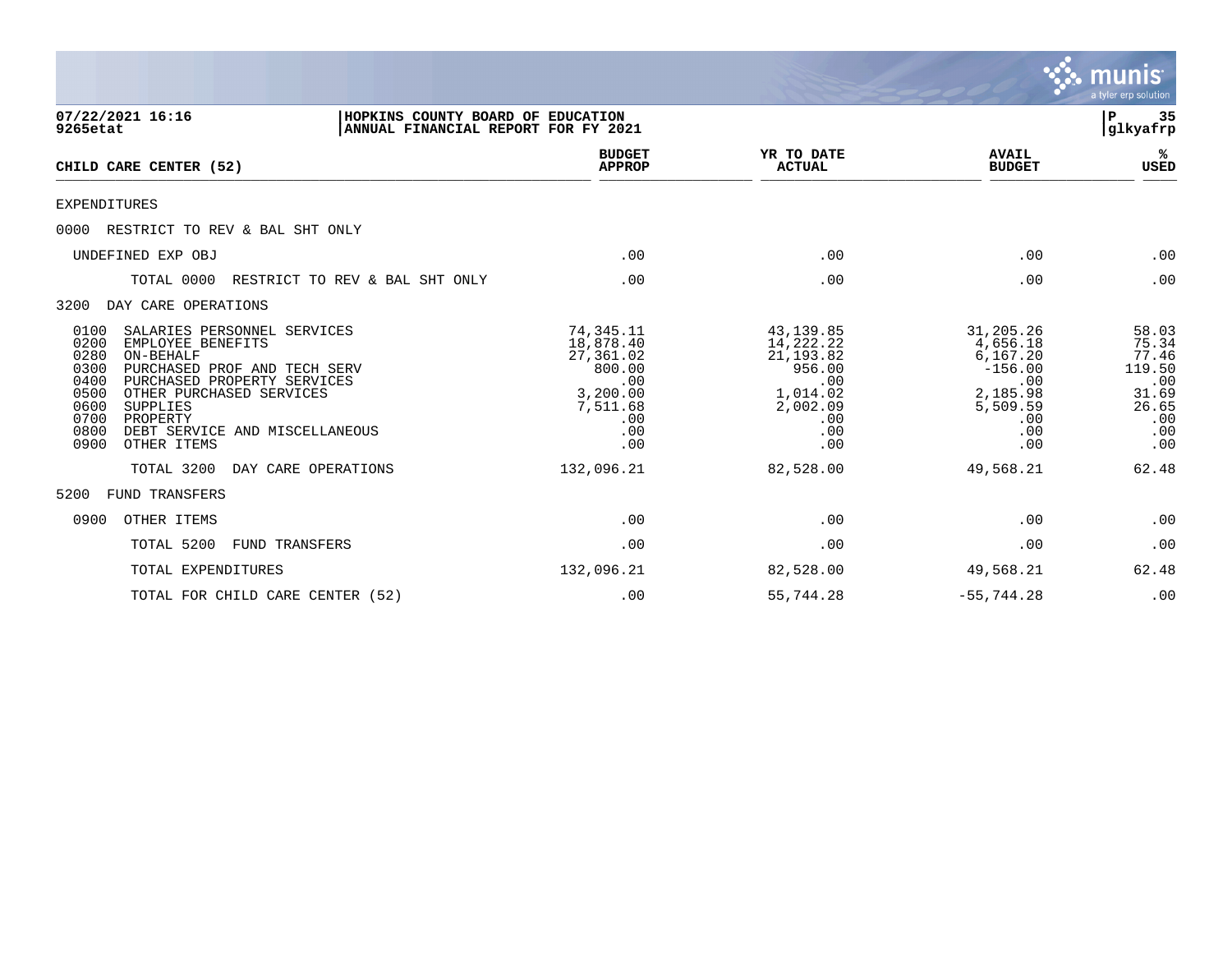

| 07/22/2021 16:16<br>9265etat               | HOPKINS COUNTY BOARD OF EDUCATION<br> ANNUAL FINANCIAL REPORT FOR FY 2021 |                                |                             |                               | 36<br>P<br> glkyafrp |  |
|--------------------------------------------|---------------------------------------------------------------------------|--------------------------------|-----------------------------|-------------------------------|----------------------|--|
| FIDUCIARY FUND AGENCY FUNDS (61)           |                                                                           | <b>BUDGET</b><br><b>APPROP</b> | YR TO DATE<br><b>ACTUAL</b> | <b>AVAIL</b><br><b>BUDGET</b> | %ะ<br>USED           |  |
| EXPENDITURES                               |                                                                           |                                |                             |                               |                      |  |
| 3300<br>COMMUNITY SERVICES                 |                                                                           |                                |                             |                               |                      |  |
| 0600<br>SUPPLIES                           |                                                                           | .00                            | .00                         | .00                           | .00                  |  |
| TOTAL 3300<br>COMMUNITY SERVICES           |                                                                           | .00                            | .00                         | .00                           | .00                  |  |
| TOTAL EXPENDITURES                         |                                                                           | .00                            | .00                         | .00                           | .00                  |  |
| TOTAL FOR FIDUCIARY FUND AGENCY FUNDS (61) |                                                                           | .00                            | .00                         | .00                           | .00                  |  |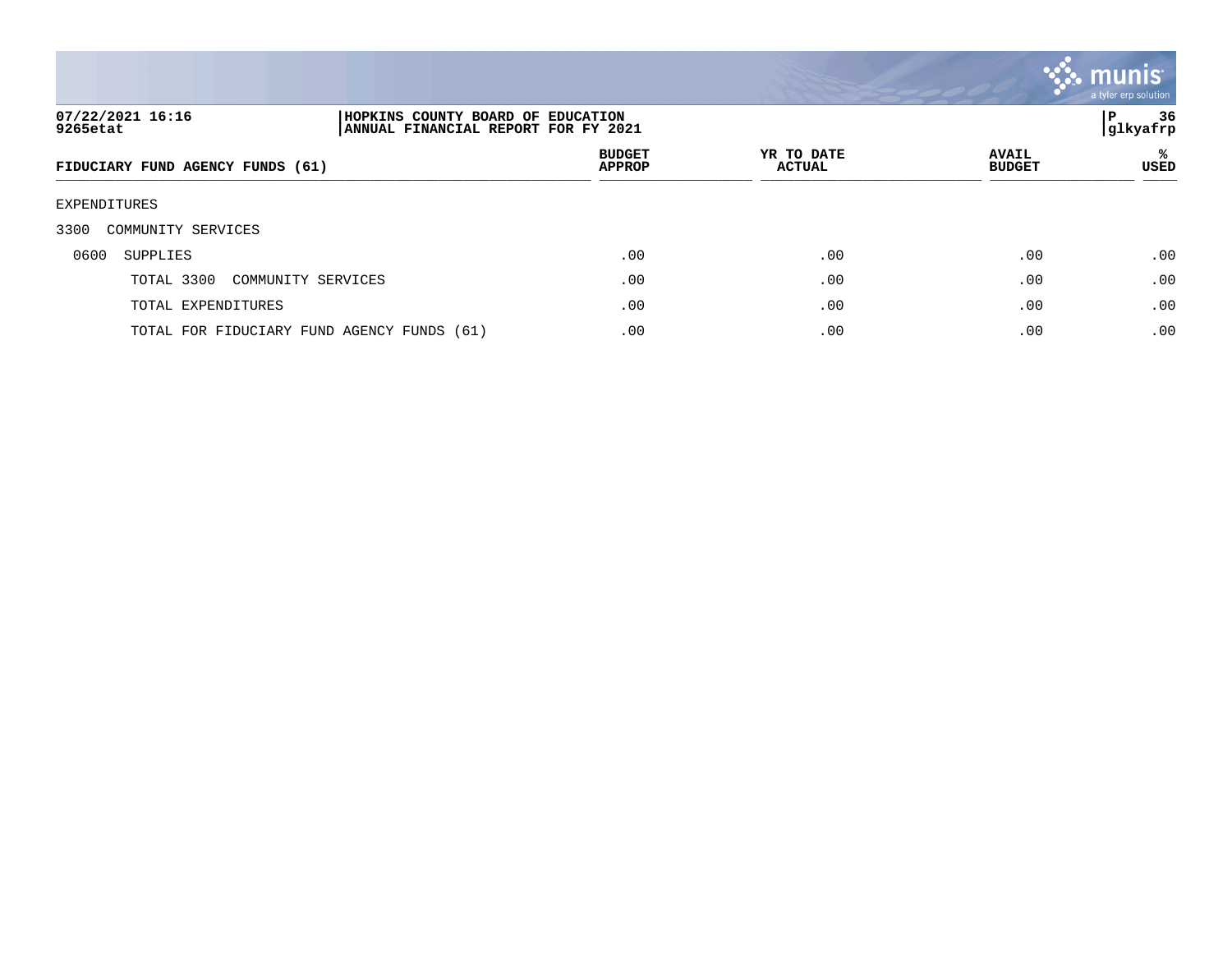|                 |                                                                                              |                                |                             |                               | munis<br>a tyler erp solution |
|-----------------|----------------------------------------------------------------------------------------------|--------------------------------|-----------------------------|-------------------------------|-------------------------------|
| 9265etat        | 07/22/2021 16:16<br>HOPKINS COUNTY BOARD OF EDUCATION<br>ANNUAL FINANCIAL REPORT FOR FY 2021 |                                |                             |                               | P<br>37<br>glkyafrp           |
|                 | FIDUCIARY PPP TRUST FUND (7000)                                                              | <b>BUDGET</b><br><b>APPROP</b> | YR TO DATE<br><b>ACTUAL</b> | <b>AVAIL</b><br><b>BUDGET</b> | ℁<br>USED                     |
| <b>REVENUES</b> |                                                                                              |                                |                             |                               |                               |
|                 | 0999 BEGINNING BALANCE                                                                       |                                |                             |                               |                               |
|                 | TOTAL 0999 BEGINNING BALANCE                                                                 | .00                            | 101,136.72                  | $-101, 136.72$                | .00                           |
| RECEIPTS        |                                                                                              |                                |                             |                               |                               |
|                 | REVENUE FROM LOCAL SOURCES                                                                   |                                |                             |                               |                               |
|                 | EARNINGS ON INVESTMENTS                                                                      |                                |                             |                               |                               |
| 1510            | INTEREST ON INVESTMENTS                                                                      | .00                            | 2,483.98                    | $-2,483.98$                   | .00                           |
|                 | TOTAL EARNINGS ON INVESTMENTS                                                                | .00                            | 2,483.98                    | $-2,483.98$                   | .00                           |
|                 | OTHER REVENUE FROM LOCAL SOURCES                                                             |                                |                             |                               |                               |
| 1920            | CONTRIBUTIONS DONATIONS                                                                      | .00                            | .00                         | .00                           | .00                           |
|                 | TOTAL OTHER REVENUE FROM LOCAL SOURCES                                                       | .00                            | .00                         | .00                           | .00                           |
|                 | TOTAL REVENUE FROM LOCAL SOURCES                                                             | .00                            | 2,483.98                    | $-2,483.98$                   | .00                           |
| OTHER RECEIPTS  |                                                                                              |                                |                             |                               |                               |
|                 | INTERFUND TRANSFERS                                                                          |                                |                             |                               |                               |
| 5210            | FUND TRANSFER                                                                                | .00                            | .00                         | .00                           | .00                           |
|                 | TOTAL INTERFUND TRANSFERS                                                                    | .00                            | .00                         | $.00 \,$                      | .00                           |
|                 | TOTAL OTHER RECEIPTS                                                                         | .00                            | .00                         | .00                           | .00                           |
|                 | TOTAL RECEIPTS                                                                               | .00                            | 2,483.98                    | $-2,483.98$                   | .00                           |
|                 | TOTAL REVENUES                                                                               | .00                            | 103,620.70                  | $-103,620.70$                 | .00                           |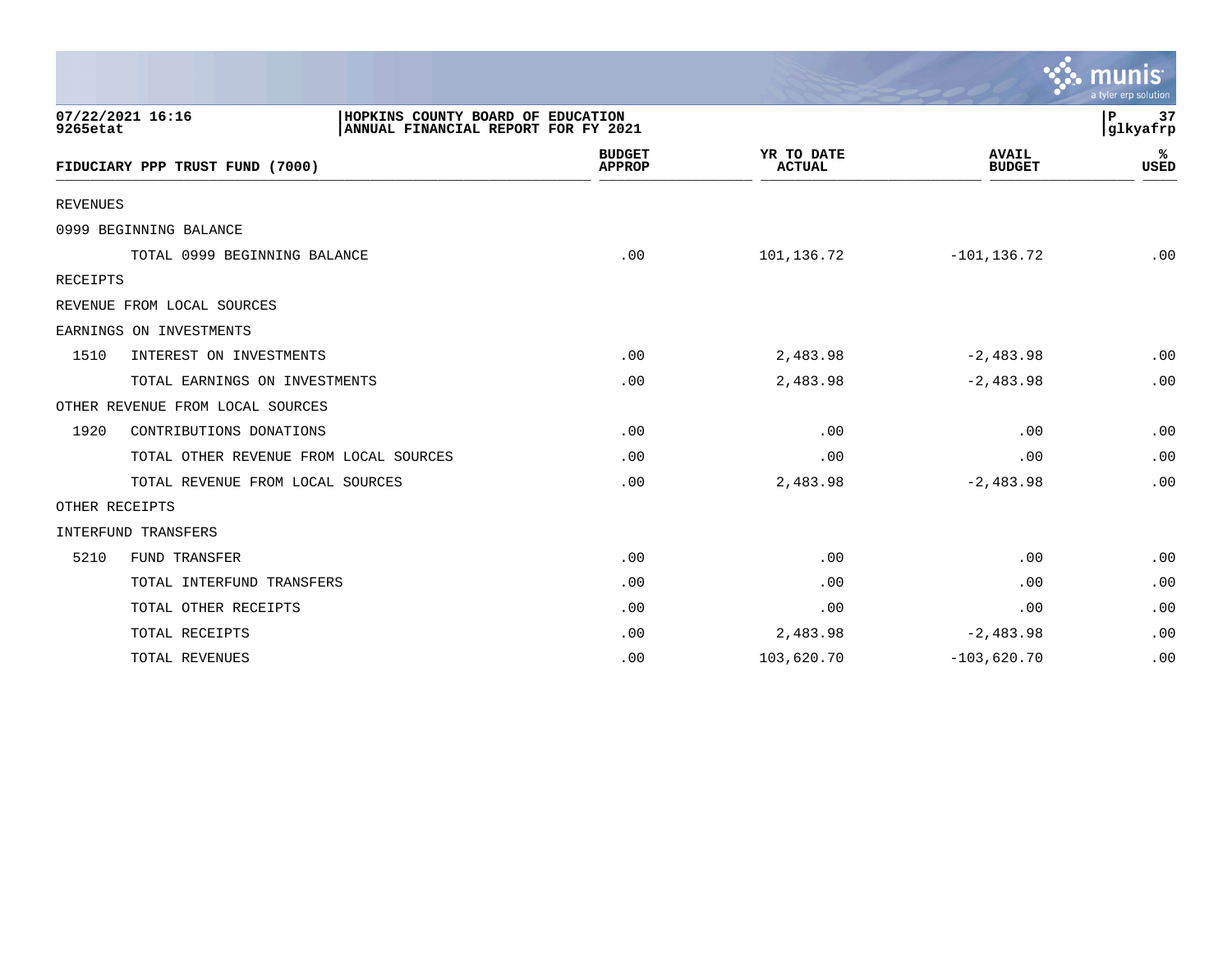

| 07/22/2021 16:16<br>9265etat              | P<br>HOPKINS COUNTY BOARD OF EDUCATION<br>glkyafrp<br> ANNUAL FINANCIAL REPORT FOR FY 2021 |                                |                             |                               |           |  |
|-------------------------------------------|--------------------------------------------------------------------------------------------|--------------------------------|-----------------------------|-------------------------------|-----------|--|
| FIDUCIARY PPP TRUST FUND (7000)           |                                                                                            | <b>BUDGET</b><br><b>APPROP</b> | YR TO DATE<br><b>ACTUAL</b> | <b>AVAIL</b><br><b>BUDGET</b> | ℁<br>USED |  |
| EXPENDITURES                              |                                                                                            |                                |                             |                               |           |  |
| 3300<br>COMMUNITY SERVICES                |                                                                                            |                                |                             |                               |           |  |
| 0600<br><b>SUPPLIES</b>                   |                                                                                            | .00                            | 6,000.00                    | $-6,000.00$                   | .00       |  |
| TOTAL 3300<br>COMMUNITY SERVICES          |                                                                                            | .00                            | 6,000.00                    | $-6,000.00$                   | .00       |  |
| TOTAL EXPENDITURES                        |                                                                                            | .00                            | 6,000.00                    | $-6,000.00$                   | .00       |  |
| TOTAL FOR FIDUCIARY PPP TRUST FUND (7000) |                                                                                            | .00                            | 97,620.70                   | $-97,620.70$                  | .00       |  |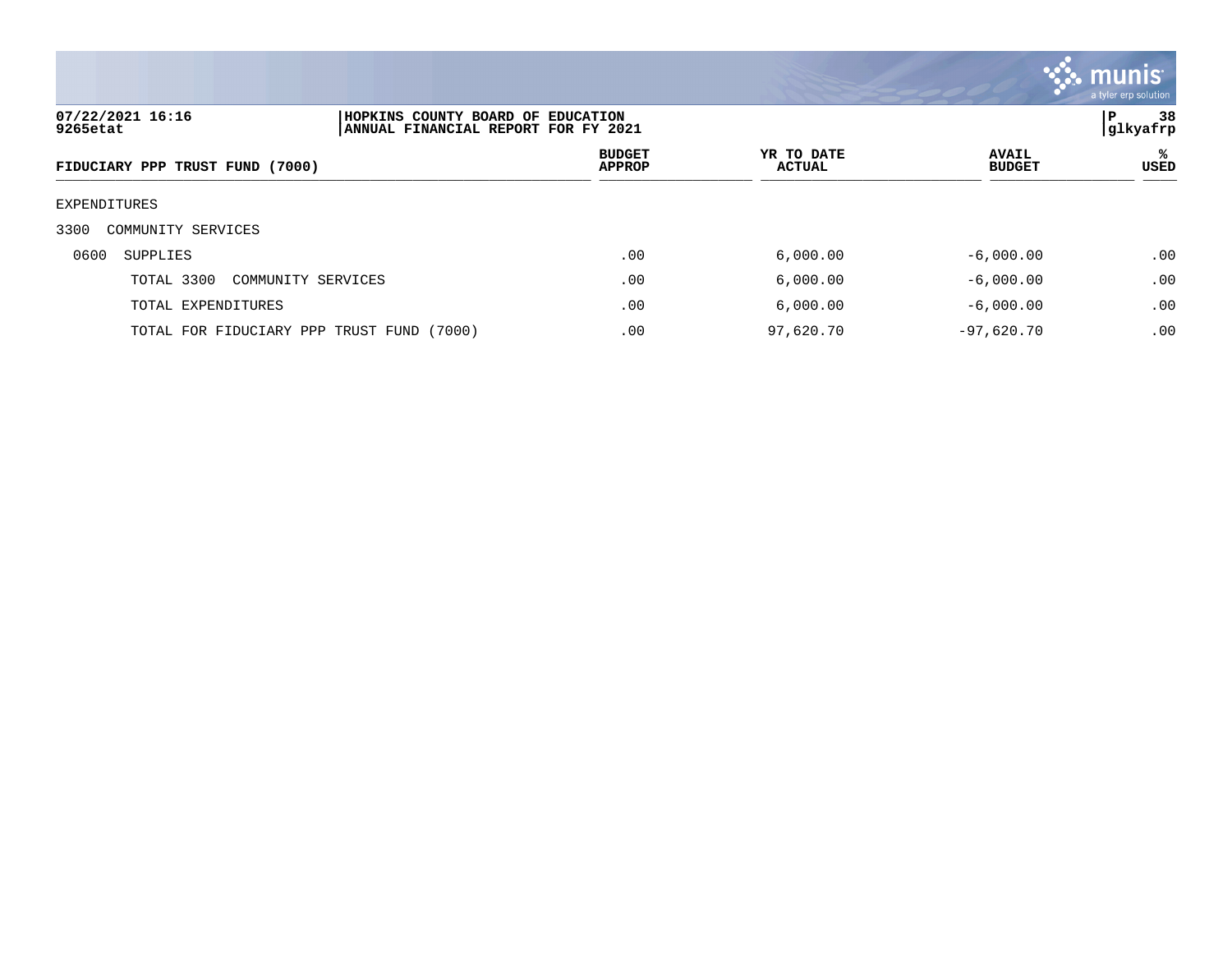|                      |                                                                                              |                                |                             |                               | <b>munis</b><br>a tyler erp solution |
|----------------------|----------------------------------------------------------------------------------------------|--------------------------------|-----------------------------|-------------------------------|--------------------------------------|
| 9265etat             | 07/22/2021 16:16<br>HOPKINS COUNTY BOARD OF EDUCATION<br>ANNUAL FINANCIAL REPORT FOR FY 2021 |                                |                             | 39<br>l P<br>glkyafrp         |                                      |
|                      | <b>GOVERNMENTAL ASSETS (8)</b>                                                               | <b>BUDGET</b><br><b>APPROP</b> | YR TO DATE<br><b>ACTUAL</b> | <b>AVAIL</b><br><b>BUDGET</b> | ℁<br>USED                            |
| REVENUES             |                                                                                              |                                |                             |                               |                                      |
| RECEIPTS             |                                                                                              |                                |                             |                               |                                      |
|                      | OTHER RECEIPTS                                                                               |                                |                             |                               |                                      |
|                      | SALE OR COMP FOR LOSS OF ASSETS                                                              |                                |                             |                               |                                      |
| 5311<br>5331<br>5341 | SALE OF LAND & IMPROVEMENTS<br>SALE OF BUILDINGS<br>SALE OF EQUIPMENT ETC                    | .00<br>.00<br>.00              | .00<br>.00<br>.00           | .00<br>.00<br>.00             | .00<br>.00<br>.00                    |
|                      | TOTAL SALE OR COMP FOR LOSS OF ASSETS                                                        | .00                            | .00                         | .00                           | .00                                  |
|                      | TOTAL OTHER RECEIPTS                                                                         | .00                            | .00                         | .00                           | .00                                  |
|                      | TOTAL RECEIPTS                                                                               | .00                            | .00                         | .00                           | .00                                  |
|                      | TOTAL REVENUES                                                                               | .00                            | .00                         | .00                           | .00                                  |

**Tara**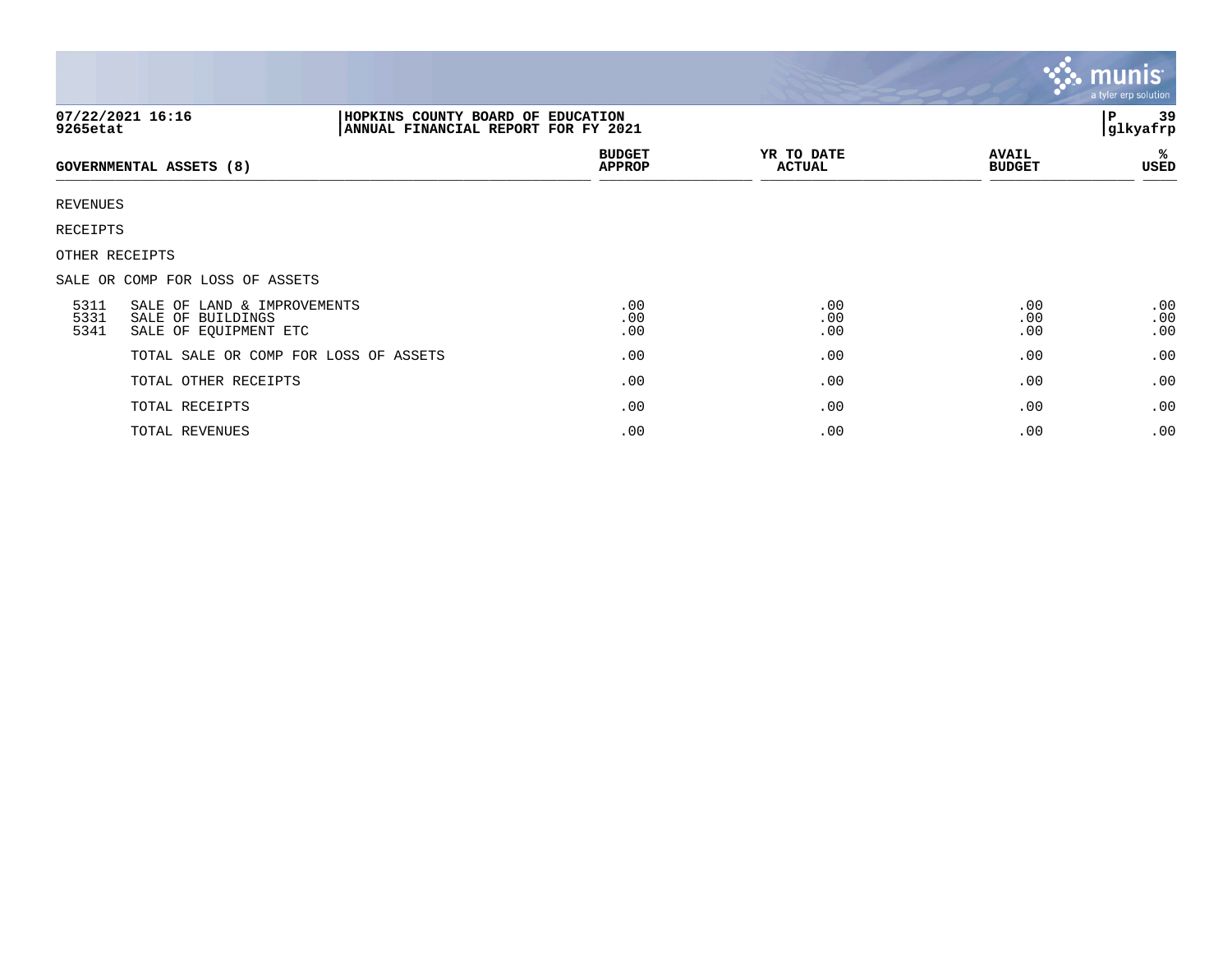

| 07/22/2021 16:16<br>HOPKINS COUNTY BOARD OF EDUCATION<br>ANNUAL FINANCIAL REPORT FOR FY 2021<br>9265etat |                                |                             | l P-<br>40<br>glkyafrp        |            |
|----------------------------------------------------------------------------------------------------------|--------------------------------|-----------------------------|-------------------------------|------------|
| GOVERNMENTAL ASSETS (8)                                                                                  | <b>BUDGET</b><br><b>APPROP</b> | YR TO DATE<br><b>ACTUAL</b> | <b>AVAIL</b><br><b>BUDGET</b> | %ะ<br>USED |
| <b>EXPENDITURES</b>                                                                                      |                                |                             |                               |            |
| 2100 STUDENT SUPPORT SERVICES                                                                            |                                |                             |                               |            |
| 0700 PROPERTY                                                                                            | .00                            | .00                         | .00                           | .00        |
| TOTAL 2100 STUDENT SUPPORT SERVICES                                                                      | .00                            | .00                         | .00                           | .00        |
| 2200 INSTRUCTIONAL STAFF SUPP SERV                                                                       |                                |                             |                               |            |
| 0700 PROPERTY                                                                                            | .00                            | .00                         | .00                           | .00        |
| TOTAL 2200 INSTRUCTIONAL STAFF SUPP SERV                                                                 | .00                            | .00                         | .00                           | .00        |
| 2300 DISTRICT ADMIN SUPPORT                                                                              |                                |                             |                               |            |
| 0700 PROPERTY                                                                                            | .00                            | .00                         | .00                           | .00        |
| TOTAL 2300 DISTRICT ADMIN SUPPORT                                                                        | .00                            | .00                         | .00                           | .00        |
| 2400 SCHOOL ADMIN SUPPORT                                                                                |                                |                             |                               |            |
| 0700 PROPERTY                                                                                            | .00                            | .00                         | .00                           | .00        |
| TOTAL 2400 SCHOOL ADMIN SUPPORT                                                                          | .00                            | .00                         | .00                           | .00        |
| 2500 BUSINESS SUPPORT SERVICES                                                                           |                                |                             |                               |            |
| 0700 PROPERTY                                                                                            | .00                            | .00                         | .00                           | .00        |
| TOTAL 2500 BUSINESS SUPPORT SERVICES                                                                     | .00                            | .00                         | .00                           | .00        |
| 2600 PLANT OPERATIONS & MAINTENANCE                                                                      |                                |                             |                               |            |
| 0700 PROPERTY                                                                                            | .00                            | .00                         | .00                           | .00        |
| TOTAL 2600 PLANT OPERATIONS & MAINTENANCE                                                                | .00                            | .00                         | .00                           | .00        |
| 2700 STUDENT TRANSPORTATION                                                                              |                                |                             |                               |            |
| 0700 PROPERTY                                                                                            | .00                            | .00                         | .00                           | .00        |
| TOTAL 2700 STUDENT TRANSPORTATION                                                                        | .00                            | .00                         | .00                           | .00        |
| 3300<br>COMMUNITY SERVICES                                                                               |                                |                             |                               |            |
| 0700 PROPERTY                                                                                            | .00                            | .00                         | .00                           | .00        |
| TOTAL 3300 COMMUNITY SERVICES                                                                            | .00                            | .00                         | .00                           | .00        |
| 4200 LAND IMPROVEMENTS                                                                                   |                                |                             |                               |            |
| 0700 PROPERTY                                                                                            | .00                            | .00                         | .00                           | .00        |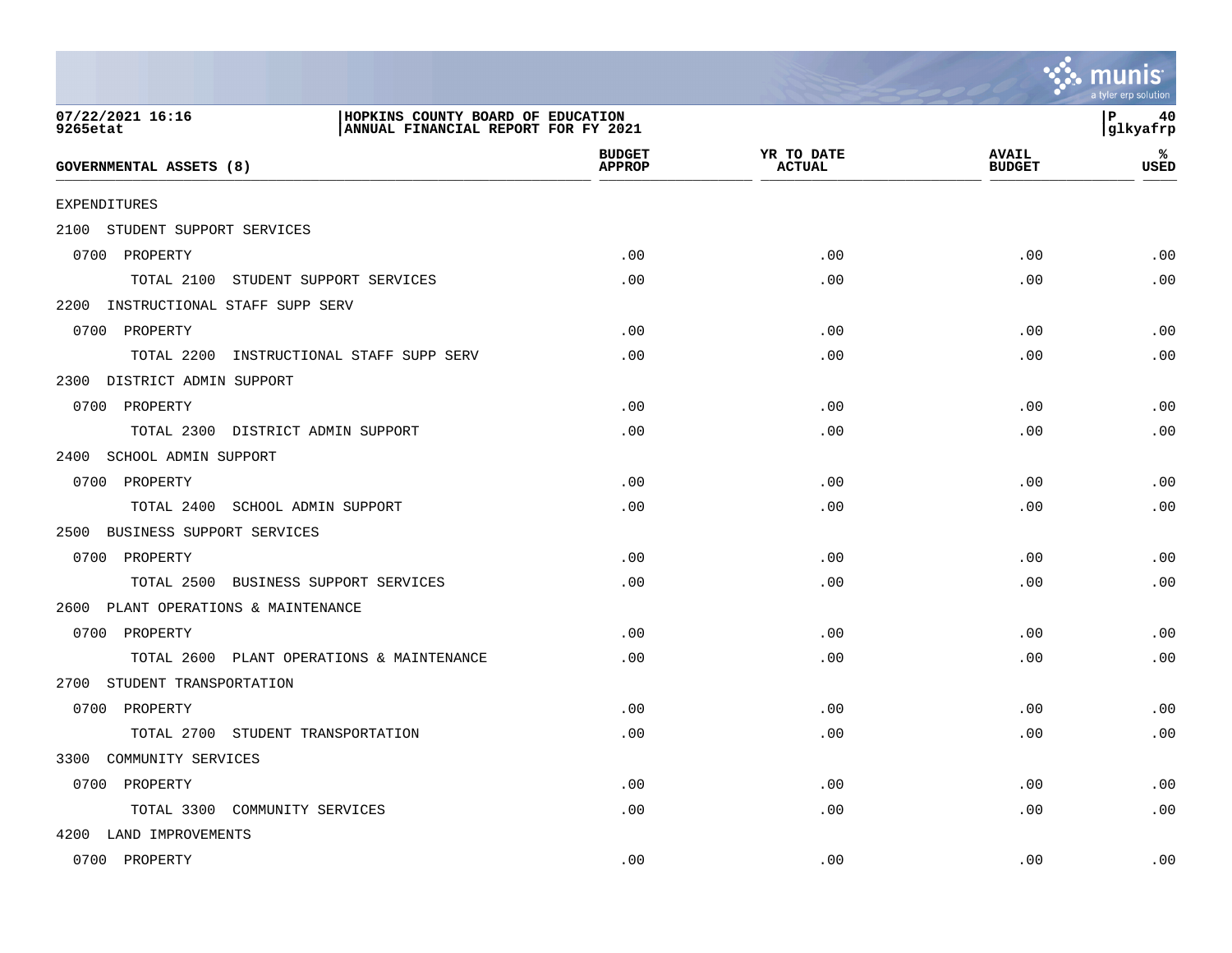

| 07/22/2021 16:16<br>9265etat       | HOPKINS COUNTY BOARD OF EDUCATION<br> ANNUAL FINANCIAL REPORT FOR FY 2021 |                      |                               | 41<br>Р<br>glkyafrp |
|------------------------------------|---------------------------------------------------------------------------|----------------------|-------------------------------|---------------------|
| GOVERNMENTAL ASSETS (8)            | <b>BUDGET</b><br><b>APPROP</b>                                            | YR TO DATE<br>ACTUAL | <b>AVAIL</b><br><b>BUDGET</b> | <b>USED</b>         |
| 4200<br>LAND IMPROVEMENTS<br>TOTAL | .00                                                                       | .00                  | .00                           | .00                 |
| TOTAL EXPENDITURES                 | .00                                                                       | .00                  | .00                           | .00                 |
| TOTAL FOR GOVERNMENTAL ASSETS (8)  | .00                                                                       | .00                  | .00                           | .00                 |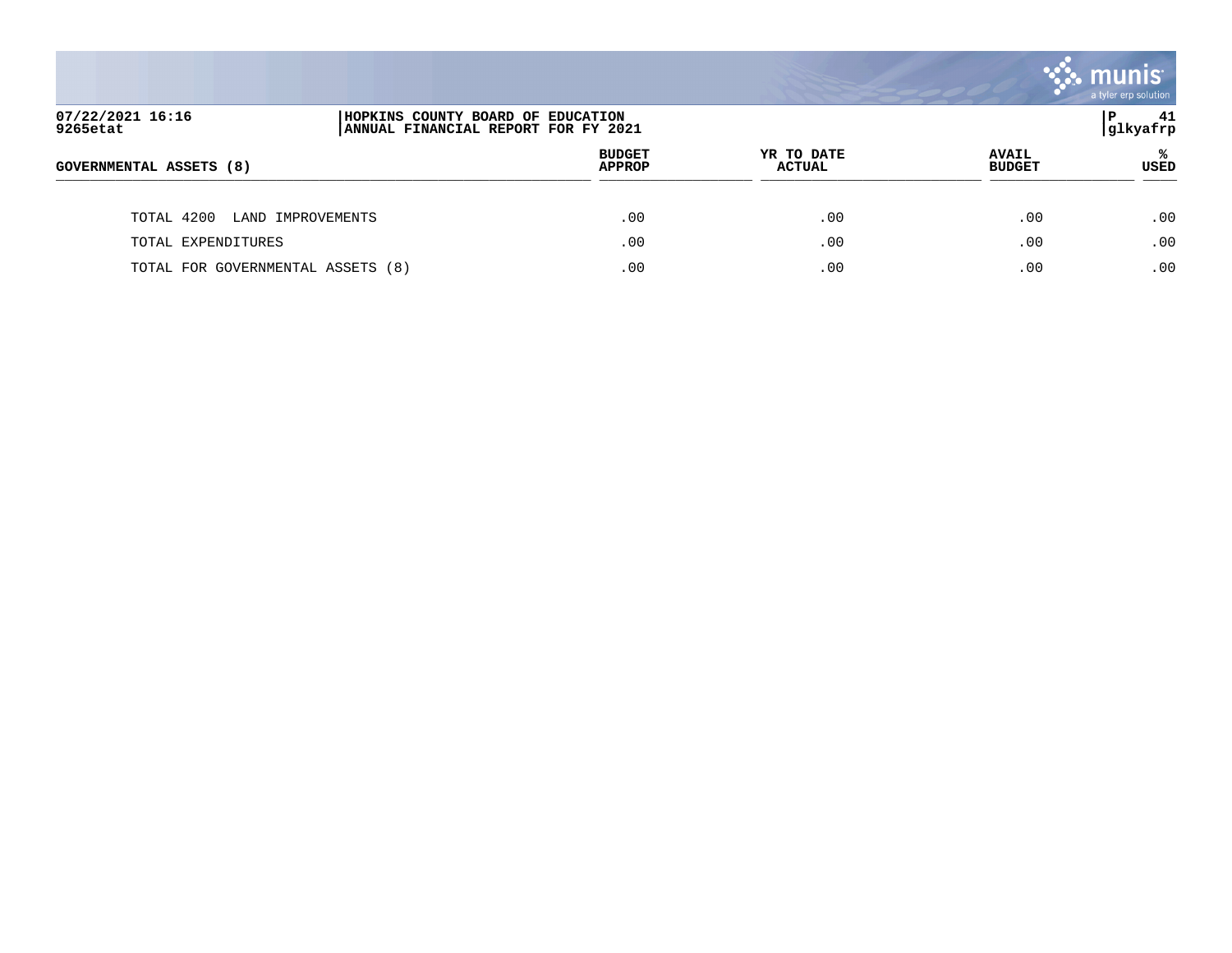|          |                                        |                                                                          |                                |                             |                               | $\ddot{\mathbf{v}}$ munis<br>a tyler erp solution |
|----------|----------------------------------------|--------------------------------------------------------------------------|--------------------------------|-----------------------------|-------------------------------|---------------------------------------------------|
| 9265etat | 07/22/2021 16:16                       | HOPKINS COUNTY BOARD OF EDUCATION<br>ANNUAL FINANCIAL REPORT FOR FY 2021 |                                |                             |                               | 42<br>l P<br>glkyafrp                             |
|          | FOOD SERVICE ASSETS (81)               |                                                                          | <b>BUDGET</b><br><b>APPROP</b> | YR TO DATE<br><b>ACTUAL</b> | <b>AVAIL</b><br><b>BUDGET</b> | ℁<br>USED                                         |
| REVENUES |                                        |                                                                          |                                |                             |                               |                                                   |
| RECEIPTS |                                        |                                                                          |                                |                             |                               |                                                   |
|          | REVENUE FROM LOCAL SOURCES             |                                                                          |                                |                             |                               |                                                   |
|          | OTHER REVENUE FROM LOCAL SOURCES       |                                                                          |                                |                             |                               |                                                   |
| 1930     | GAIN ORLOSS SALE CAPITAL ASSET         |                                                                          | .00                            | .00                         | .00                           | .00                                               |
|          | TOTAL OTHER REVENUE FROM LOCAL SOURCES |                                                                          | .00                            | .00                         | .00                           | .00                                               |
|          | TOTAL REVENUE FROM LOCAL SOURCES       |                                                                          | .00                            | .00                         | .00                           | .00                                               |
|          | TOTAL RECEIPTS                         |                                                                          | .00                            | .00                         | .00                           | .00                                               |
|          | TOTAL REVENUES                         |                                                                          | .00                            | .00                         | .00                           | .00                                               |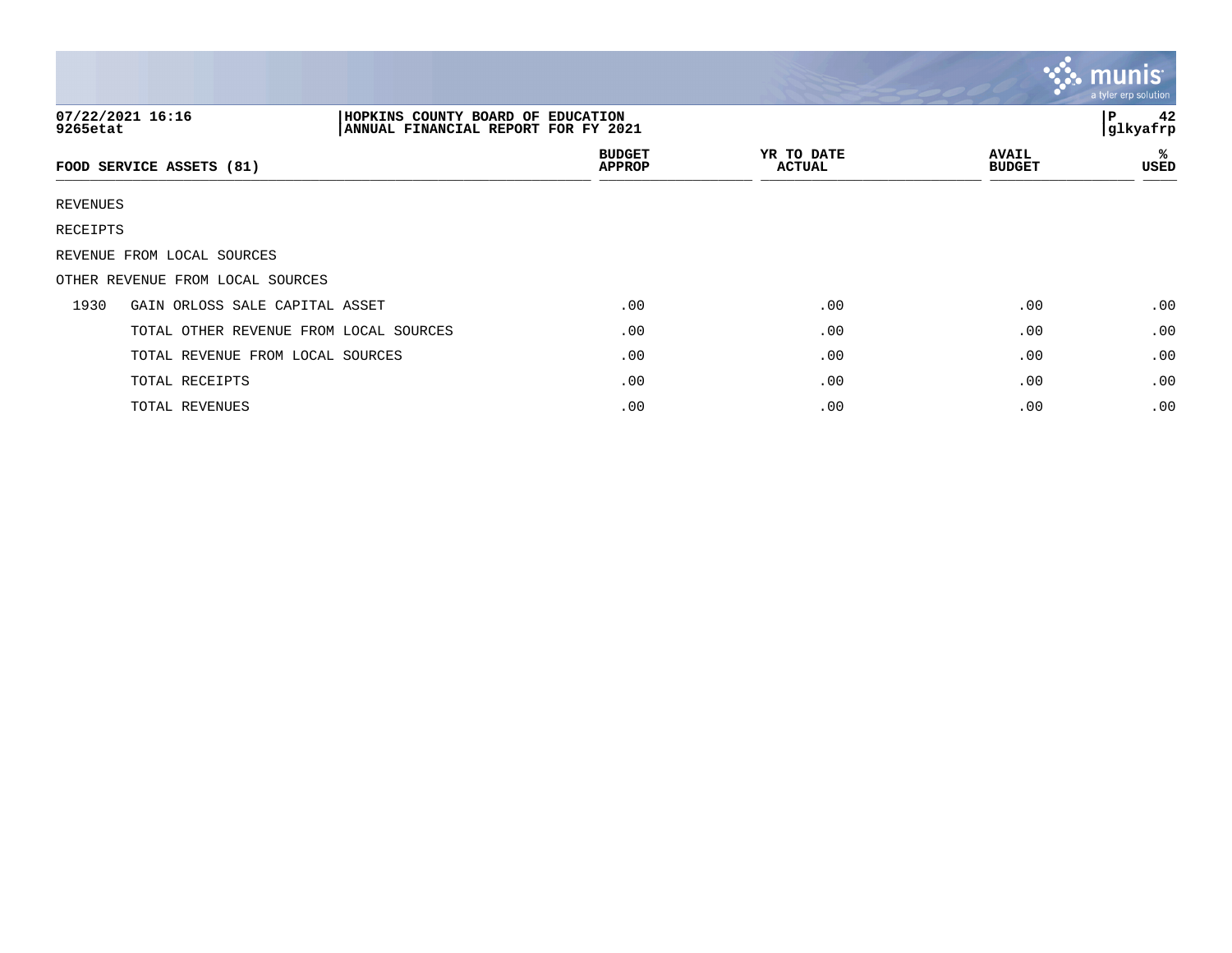

| 07/22/2021 16:16<br>9265etat         | HOPKINS COUNTY BOARD OF EDUCATION<br>ANNUAL FINANCIAL REPORT FOR FY 2021 |                                |                             |                               | 43<br>P<br> glkyafrp |
|--------------------------------------|--------------------------------------------------------------------------|--------------------------------|-----------------------------|-------------------------------|----------------------|
| FOOD SERVICE ASSETS (81)             |                                                                          | <b>BUDGET</b><br><b>APPROP</b> | YR TO DATE<br><b>ACTUAL</b> | <b>AVAIL</b><br><b>BUDGET</b> | %ะ<br><b>USED</b>    |
| EXPENDITURES                         |                                                                          |                                |                             |                               |                      |
| 3100<br>FOOD SERVICE OPERATION       |                                                                          |                                |                             |                               |                      |
| 0700<br>PROPERTY                     |                                                                          | .00                            | .00                         | .00                           | .00                  |
| TOTAL 3100<br>FOOD SERVICE OPERATION |                                                                          | .00                            | .00                         | .00                           | .00                  |
| TOTAL EXPENDITURES                   |                                                                          | .00                            | .00                         | .00                           | .00                  |
| TOTAL FOR FOOD SERVICE ASSETS (81)   |                                                                          | .00                            | .00                         | .00                           | .00                  |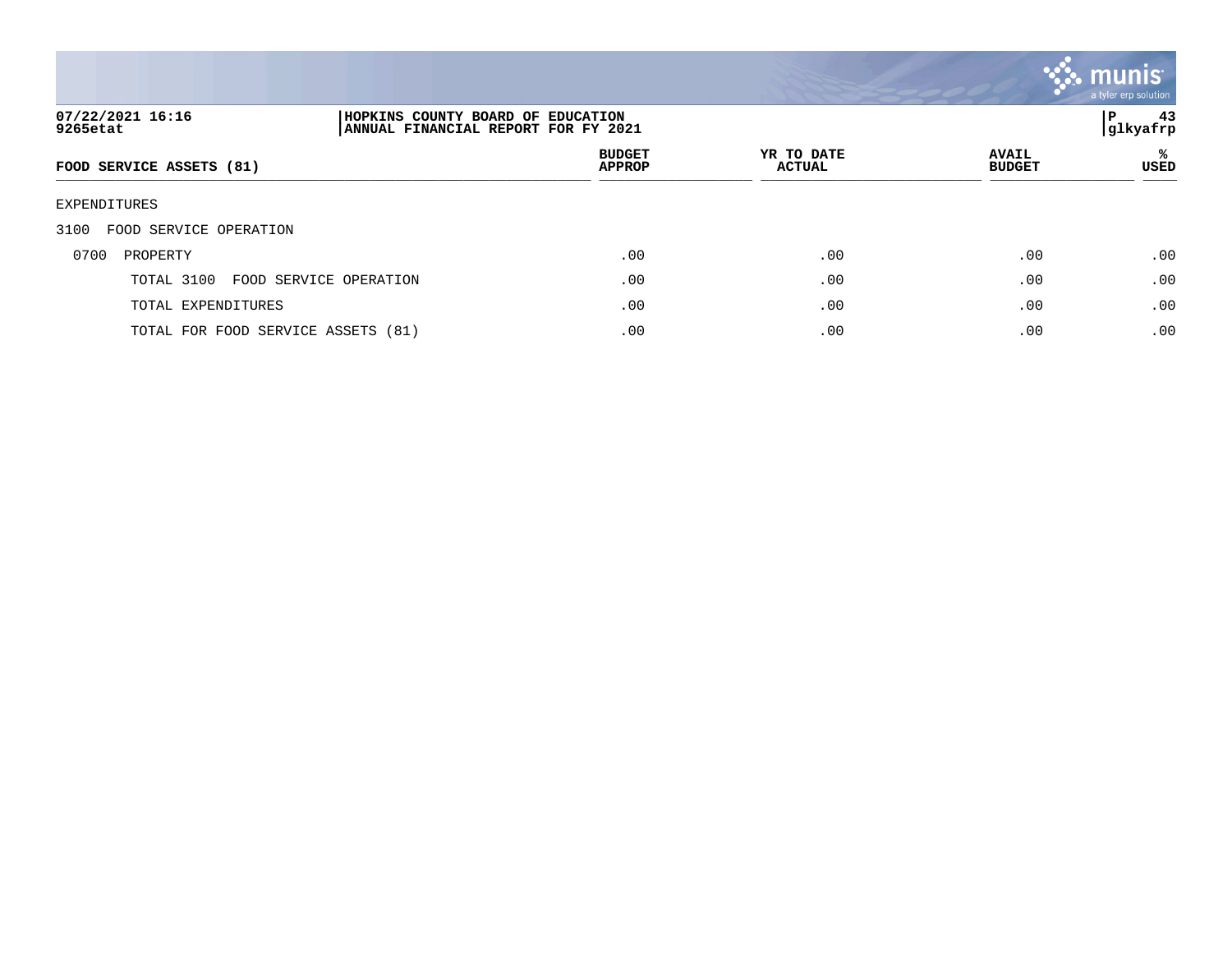

## **07/22/2021 16:16 |HOPKINS COUNTY BOARD OF EDUCATION |P 44 9265etat |ANNUAL FINANCIAL REPORT FOR FY 2021 |glkyafrp**

|                                 | <b>BUDGET</b>   | YR TO DATE     | <b>AVAIL</b>     | %           |
|---------------------------------|-----------------|----------------|------------------|-------------|
|                                 | <b>APPROP</b>   | <b>ACTUAL</b>  | <b>BUDGET</b>    | <b>USED</b> |
| SUMMARY PAGE                    |                 |                |                  |             |
| TOTAL OF REVENUES FUND 1        | 65, 612, 234.89 | 69,009,649.63  | $-3,397,414.74$  | 105.18      |
| TOTAL OF EXPENDITURES FUND 1    | 65, 612, 234.89 | 56,390,341.80  | 9,221,893.09     | 85.94       |
| TOTAL FOR FUND 1                | .00             | 12,619,307.83  | $-12,619,307.83$ | .00         |
| TOTAL OF REVENUES FUND 2        | 8,362,523.97    | 10,340,929.98  | $-1,978,406.01$  | 123.66      |
| TOTAL OF EXPENDITURES FUND 2    | 8,362,523.97    | 10,340,929.98  | $-1,978,406.01$  | 123.66      |
| TOTAL FOR FUND 2                | .00             | .00            | .00              | .00         |
| TOTAL OF REVENUES FUND 21       | 543,881.52      | 543,881.52     | .00              | 100.00      |
| TOTAL OF EXPENDITURES FUND 21   | 543,881.52      | 89,408.79      | 454, 472. 73     | 16.44       |
| TOTAL FOR FUND 21               | .00             | 454, 472. 73   | $-454, 472.73$   | .00         |
| TOTAL OF REVENUES FUND 25       | .00             | 546,912.08     | $-546, 912.08$   | .00         |
| TOTAL OF EXPENDITURES FUND 25   | .00             | 629,386.63     | $-629, 386.63$   | .00         |
| TOTAL FOR FUND 25               | .00             | $-82, 474.55$  | 82,474.55        | .00         |
| TOTAL OF REVENUES FUND 310      | 594,712.00      | 601,767.00     | $-7,055.00$      | 101.19      |
| TOTAL OF EXPENDITURES FUND 310  | 594,712.00      | 601,767.00     | $-7,055.00$      | 101.19      |
| TOTAL FOR FUND 310              | $.00 \,$        | .00            | .00              | .00         |
| TOTAL OF REVENUES FUND 320      | 2,723,782.00    | 2,723,782.00   | .00              | 100.00      |
| TOTAL OF EXPENDITURES FUND 320  | 2,723,782.00    | 2,422,558.21   | 301, 223.79      | 88.94       |
| TOTAL FOR FUND 320              | .00             | 301,223.79     | $-301, 223.79$   | .00         |
| TOTAL OF REVENUES FUND 360      | .00             | 20,978,104.40  | $-20,978,104.40$ | .00         |
| TOTAL OF EXPENDITURES FUND 360  | .00             | 2,996,260.09   | $-2,996,260.09$  | .00         |
| TOTAL FOR FUND 360              | .00             | 17,981,844.31  | $-17,981,844.31$ | .00         |
| TOTAL OF REVENUES FUND 400      | 4,525,074.56    | 4,030,896.27   | 494, 178. 29     | 89.08       |
| TOTAL OF EXPENDITURES FUND 400  | 4,525,074.56    | 4,010,396.27   | 514,678.29       | 88.63       |
| TOTAL FOR FUND 400              | .00             | 20,500.00      | $-20,500.00$     | .00         |
| TOTAL OF REVENUES FUND 51       | 5,175,908.13    | 4,598,270.57   | 577,637.56       | 88.84       |
| TOTAL OF EXPENDITURES FUND 51   | 5, 175, 908. 13 | 3, 415, 451.48 | 1,760,456.65     | 65.99       |
| TOTAL FOR FUND 51               | .00             | 1,182,819.09   | $-1,182,819.09$  | .00         |
| TOTAL OF REVENUES FUND 52       | 132,096.21      | 138,272.28     | $-6, 176.07$     | 104.68      |
| TOTAL OF EXPENDITURES FUND 52   | 132,096.21      | 82,528.00      | 49,568.21        | 62.48       |
| TOTAL FOR FUND 52               | $.00 \,$        | 55,744.28      | $-55,744.28$     | .00         |
| TOTAL OF REVENUES FUND 61       | $.00 \,$        | .00            | .00              | .00         |
| TOTAL OF EXPENDITURES FUND 61   | $.00 \,$        | .00            | .00              | .00         |
| TOTAL FOR FUND 61               | $.00 \,$        | .00            | .00              | .00         |
| TOTAL OF REVENUES FUND 7000     | $.00 \,$        | 103,620.70     | $-103,620.70$    | .00         |
| TOTAL OF EXPENDITURES FUND 7000 | $.00 \,$        | 6,000.00       | $-6,000.00$      | .00         |
| TOTAL FOR FUND 7000             | $.00 \,$        | 97,620.70      | $-97,620.70$     | .00         |
| TOTAL OF REVENUES FUND 8        | .00             | .00            | .00              | .00         |
| TOTAL OF EXPENDITURES FUND 8    | $.00 \,$        | .00            | .00              | .00         |
| TOTAL FOR FUND 8                | .00             | .00            | .00              | .00         |